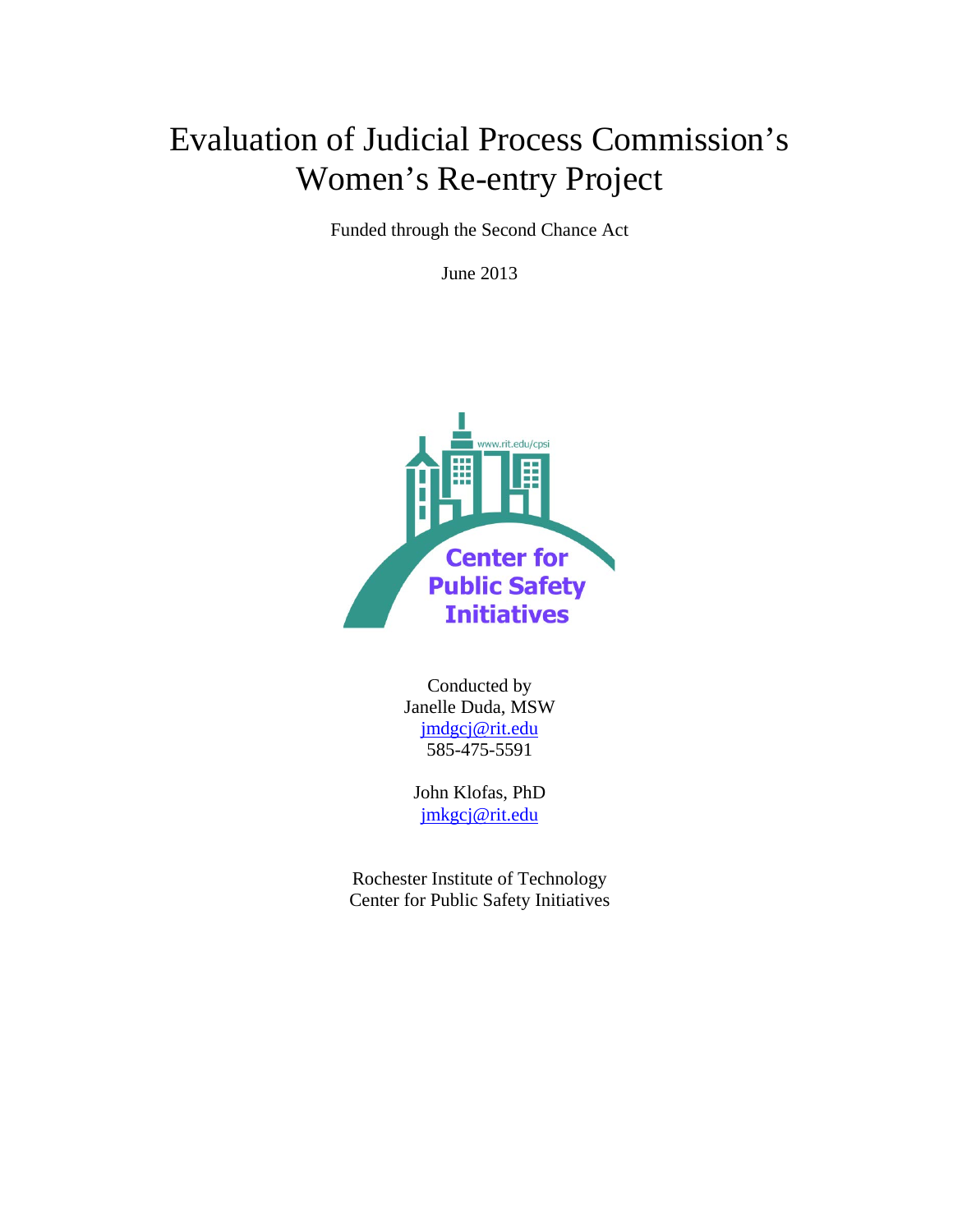#### Acknowledgements

This report would not have been possible without the support of a number of people. We would like to thank the Judicial Process Comission, including Jeanette Gartland-Creighton, Cynthia Consaul, and Valerie White-Whittick for going above and beyond throughout the program period and evaluation process. And, we are especially grateful to Sue Porter for her leadership and perseverance with this innovative community program. The WRP clients added tremendous insight into the evaluation, and so we thank them for their candidness and participation. The staff at the Monroe County Correctional Facility also made this program possible, including Craig Johnson, Pauletta Becoats, and the jail deputies. And, finally, we appreciate Sheriff Patrick O'Flynn for supporting this effort.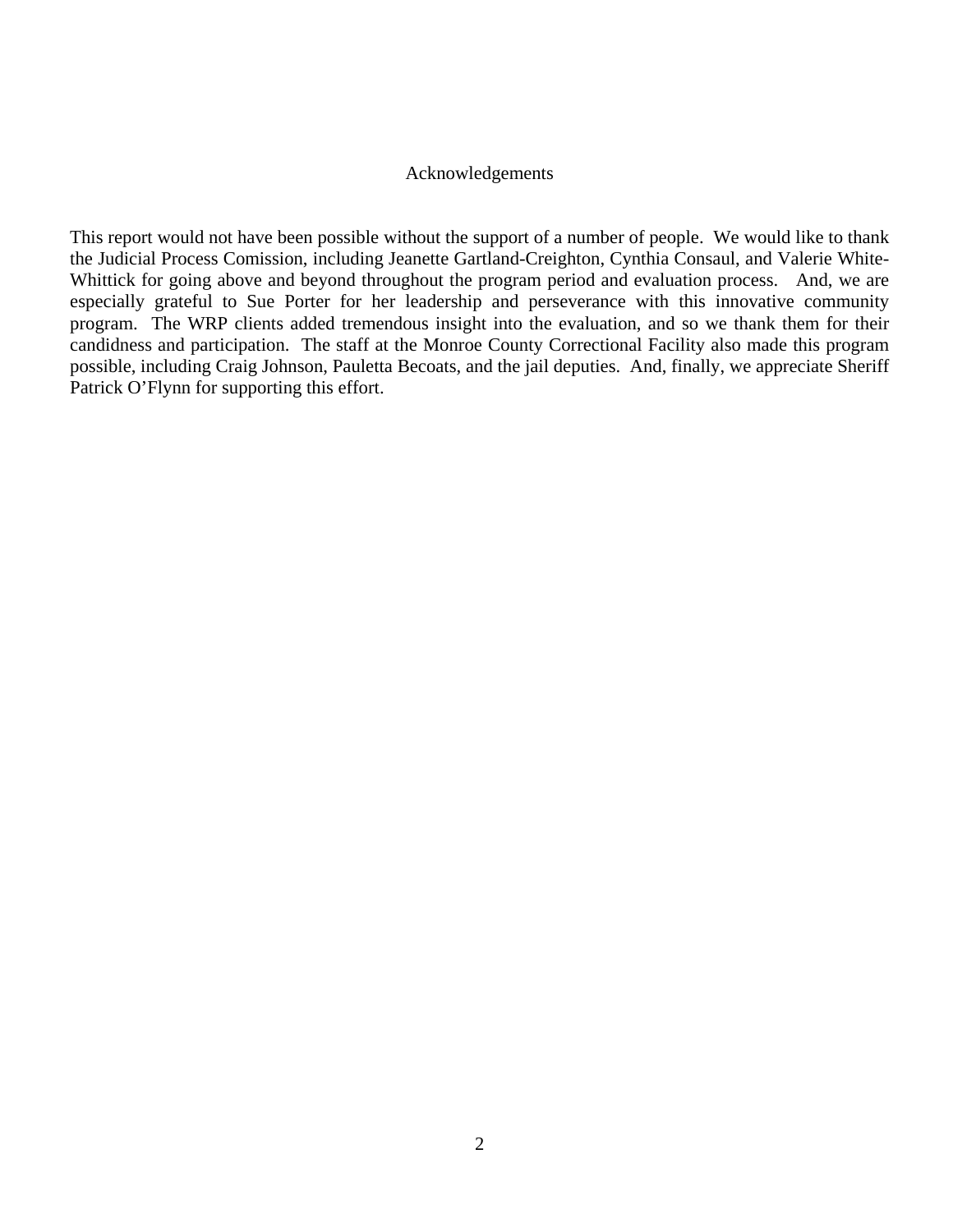# Introduction

The Women's Re-entry Program out of Rochester, New York serves pregnant women and mothers of young children coming out of jail. The program began enrolling women into services in March 2010 and ran through April 2012. While the program ended in April 2012, some components of the program continue through to the present.

Rochester, New York has a population of 210,565, of which 42% of the population is Black or African American and 16% is of Hispanic or Latino descent (US Census, 2010). Rochester is faced with issues similar to those of urban areas across the nation. Issues such as high rates of criminal justice supervision, vacant housing, teen pregnancy and low graduation rates plague the City of Rochester. Further, 38% of children under the age of 12 live in poverty in Rochester, making it ranked the  $11<sup>th</sup>$  highest city in the nation for child poverty (Children's Agenda, n.d.).

Monroe County receives about 6,000 men and women returning from federal, state and local incarceration yearly (Judicial Process Comission, personal communication, June 17, 2013). This program receives participants mostly from the Monroe Correctional Facility (MCF), located in Brighton New York, which houses 475 sentenced inmates. The Monroe County Jail (MCJ) is a pre-trial detention facility located in Rochester, which houses about 1,000 inmates, only a few of which have been sentenced. While the annual jail population is about 14,000 total, on any given day, the two facilities house about 1,400 inmates. Of the 14,000 held, about one third was sentenced. In 2010, there were 2,580 women incarcerated, of which 876 were sentenced (19% of the total sentenced population). A daily average of 45 sentenced females was in the MCF/MCJ in 2010.

This program works exclusively with a population which has historically been ignored in the criminal justice system: females. Female offenders are an extremely vulnerable population (Kubiak, Young, Siefert, & Stewart, 2004; Schroeder & Bell, 2005; Knight & Plugge, 2005; Wiewel & Mosley, 2006). This program sought to work closely with this at risk population in order to provide intensive case management services that would position the participants to make informed life decisions, while being supported in the process.

# Background

Women are the fastest growing population in the US criminal justice system, however, due to their small numbers, they have often been rendered invisible (Sheehan, 2012). While the number of justice involved women has been growing, the overall numbers are significantly lower than men, so women are often not receiving gender specific treatment. The number of women in the criminal justice system has increased substantially over the last two decades (Kubiak, Young, Siefert, & Stewart, 2004; Knight & Plugge, 2005). Further, it is estimated that between 6 and 10% of women entering the criminal justice system are pregnant (Knight & Plugge, 2005; Wiewel & Mosley, 2005). However, women entering jails are not routinely tested for pregnancy; only if a women suspects she is pregnant will she be tested, so those numbers are likely even higher (Schroeder & Bell, 2005). Nonetheless, the vast majority of women in jails and prisons are mothers (Kubiak, Young, Siefert, & Stewart, 2004).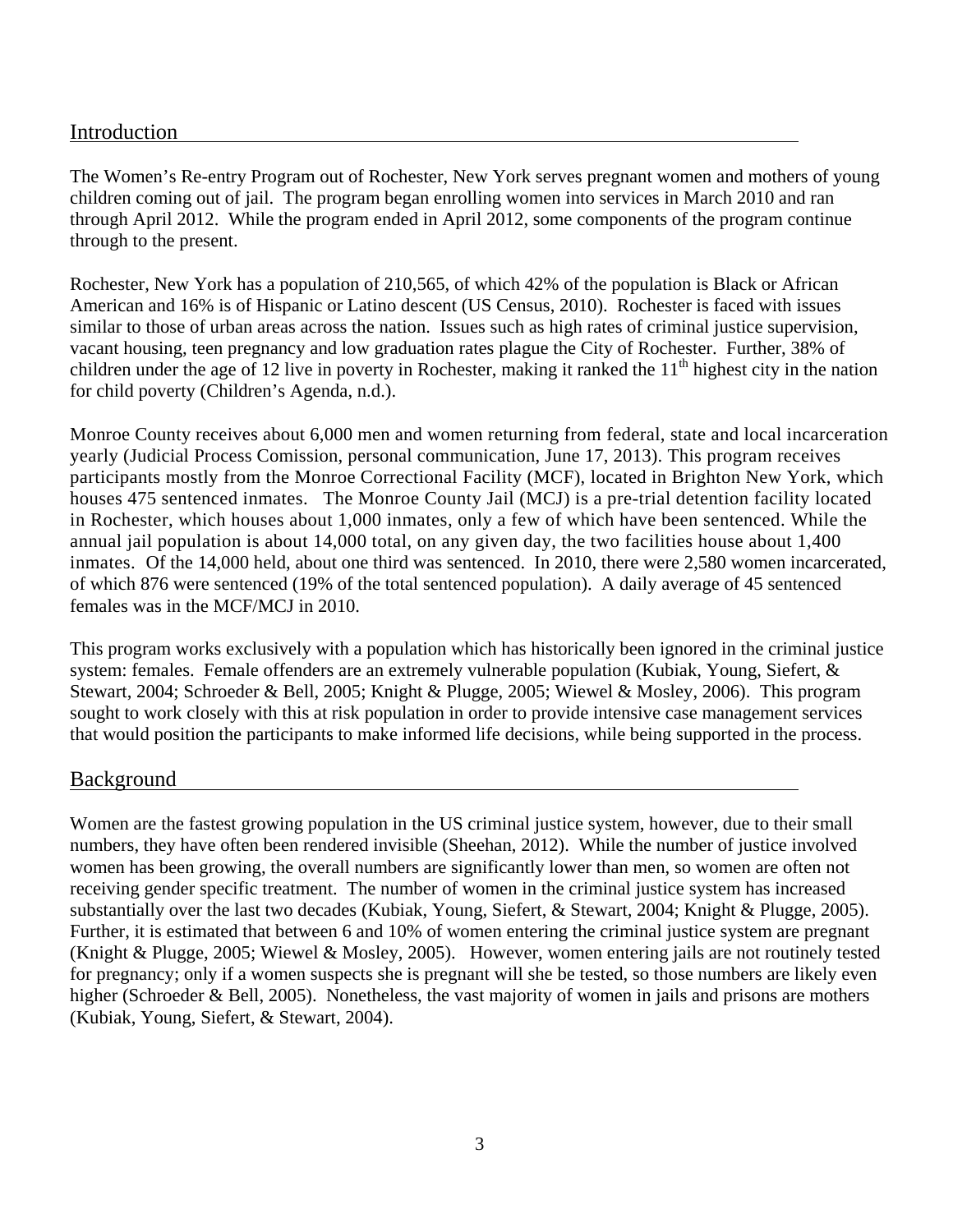The National institute of Corrections reports,

The number of justice-involved women has skyrocketed -- at rates exceeding men. Their entry into the criminal justice system, offense patterns, and levels of risk often follow a different path than men and require more targeted approaches. Correctional administrators need to understand and address these differences to improve outcomes for women offenders.

Thus, there is a need to create programs that are gender specific. In recent years, research has expanded on the needs of justice involved women. Research has found that these women face significant issues around trauma, family, mental health, employment, physical health, substance abuse, and others. Bloom et al. (2003) summed up women offenders by stating, "women offenders characteristically are poor, women of color, unemployed and mothers of young children. They have significant substance abuse issues and multiple physical and mental health problems."

The following section provides a more detailed discussion on issues faced by female offenders.

# *Trauma*

Caufman (2008) found that female offenders are typically abused prior to their first offense. Further, while victimization during childhood is a risk factor for offending in both males and females, it is a stronger predictor among females. Women offenders have experienced violence at a higher rate than the general female population. Violence that occurs from someone who also says or according to society is supposed to say, "I love you" can create confusion in relationships as well as the meaning of love. This confusion often times plays out in familial relationships as well.

# *Family*

It is estimated that more than 70% of women in community corrections have a child (Kubiak, Young, Siefert, & Stewart, 2004). When women with children are incarcerated, they need to find a place for their children to go, which is often with family members and friends. Many of these arrangements are not legal placements, sometimes creating issues for the children receiving appropriate medication, medical care, and meeting their educational needs. Women also face issues around childcare at greater rates than men. In order to attend treatment, work, and do other activities related to life improvement, females need to find accessible childcare to meet those needs. More women (30.9%) than men (3.9%) were single parents living with their children prior to their incarceration. And, often within families facing addiction issues, healthy boundaries are not in place (Wiewel and Mosley, 2006).

The outcomes for children of incarcerated parents are often grim. These children have a much higher likelihood of being arrested for criminal activity than those without an incarcerated parent. Children of an incarcerated parent are also three to four times more likely to engage in delinquent and antisocial behavior than those without an incarcerated parent. Further, these children are more likely to have a serious mental health problem and, in their adult years, to have a substance abuse problem, and to be unemployed (Makariev & Shaver, 2010).

# *Mental Health*

Women involved in the corrections system have diagnosed mental health issues at much higher rates than the female general population. James and Glase (2008) found that 12% of women in the general population had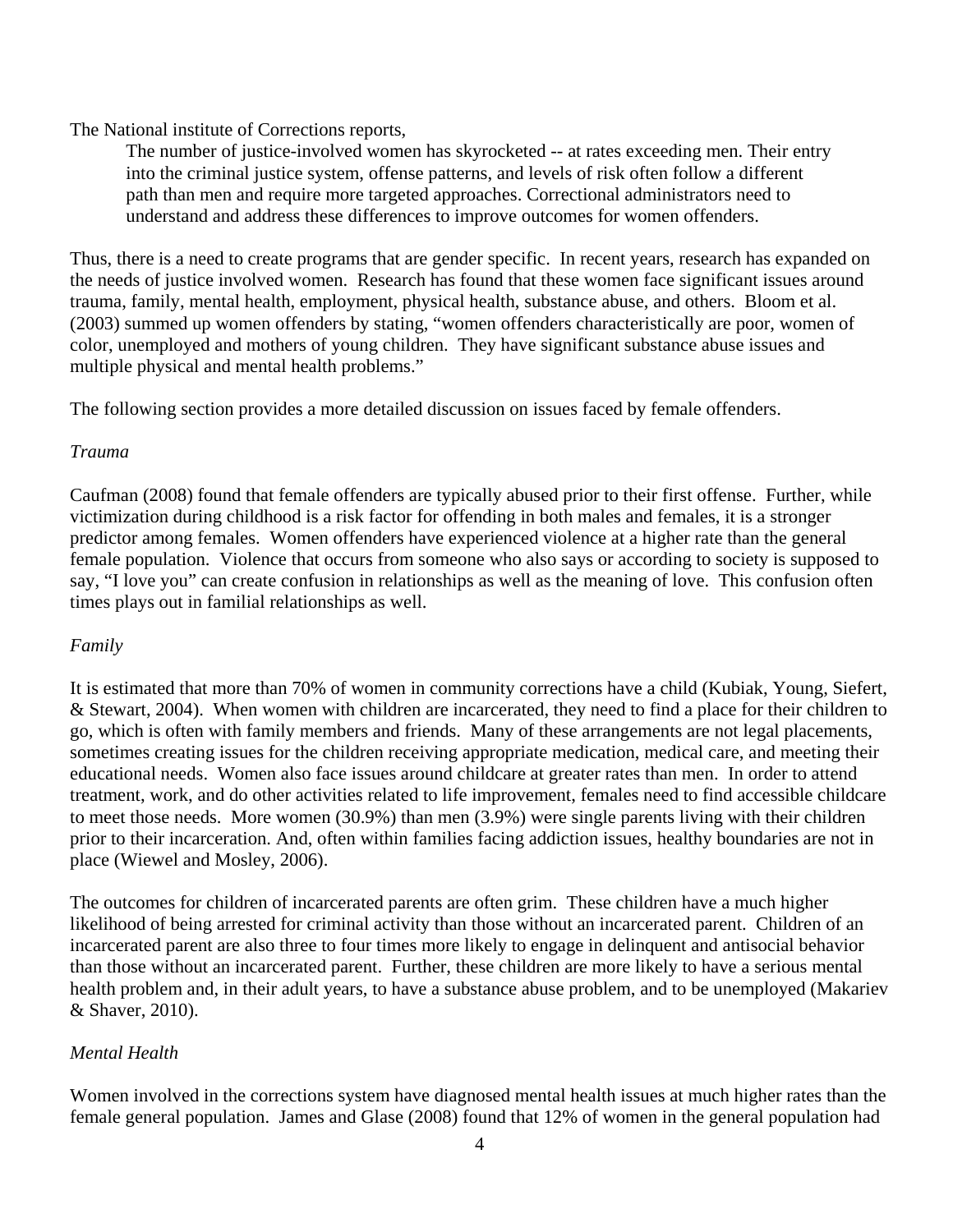symptoms of a mental disorder, while 75% of the women in local jails had symptoms of a mental health disorder. The more common mental health disorders diagnosed in justice involved females include: Schizophrenia, major depression, substance use disorders, psychosexual dysfunction, and antisocial personality disorders (Ross, Glasser, & Stiasny, 1998). Further, these women are more likely than justice involved men to be diagnosed with mood and anxiety disorders while men are more likely to be diagnosed with antisocial personality disorders. Research has found that female offenders have higher rates of mental health problems than male offenders (Caufman, 2008; Ross, Glaser, & Stiasny, 1998; James and Glaze, 2006; Bloom, Owen, & Covington, 2003).

# *Employment*

Female offenders are much less likely than male offenders to have either work or vocational experience, creating concerns around meeting the needs of the family. With most female offenders being tasked with being the main provider for their children, often with little support from the father, female offenders have more fiscal demands on them than males. However, women offenders often do have higher educational attainment than male offenders (Sydney, 2003).

# *Physical Health*

Justice involved females have a higher incidence of physical health problems than male offenders. Females are affected by diseases such as osteoporosis, eating disorders, and sexually transmitted infections at higher rates than men. Women in prison are more likely than incarcerated men to have chronic and/or communicable medical problems (including HIV and Hepatitis C) (Sered and Norton-Hawk, 2008).

# *Substance Abuse*

Sydney (2003) found that women offenders are more likely to use drugs, to use more serious drugs, and to use them more frequently. Women are also more likely than men to commit crimes in order to support their alcohol or substance abuse. Women offenders tend to use drugs as a form of self-medication and escapism, while male offenders tend to use drugs as a form of relaxation and having fun. Drug use among women incarcerated is high (Kubiak, Young, Siefert, & Stewart, 2004; Knight & Plugge,2005; Schroeder and Bell, 2005; Wiewel & Mosley, 2006). Children of substance abusers often have higher risks of addiction, attachment disorders, and poorer self-esteem than children of non-substance abusing parents (Wiewel & Mosley, 2006). To even further compound the issue, it has been found that there is significant social stigma not only attached to women who are substance-abusing, but even more so to mothers. Substanceabusing women are often described as being weak-willed, irresponsible, and even promiscuous (Finkelstein, 1996; Kumpfer, 1991).

# *Self-Esteem*

Wiewel and Mosley (2006) explain that due to the power inequities between the genders, females often face problems with self-esteem, resource access, and quality of life issues. Female offenders have often been victims of trauma, which has a negative effect on their self-esteem. The unhealthy, often violent relationships that female offenders find themselves in also contribute to low self-esteem.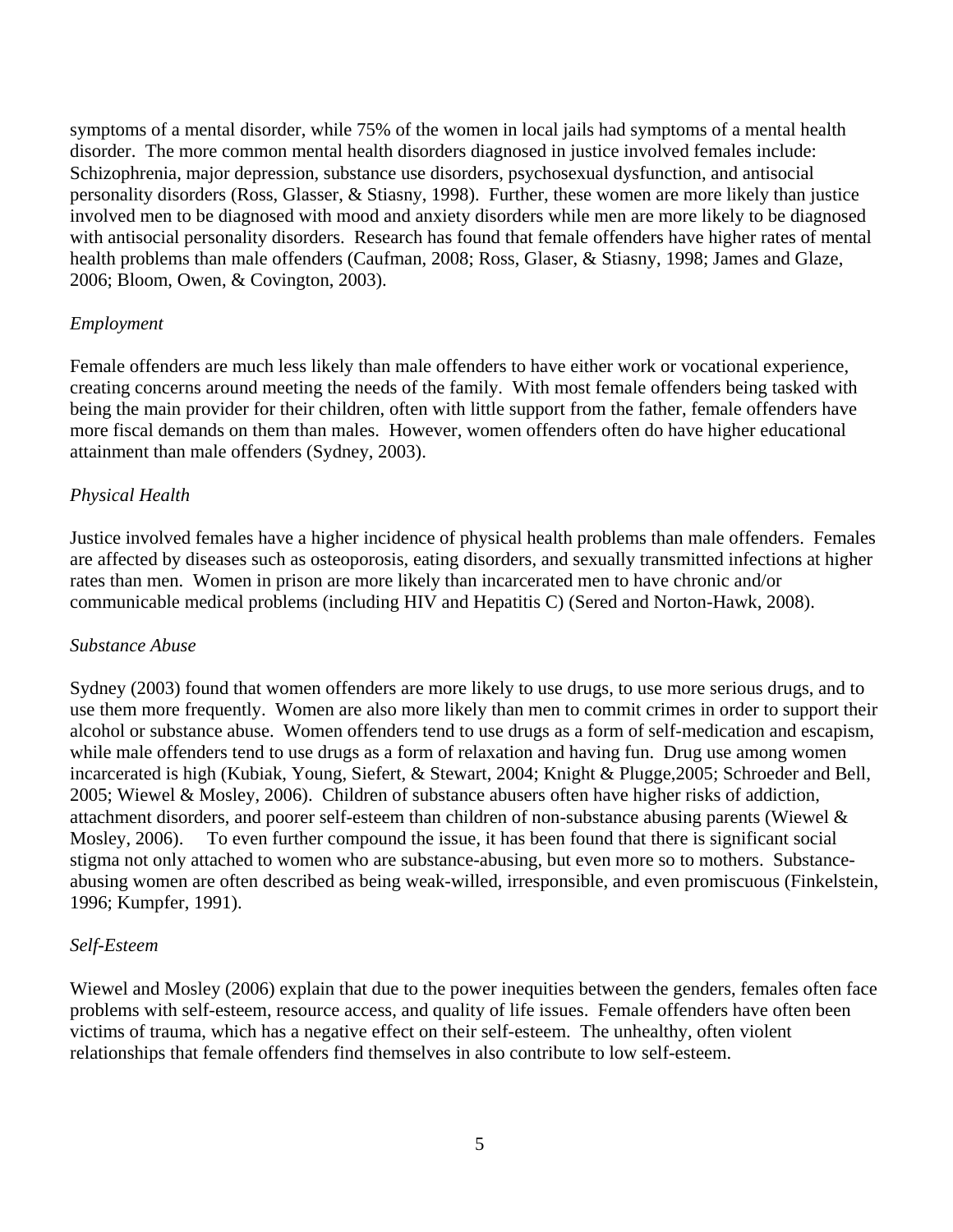# *Summary of Issues*

Incarcerated women, then, face a plethora of significant issues. Sheehan (2012) summed up the issues facing women offenders as the following:

- Abuse related to trauma
- Childcare needs
- Mental health problems
- Drug abuse
- Low social capital
- Problems with intimate relationships
- Self-esteem issues

In addition to the issues noted above, the women often suffer from the conditions of extreme poverty (Kubiak, Youmg, Siefert, & Stewart, 2004; Schroeder and Bell, 2005). Trying to survive in poverty is difficult in and of itself, but continuously losing one's possessions can be a tremendous obstacle. Most of the women have lost all of their possessions time and time again. They lose possessions when they go into jail, if they become homeless, if they are terminated from an inpatient program, and through other ways. Compounded with this, many of the women have bad credit and a history of eviction. Thus, trying to obtain financial stability becomes more and more difficult for these women.

Richie conducted life history interviews in order to determine incarcerated women's needs once they return to the community. She found the following themes: treatment for substance abuse, health care, mental health issues, violence prevention and PTSD, educational and employment services, safe secure and affordable housing, and child advocacy and family reunification. These themes compound upon one another, thus making it difficult to determine what to "treat" first. Finding the most important problem is hard when the problems are all so large and foreboding.

# *Criminal Activity*

Females tend to be arrested for lower level, non violent offenses (Bell, Zimmerman, Cawthon et al. 2004; Schroeder and Bell, 2005; Taxamn & Crosbey, 2006). These crimes frequently include: Property crime (arson, shoplifting, robbery, burglary, larceny), drug offenses, public order crimes (prostitution). With women being arrested for lower level crimes, there is a larger proportion of females under Probation supervision than under Parole supervision; the same is true for jail and prison as well. In 2010, women comprised 24% of Probation cases nationally, while they were only 12% of parole cases nationally. In 2011 in Monroe County, of the 8,985 probation cases handled, 30% of the cases were female. On an average day in 2012, 24% of the adult probation supervision cases are female. In Monroe County, sentenced female inmates are primarily there for property crime, harassment, domestic crimes, prostitution, drugs, and money crimes.

# *Recidivism*

Relapse has been found to be one of most significant factors in women's recidivism. Many women commit crimes to support their drug habit, so if relapse occurs, it is likely that they will need to support their drug habit in an illegal way again. Often times, addiction, and thus relapse is related to unresolved issues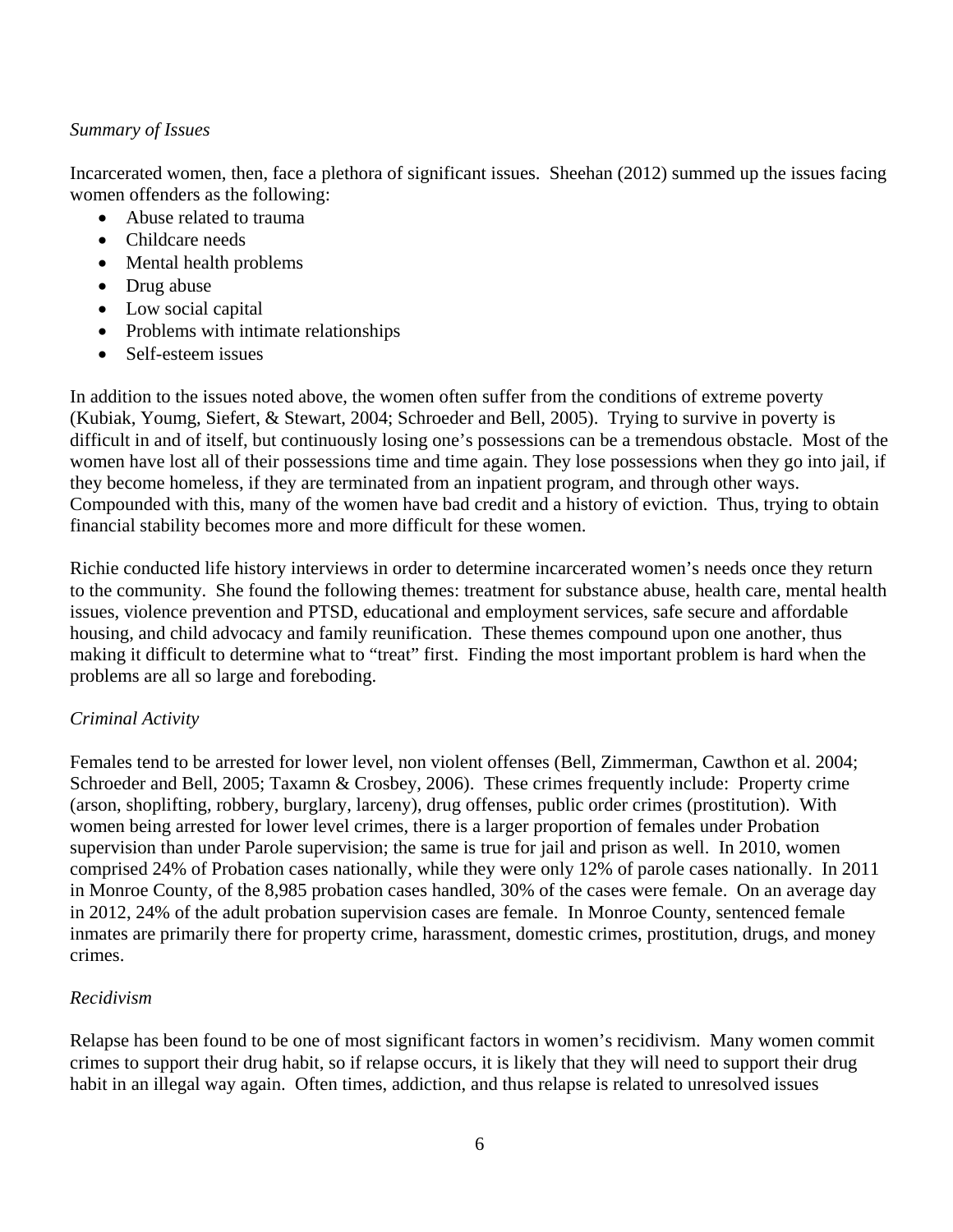associated with trauma and abuse. If trauma can be better understood and resolved, then the likelihood of relapse is reduced.

# *Pregnant, Incarcerated Women*

There are few studies on pregnant women who are incarcerated. In fact, a systematic review was conducted on the research surrounding this population recently (Knight & Plugge, 2005) and only twenty seven relevant studies were found from 1980 through May 2004. Of the 27 studies, only 13 contained data on risk factors for poor perinatal outcomes. The review found that imprisoned women were more likely to smoke, use illicit drugs, and use alcohol while pregnant than the control groups. The studies showed that pregnant imprisoned women are at high risk of poor perinatal outcomes. Also, 30% of the incarcerated women received inadequate prenatal care. The substance use was so high amongst the incarcerated women that it is clear any program assisting pregnant formerly incarcerated women should address addiction.

Further, According to Schroeder and Bell, 2005, there are few resources for pregnant women in jail when comparing to the resources available in prisons. This is because of the short –term incarceration in jails in which the development of pregnancy programs is stifled due to this high turnover rate. Instead, only routine perinatal and/or health care is usually what is offered in the jails. Incarceration has been shown to induce added stress to people, and being pregnant in jail can often times bring on even more stress, which can be unhealthy for mother and child (Schroeder & Bell, 2005; Wiewel & Mosley, 2006). It is clear, that pregnant, incarcerated women are at high risk of poor perinatal outcomes (Knight & Plugge, 2005).

The Urban Institute's report entitled, *Women on the Outside: Understanding the Experiences of Female Prisoners Returning to Houston, Texas* looked specifically at women in prison, and had similar findings to all of the issues listed above. Women had slightly lower levels of employment than males prior to incarceration, women were more likely to receive a prison sentence for drug and property crimes, women were more likely to have mental and physical health problems than males, and women were more likely to have long substance abuse histories. Possibly the best way to summarize the differences between incarcerated men and women is described next. The researchers asked both men and women prison inmates what they most looked forward to upon release and the women's overwhelming response was, "reuniting with my children," while the men's response was, "calling my own shots" and "pizza" (LaVigne, Brooks, Shollenberger, 2009).

# *Theory*

Researchers have considered a number of theories to explain women's engagement in criminal activity. These explanations include Pathways theory, Relational theory, Trauma theory, and Addiction theory. Pathways theory claims that the pathway into crime is most often influenced by an attempt to survive poverty or abuse, or is related to substance abuse. Relational theory highlights the importance of relationships for women. This theory posits that forming and keeping relationships are fundamental elements in their lives and influence criminality. Trauma theory finds that trauma and violence have a powerful effect and in turn influence one's criminality and (importantly) their response to justice system interventions. Lastly, the broad addiction theory suggests that one's criminality is complex and influenced by many factors, psychological stressors, social and cultural issues that define women's roles, loss of self-image and disempowerment, health risks, and the importance of relationships. Often times, a number of theories are used to guide programs and program development with incarcerated women.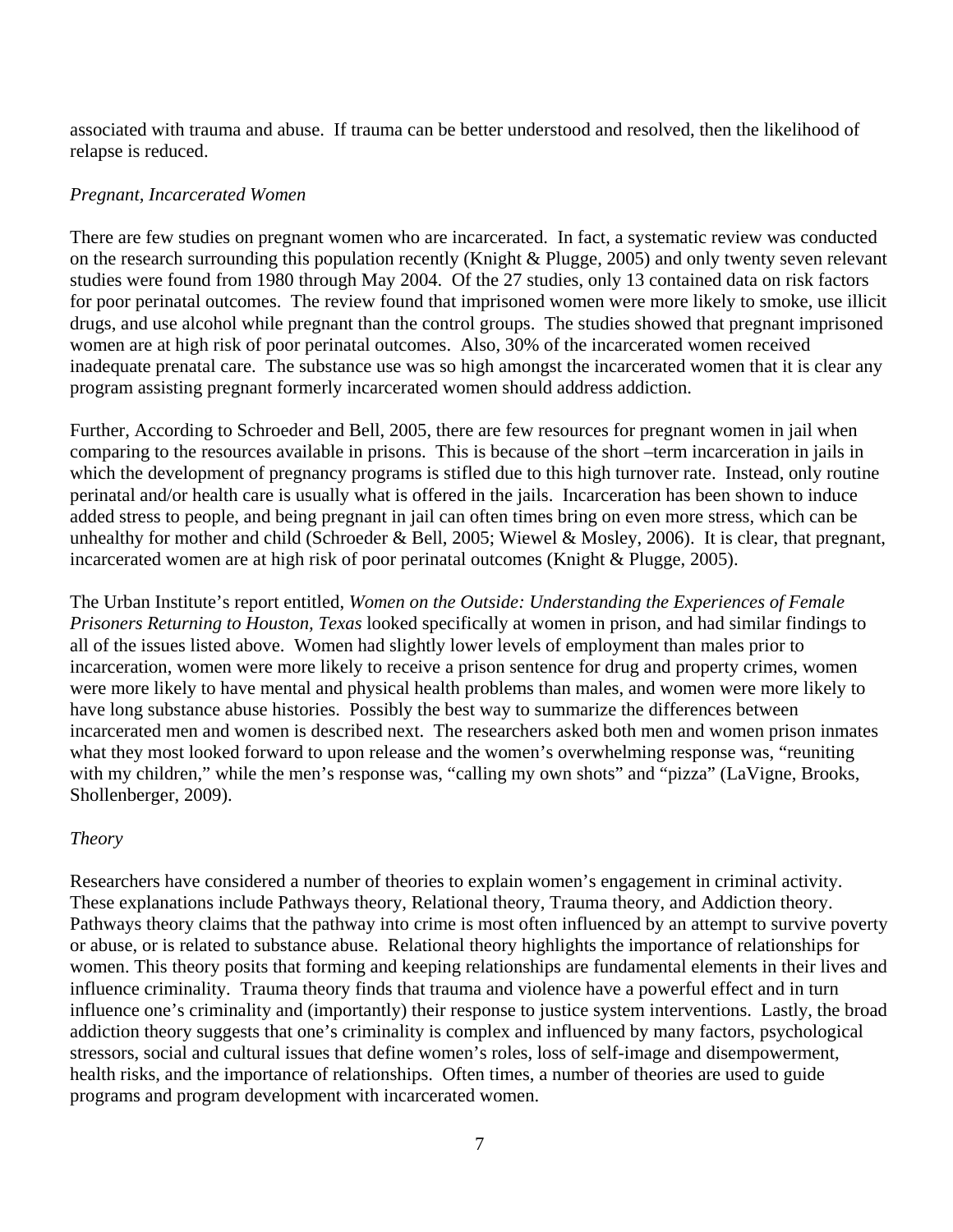# Program Description

The Women's Re-entry Project (WRP) is offered to sentenced women in the Monroe Correctional Facility who have young children. The women volunteer for the program and as long as they meet the intake criteria, they are accepted into the program. The program offers pre and post release services, including intensive case management, mentoring, clinical work, support groups, housing assistance, advocacy, criminal history rap sheet, assistance with identification, transportation, assistance with family reunification, as well as other services. This program involves a team approach, which includes a mentor coordinator, an assigned mentor, a project coordinator, and a clinical social worker. The program is run through Judicial Process Comission, a non-profit organization with a long-standing history of prisoner's rights and advocacy. JPC also provides other services for those involved in the criminal justice system.

Once a potential client is identified by the jail staff, she meets with the JPC mentor coordinator. The JPC Mentor Coordinator completes an in-depth 11-page intake interview, followed by a risk assessment to determine the women's likelihood to reoffend. Loza's Self-Appraisal Questionnaire (SAQ) was utilized with the population in order to predict both violent and non-violent reoffending. The women were assessed using this 15 minute tool in order to determine what risk level they were ranked. The tool addresses the following: criminal tendencies, conduct problems, alcohol/drug dependence, anger, antisocial personality, criminal history, and antisocial associates. It should be noted that more recent research has found that these tools were tested on male populations, thus bringing into questions their validity and reliability within a female population. In response to these concerns, new assessment tools have been developed addressing these concerns. One example of a gender responsive risk assessment is The Women's Risk/Needs Assessment developed by a women's task force for the Missouri Department of Corrections by University of Cincinnati researchers, including Emily Wright and Patricia VanVoorhis [\(http://www.uc.edu/womenoffenders.html\)](http://www.uc.edu/womenoffenders.html).

WRP case managers then conduct a Bio-Psycho-Social evaluation over the course of multiple meetings with the client. A comprehensive service plan is created by the MCF/MCJ which WRP is a part of. The client then receives at least 2 months of pre-release programming, including regular meetings with the social worker, regular meetings with the mentor, and regular support group meetings in the jail. Upon release from jail, the client continues to receive the same services as when incarcerated, but then with additional intensive case management services. See Appendix A for a detailed program description and associated timeline.

Both a clinical and non-clinical social worker works with clients. The clinical social worker assesses the participants for mental health diagnoses and then links the participants to mental health providers. This allows for better understanding of the mental illnesses the participants faced.

# Methodology

This research involves a mixed-methods evaluation, using qualitative data gathered from interviews with staff and participants, document review, and case study analysis, as well as quantitative data on criminal arrest activity and program data. The following describes the proposed evaluation in more detail.

# Focus group on needs

Prior to program implementation, a focus group with a group of incarcerated women at the Monroe Correctional Facility was held. This group was facilitated by the research team, and was arranged by MCF staff. The focus group was held in a room other than the visiting room at the jail, allowing for a more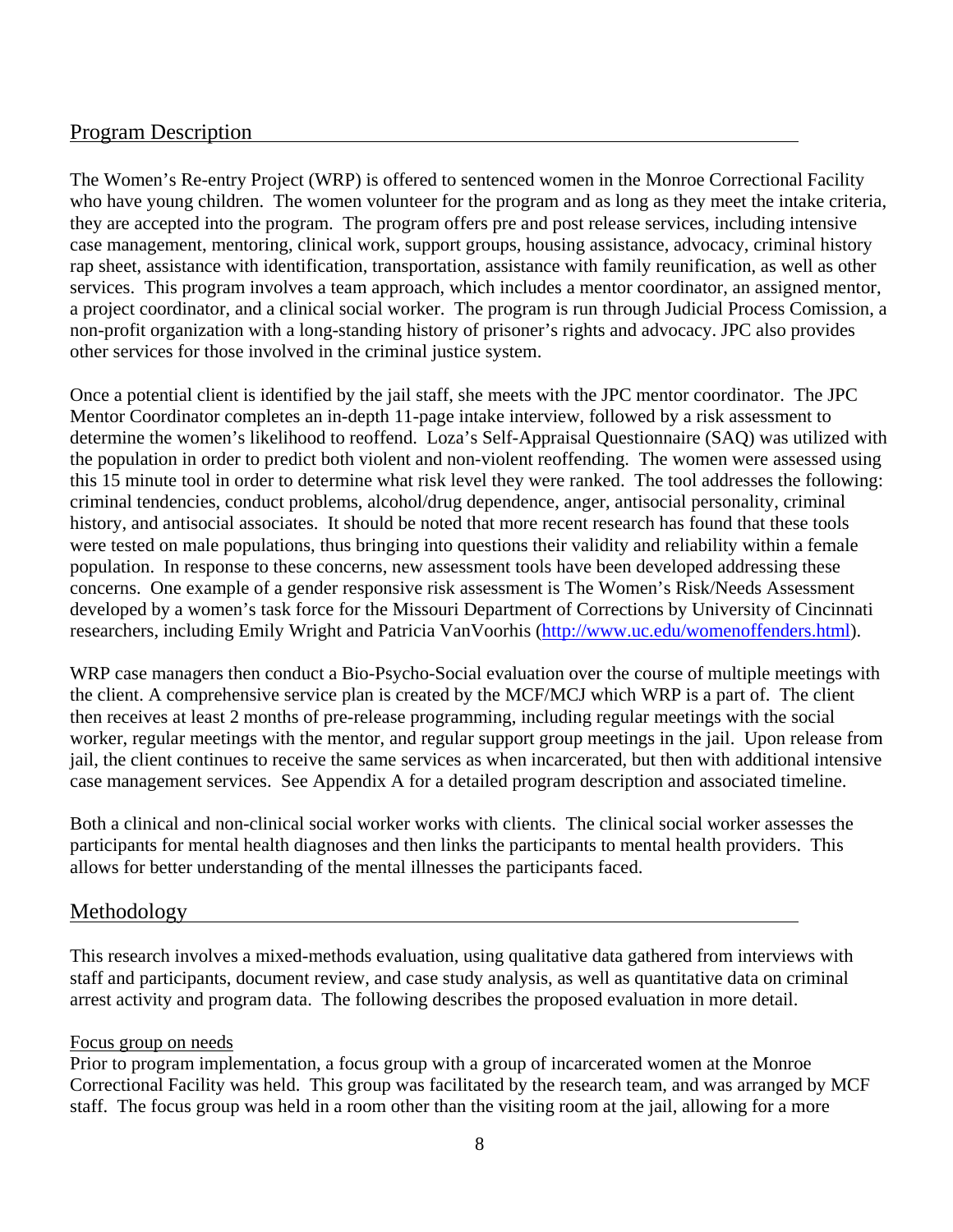comfortable atmosphere for the participants, with no barriers in the way. The focus group lasted 45 minutes and covered topics such as family, children, housing, employment, transportation, and medical care, with a goal of better understanding the needs of incarcerated women. Those who participated were not necessarily WRP clients, and nor did they necessarily become WRP clients. The focus group was held in March 2010. Please see Appendix B for the focus group guide.

#### Quantitative data

Criminal arrest data were used to understand the participant's criminal history to better determine whether any changes had been made in their criminal activity once they enrolled in the WRP program. Criminal arrest data were supplied by the Monroe Crime Analysis Center. These data also provide parole and probation violations.

Program data were provided by the WRP program coordinator. These data included participant intake, program graduation, program termination, and other program related data.

# Document Review

Program documents were reviewed for analysis, including the intake paperwork, biopsychosocial assessment, consent form, and the release of information form.

### Case Study

One case study was conducted in order to best illustrate a "typical" client in the program. It should be noted that every client comes with her own unique experience, making the notion of a "typical" client a bit misleading. However, as described above many of the women come with similar issues that they are up against, and that is what this case study will illustrate.

# Group Interviews with Participants

The researcher attended a regular WRP group meeting at JPC and conducted an informal focus group with the participants who attended the meeting that evening. Questions addressed included:

- 1. What has this program done for you? What kinds of services has it provided you?
- 2. Why did you choose to be involved in this particular program?
- 3. Why are you still involved?
- 4. What life changes have you made because of the program?

Please see Appendix C for the participant group interview guide.

# Interviews with participants

The WRP project coordinator arranged for the researcher to conduct semi-structured interviews with some of the program participants. The participants were identified by the project coordinator, and were not all necessarily successful clients in terms of recidivism. The interviews generally lasted about 45 minutes long and were structured. Please see Appendix D for the participant interview guide.

# Interviews/focus group with staff (three groups held)

Two interviews were held with the project coordinator and one was held with the project coordinator and the two social workers. Each informal semi-structured interview lasted two hours and covered topics such as participant success, program strengths and weaknesses, and future recommendations.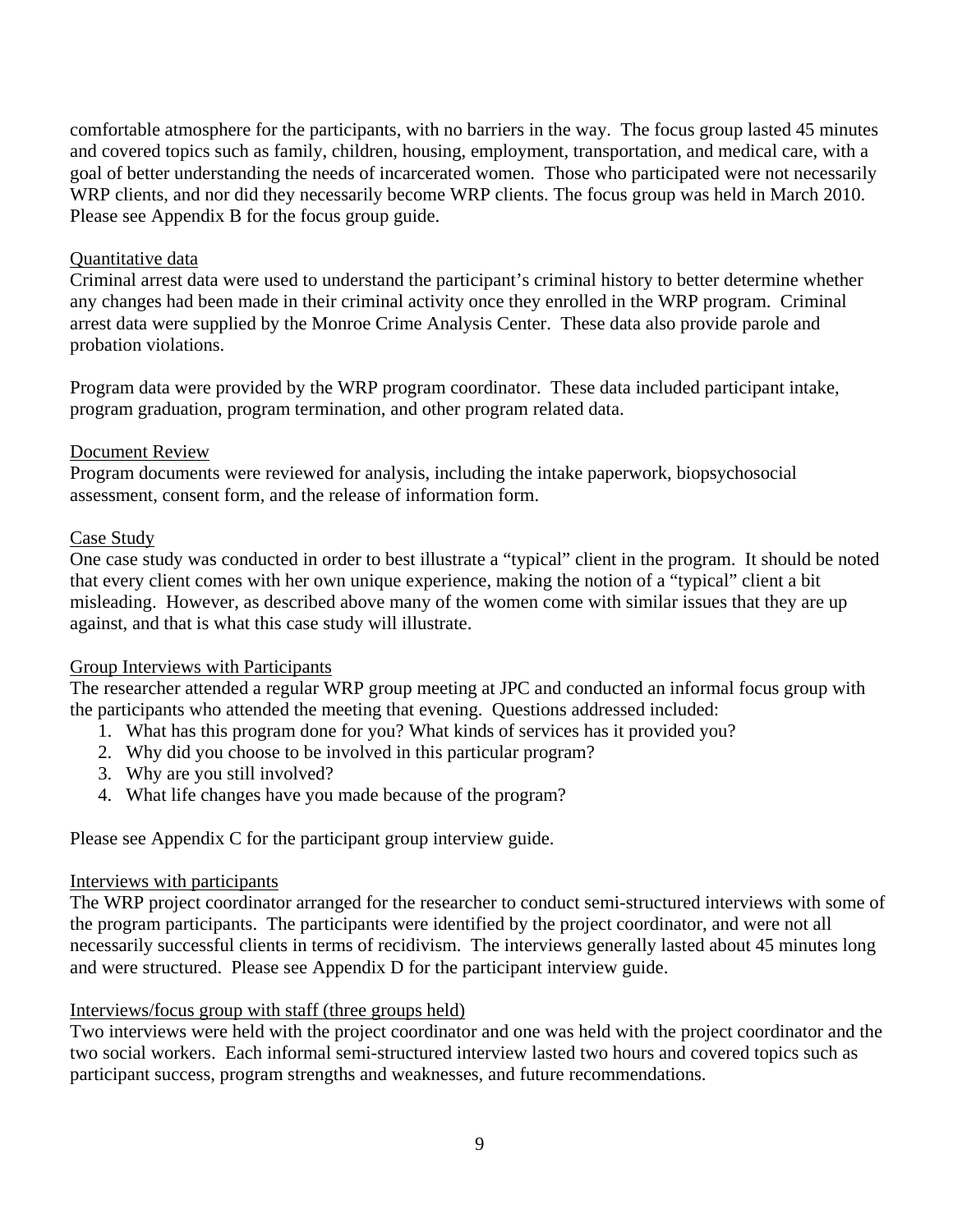# Results

The WRP began almost immediately once the funding through the Second Chance Act was secured and released. However, it was soon recognized that there was a need to better define both the program and the eligible participants. Even further, there became a clear need to reconsider the proposed random assignment evaluation design.

Originally, a woman was eligible if she had a child under two years old and/or was pregnant. After working with a participant early on who had yet to be sentenced, continuing to work with her once she was sentenced to a state prison became impractical, as this client would not be released for at least another 12 months. In order to account for this, the program staff and research team decided that only sentenced women would be eligible. Having an accurate understanding as to when the client would be released so that the appropriate work could be done both pre and post release was integral to program success. When this change was made, the pool of participants became smaller. Therefore, it was determined that the age of the child would be raised to age 12 years and younger, thus, a participant had to be pregnant and/or have a child 12 years old or younger.

The next issue was random assignment. Meetings were held regularly with jail staff, and the issue was raised by jail staff around potential participants meeting with program staff for an intake interview, and after completion, the inmate was placed in either the program group or the control group. The first inmate placed in the control group asked one of the jail staff-members why she was not in the program as she thought that she had failed the "test." There were serious concerns around this issue raised by the inmate, particularly because, as described above, these women often undergo numerous trials and tribulations and often have low self-esteem. Further, other staff explained that the women all bunk in the same room, so it was difficult for the participants to discuss the program, without upsetting a person who was placed in the control group. It was clear that continuing to use random assignment would raise significant adjustment and management problems at the jail. The decision was made to accept all eligible women into the program until the cap of 40 clients was reached. This method of limiting participation is also not ideal but seemed to be more easily understood and accepted by the unselected potential program participants.

Another change in the original program was made when it became clear that many of the women were already connected to, or had been working with, a number of service providers. There was, however, no communication structure in place facilitate the needed coordination of programming. Thus, clinical case review meetings were added to the program structure. At these meetings, several service providers that worked with the particular client would be present to discuss the current status of the client, recommendations for treatment, and any other issues.

#### Program Process

Potential participants were informed about the program by jail staff. They were asked if they were interested and if they were, they met with either the WRP program coordinator or the mentor coordinator to discuss the program, complete a risk assessment to determine risk level of reoffending, and to then begin the intake process. Once a client was accepted into the program, she would meet with the social worker weekly and soon after be assigned a mentor. She would also attend bi-weekly the WRP group inside of jail with other women in the program. Early in the program there was not a required length of time remaining on the jail sentences of potential participants in order to qualify for the program. But, it was discovered early on that it was most useful for the participant to have at least two months left on her sentence in order for the program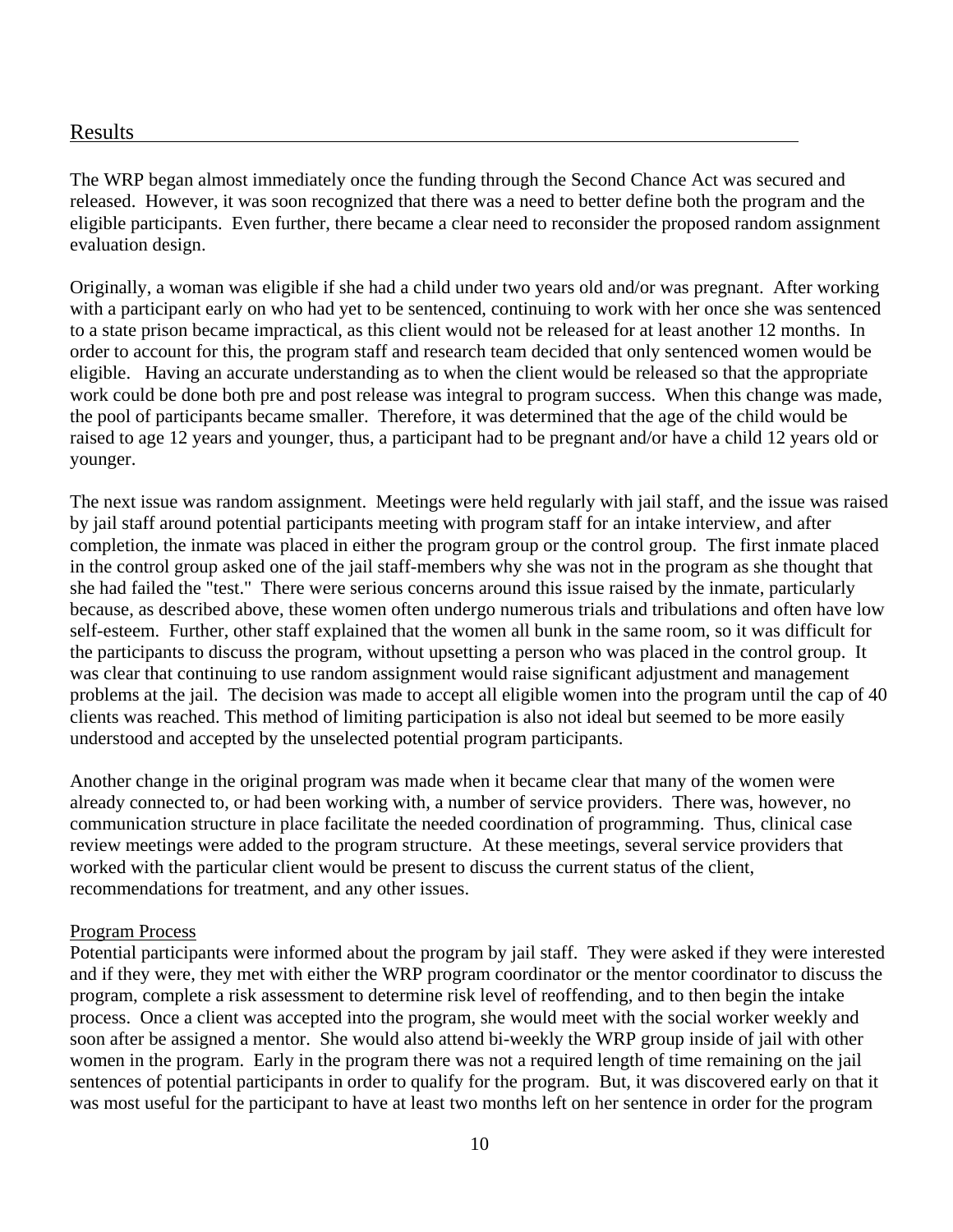staff to form a meaningful relationship with the participant. It was felt that a stronger relationship would likely result in the client's continued engagement with the program post-release. A minimum of two months remaining pre-release became a stipulation for program qualification.

In the early days of the program there were some problems connecting with clients upon their release. As a result a process was adopted in which when a client was released from jail, as often occurred early in the morning, the program coordinator would pick the client up at the jail, then take her to breakfast, pick up medication, go to the downtown jail to pick up any personal items that were still there, go to the DHS office to obtain benefits as soon as possible, and then she would bring her to wherever she was staying. Sometimes the coordinator would also take the client shopping in order to get necessities. Once she was brought home, the social worker would contact the client very shortly after, either by phone or in person. The seemingly minor changes in release procedures had a major impact on facilitating participants' continuing contact with the program after their exit from jail.

The Program Coordinator also played a key role by concentrating on the following;

- Linking clients to services
- Having expertise in services available in the community, including housing services
- Providing transportation services for the clients. The coordinator reported particularly enjoying this task because she could then see where the clients lived, meet their family members, understand the neighborhood they live in, and better understand other environmental factors.
- Client advocacy

The program staff repeatedly reported that they worked as a team. Every client reported knowing every WRP staff member as well as many of the staff members working at Judicial Process Comission, who were not necessarily working with the WRP. A staff member reported, "We are a small organization, so we really wanted to work together as a team to accomplish the goals of the program."

The social workers would then meet with their clients and conduct both therapy and provide case management services with them. These services included: transportation, home visits, mental health diagnosis and referral, funding for housing, food and clothing vouchers, and other services.

One of the social workers explained that she would regularly conduct what she referred to as a "pop-in" with her clients. This meant that she would have an unscheduled visit at the client's home. Clients reported that they remembered these visits and that they liked them. They felt that the social worker cared about them and wanted to just check-in. The social worker reported that they were very helpful for her to better understand the client, the client's way of everyday living, and the people around her (influentials).

The WRP support groups are held both inside and outside of jail. These are closed, one hour-long groups held bi-weekly. They are co-facilitated by the two social workers and cover a range of topics such as trauma, self-esteem, beauty consultations, coping skills, and others. At one of the groups attended by the researcher, those present included the two social worker facilitators, five clients, one of the client's infant child, and a client's young teenage daughter who went into another room during the group with supervision from a JPC staff-member. There were tables in the large room that everyone sat around. At the start of the meeting, pizza and drinks were offered to the clients, all of whom ate and drank. They also had a basket of condoms available that one of the social workers reminded the women about. The women all seemed to participate in the group, with free flowing conversation.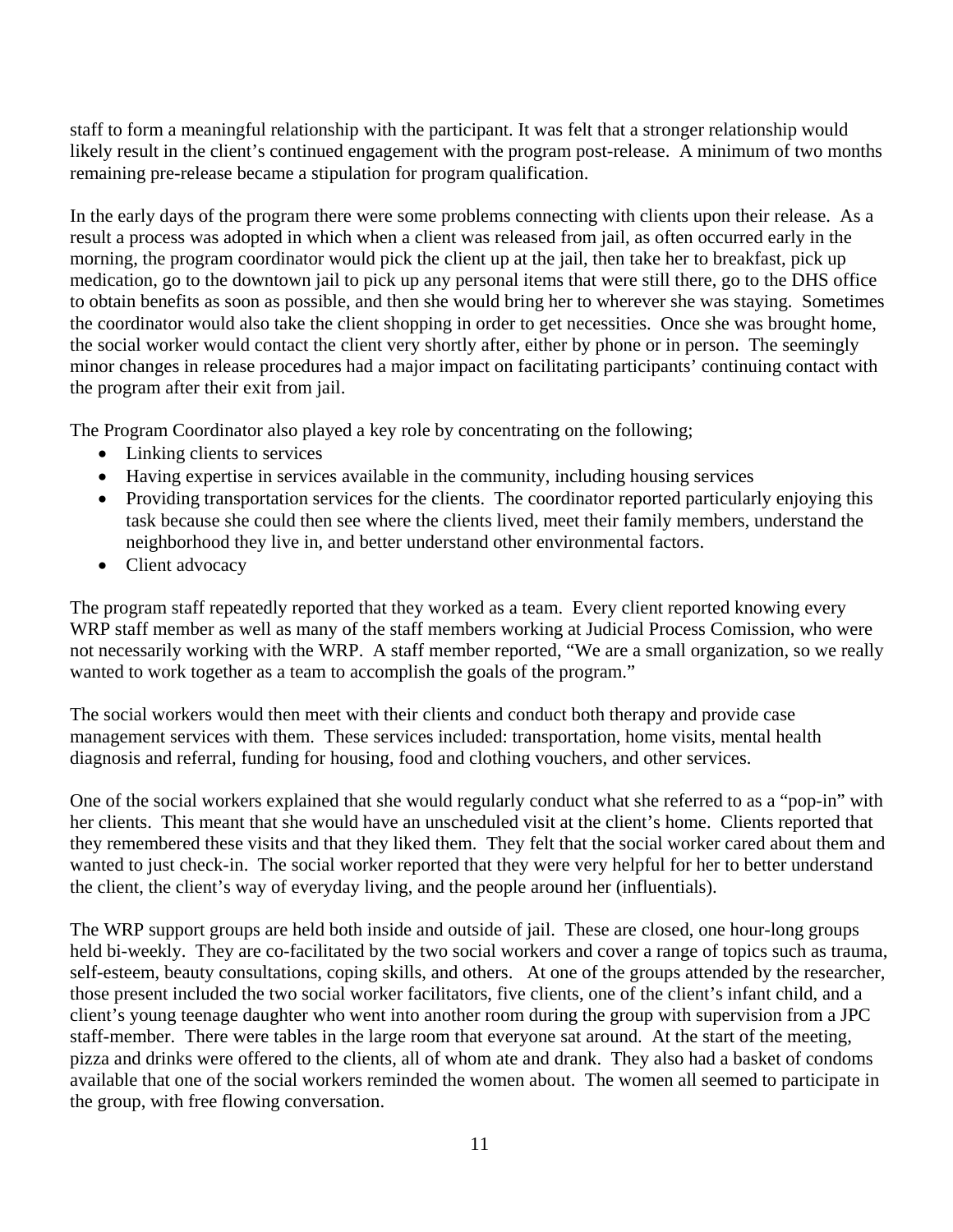A client would remain in the program for ten months post-release and then she would either "graduate" from the program or continue longer if deemed appropriate by WRP staff. Once clients graduated, they were still connected to a mentor and were always allowed, even encouraged, to attend the WRP group.

The relationship between the two social workers was described as a constructive one in which they would give advice back and forth and debrief with one another as necessary. It was clearly a team approach. One of the social workers had a Probation background which she felt was an asset and the other had a clinical background which she utilized with every client. While the workers worked very well together they would also come up with their own strategies that worked well for them.

A Glimpse of WRP Activities:

During one of the evaluation interviews with staff, the program coordinator was late because a client had been terminated from a residential facility due to an issue with aggression (not relapse), with nowhere to stay for the night. This particular client was extremely highrisk due to her previous substance abuse, lengthy criminal history, and her current pregnancy. The program coordinator obtained an incident report from the facility, picked up the client *and* her belongings, transported her to a suburban hotel, and reserved the room for two nights. The program coordinator allowed the client's belongings to remain in her personal car until the client found interim housing. If it had not been for WRP, then it is almost assured that the client would have been on the streets that night with a low probability of continuing her sobriety. As of the present day, this client has given birth to a healthy baby, remains sober and arrest-free, and is living in long-term housing.

# Focus Group on Needs

In March, 2010 a focus group was held at the Monroe County Correctional Facility among five of the inmates in order to assess the needs of women who are incarcerated and pregnant or have young children. This focus group consisted of five sentenced women, two of which were pregnant and the other three who had at least one child younger than 2 years of age. The goal of this focus group was to get an idea of the special needs of this population. Three of the women in the group were already enrolled in the JPC program. Over the course of 45 minutes a number of topics were discussed, including housing, transportation, employment, substance use, and medical care. The researchers facilitated the focus group. Below is a summary from the discussions.

The women all had a plan for where they would reside once released. These included staying with a boyfriend in an apartment, staying with a mother, and staying in an inpatient rehab facility. Even though many of the women said that housing was a priority for them once released, they all appeared to have a place to go once released. Few of the participants identified mental health issues as something in need of being addressed.

Employment was not an issue or a priority raised by the women. Instead, when asked about employment, a few said that they were not even thinking about that because they need drug treatment first.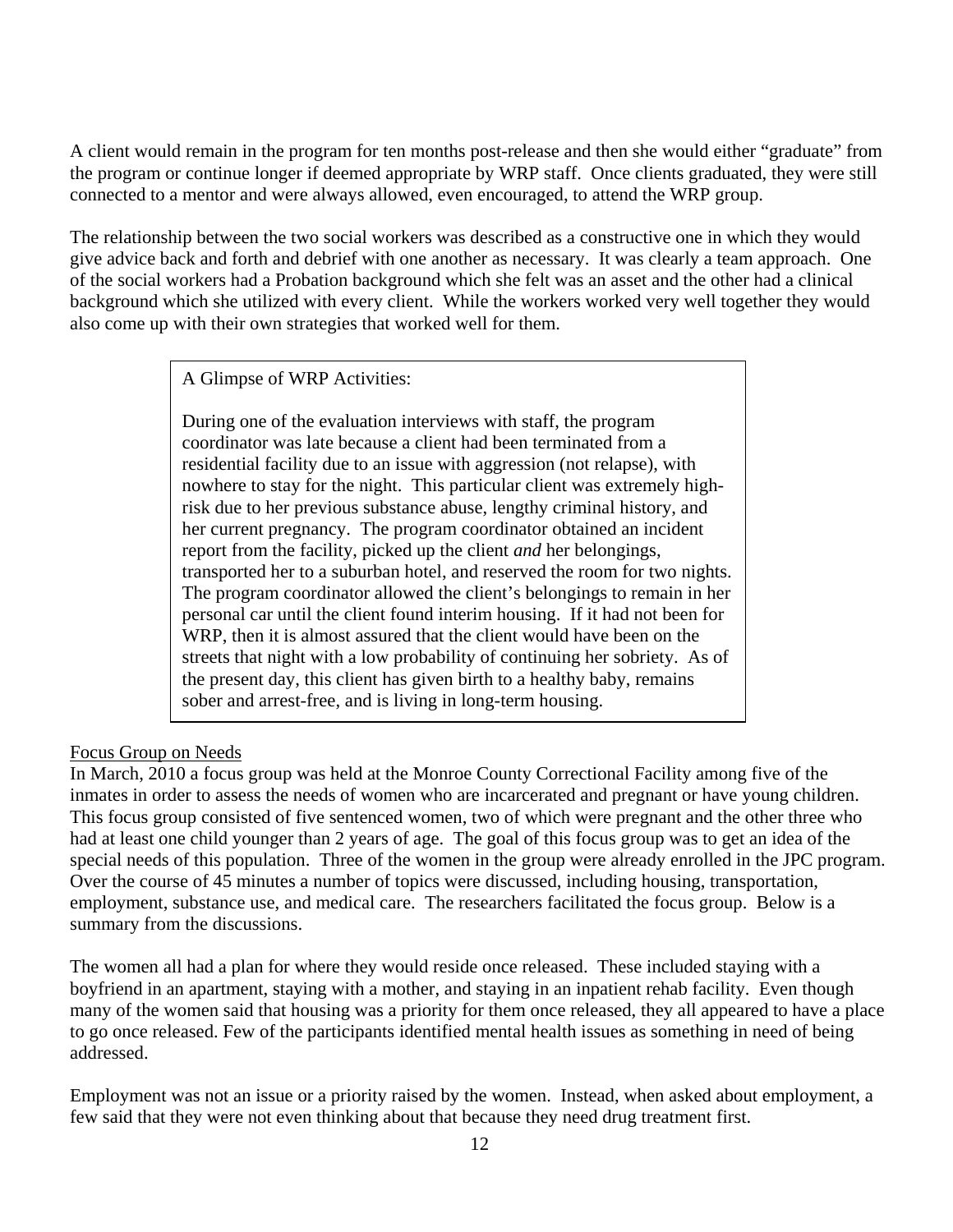None of the women owned or had sole access to a vehicle. A few talked about bus passes from DSS. None of the women felt that transportation was a huge issue. They all appeared to have the ability to get a ride somewhere if they needed too, though many talked about missing appointments sometimes. At least two of the participants had no identification and saw this as a significant problem. They explained that they absolutely needed to get identification, but that they had no help in understanding how to get it.

Overall the pregnant women said that they go to the doctor every two weeks while incarcerated. They are transported over to a local hospital for their care. The women had no complaints and said that they definitely planned on going to the same provider once released. The majority of the participants shared that they are essentially starting with nothing for their baby. They discussed a lack of diapers, bottles, cribs, and baby clothes for their children. When asked where they would go to get these items, none of the women had an answer.

The fathers of some of the children were involved while others were not. Of the pregnant women, the fathers were involved in some capacity. Of those with children, one father was in prison, two fathers were not involved, and other fathers were unknown. The women then explained that they would utilize any resources that were offered to them, they just needed them to be offered. The results of this focus group were shared with WRP staff early on to help inform the case management services.

# SAQ results

As mentioned previously, at program intake the participants took the SAQ in order to determine their level of risk to reoffend. Only four of the clients ranked high risk, and only one ranked low risk. Seventeen clients ranked low moderate risk of reoffending, while the remaining 14 ranked high moderate risk of reoffending. The following is the breakdown of SAQ scores for those who graduated and those who did not:

| <b>Score</b>         | Graduated | <b>Terminated</b> |
|----------------------|-----------|-------------------|
| Low                  |           | U                 |
| Low Moderate         | Õ         | u                 |
| <b>High Moderate</b> | 8         | b                 |
| High                 |           |                   |
| Missing              |           |                   |
| Total                | 21        | 18                |

As can be seen above, those that graduated from the program were similar in terms of risk of reoffending to those who were terminated from the program. However, those who graduated recorded slightly higher risk than those who were terminated. Termination was often done at the behest of the client, so it is entirely possible that those with a lower risk to reoffend had the appropriate supports in place and did not need the program services to remain arrest free.

# Quantitative Results

The following is a snapshot of the final program data:

- Number considered for the program: 46
- Number accepted: 39
- Number dismissed from program due to non-compliance: 17
- Number terminated for other reason (i.e. moved out of area): 1
- Number who have successfully completed the program with 10 months post-release services: 21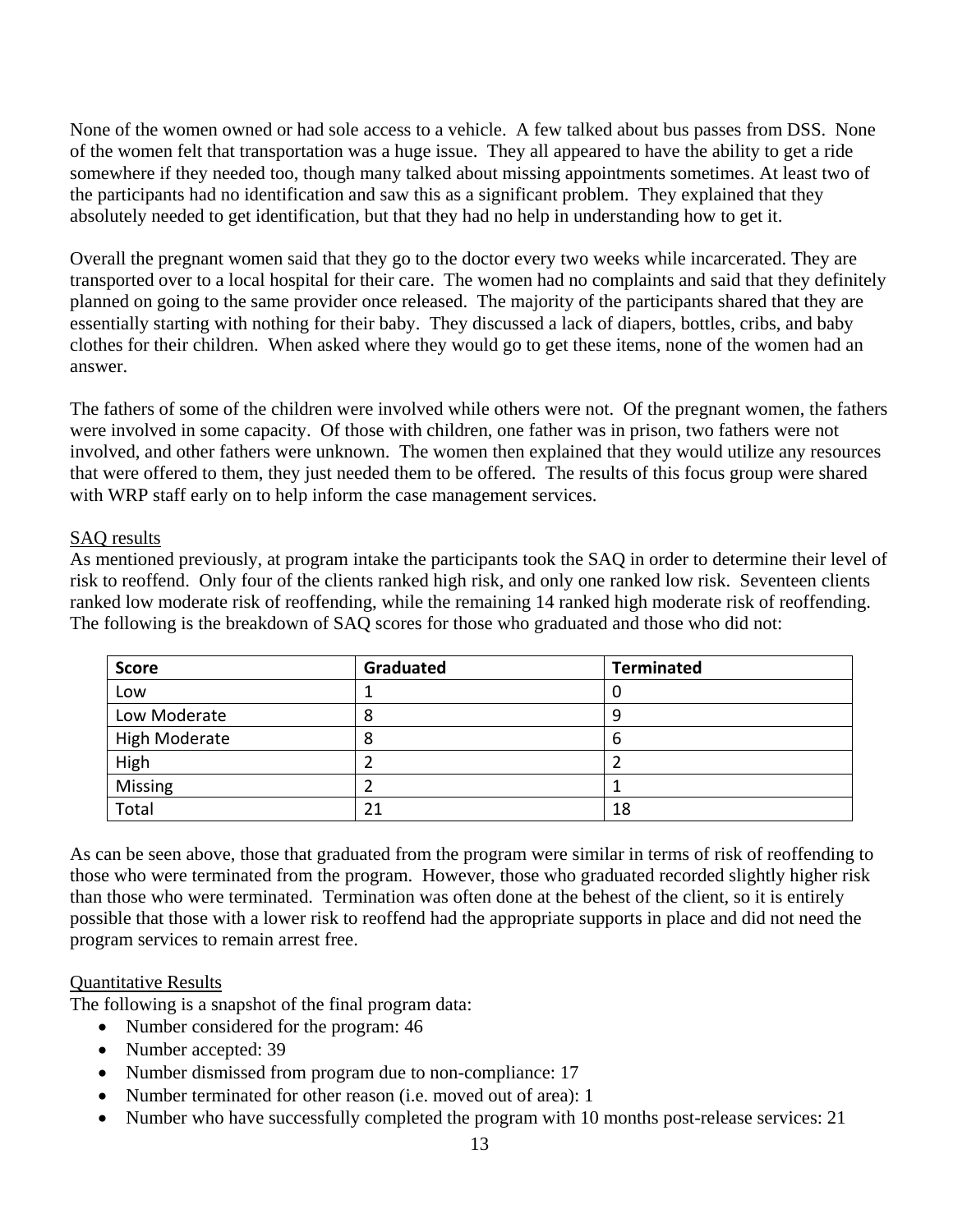Of the 39 who were enrolled in the program, 26 (67%) of the participants went through the program one time, while eleven (28%) went through the program two times, and two (5%) went through the program three times. Nineteen of the participants successfully graduated from the program during the first time they participated, one successfully graduated the second time she went through the program, and one more successfully graduated the third time she went through the program. This made for a total of 21 successful program graduates, or a 54% success rate.

Successful program completion meant that the participant had completed the 10 months of post release programming and was involved with the program regularly, attending group, and meeting with the social worker. It also generally meant that the participant was not using drugs, had appropriate longer-term housing, and was stable. In some cases it meant that the participant had reunified with her children, or that she was doing well living in residential treatment, or that she was employed. As is described above, successful program completion was more or less a set time in which the participant would be assessed as to how she was doing. If the assessment found that she was doing well, then she would graduate, but if she needed more time, then she would often be allowed more time to get stability. The clock was restarted for women who were in the program at some point but were then rearrested and incarcerated.

Participants were officially terminated from the program only in instances of not being actively involved in the program. In other words, participants were not terminated if they were caught using drugs, if they were actively relapsing, if they were rearrested, if they were engaged in criminal activity, or if they did not go to scheduled appointments. The way that someone was removed was only if they became disengaged *on their own* from the program (self-termination). This was a critical component to the program as almost all, if not all, programs that serve these clients have rules which lead to automatic program termination, even if they were actively involved with the particular program. WRP took a different approach to these women. Instead, WRP staff made it difficult to get terminated from the program. WRP staff believed strongly that many of these women had been living this way for years and some for decades, so the expectation that someone would change in a matter of one year, seemed unrealistic and unsupportive. In interviews, participants actively discussed WRP staff searching for estranged participants in certain areas that the person was known to hang around, and if they found her, they would simply remind her that they are still there for her if she needs help or assistance. And, even further, if WRP staff learned that a previous client had been re-incarcerated, staff would show up at the jail in an attempt to reengage the client. This is well illustrated in the supplied timelines for the women (found in the following section). Interviews revealed that no one could identify any other program in the area that would search for people like WRP did.

# *Criminal Activity*

Amongst all 39 program participants, there were 1,152 total documented charges including prior to and post program involvement (these are treated separately below) according to data obtained from the Monroe Crime Analysis Center. While each charge is not necessarily a unique incident at a unique time (people are often charged with multiple criminal acts for one event), these participants clearly have long criminal histories. Each participant averaged 30 charges. Of the 1,152 charges, 68 were probation or parole violations, while the remaining 1,084 were for new crimes.

WRP staff explained that this population comes with a history of recidivism, which increases the likelihood that these clients will recidivate. While many clients did recidivate, staff explained that it is easy to feel like you or the program was unsuccessful. However they pointed out a number of other positive results from the program, such as increased self-esteem, better problem-solving, reunification with children, and sobriety,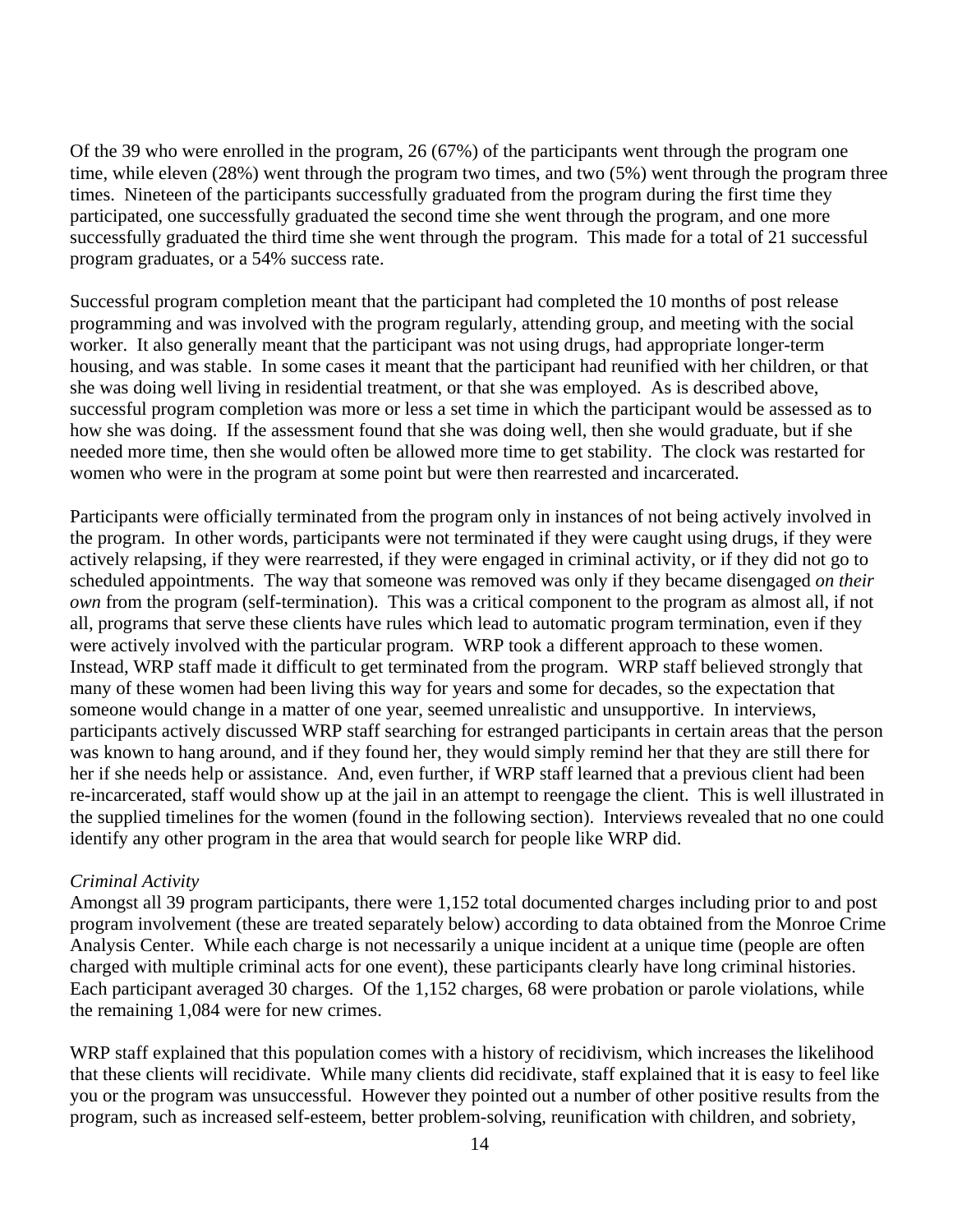amongst others. WRP staff also explained the inherent problems with measuring success only through recidivism. It was thought by staff that while many of these women come with serious mental health and addiction issues and crimes related to those issues, many of the women were not rearrested for those types of crimes, but rather for motor vehicle related offenses (driving without a license) or for probation violations.

The following are criminal arrest timelines for the clients who were successful in the program. The timelines cover two years prior to the women's involvement in the program and then, at a minimum one year post program graduation. Clients graduated from the program at various points during the program period, but all participants had to graduate by April 30, 2012, as the program ended at that time. The criminal arrest data are for incidents in Monroe County, so if an arrest was made outside of Monroe County, this would not be included in this dataset. The criminal arrest data for all participants span 1998 through May 30, 2013. Thus, the timelines highlight two years pre program and one year post program graduation.

Located on the timeline are the number of arrests that the participants had over two years prior to program involvement. These data help to better understand the criminal trajectories of the women. Often, there may be multiple charges within for one arrest. In order to account for this, if there were multiple charges that occurred during one arrest, then the total number of charges for the specific arrest are in parentheses after the word ARREST. For example, if someone had an arrest on 9/25/2009 for child endangerment, DWAI, and Disorderly conduct AND if they had one other arrest for Petit Larceny on 5/2/2010, then the timeline would be shown in the following way:



There were 21 clients who graduated from the program and, in a few cases, there were some clients who graduated and then had another arrest and were engaged with the program again, as will be seen on the timelines. There were also cases where clients engaged with the program multiple times, with cases terminated, only to finally have a successful graduation from the program. This will also be evidenced in the timelines as well.

While it is helpful to understand what crimes the clients were arrested for, due to the small sample size, there was no way to assure client confidentiality if the timelines include specific crimes clients were arrested for. Instead, probation and parole violations are identified, while arrests for all other offenses are collapsed into one category: arrest. In the next few pages, select timelines from the 21 program graduates will be highlighted, with discussion following each timeline. The remaining timelines can be found in Appendix E.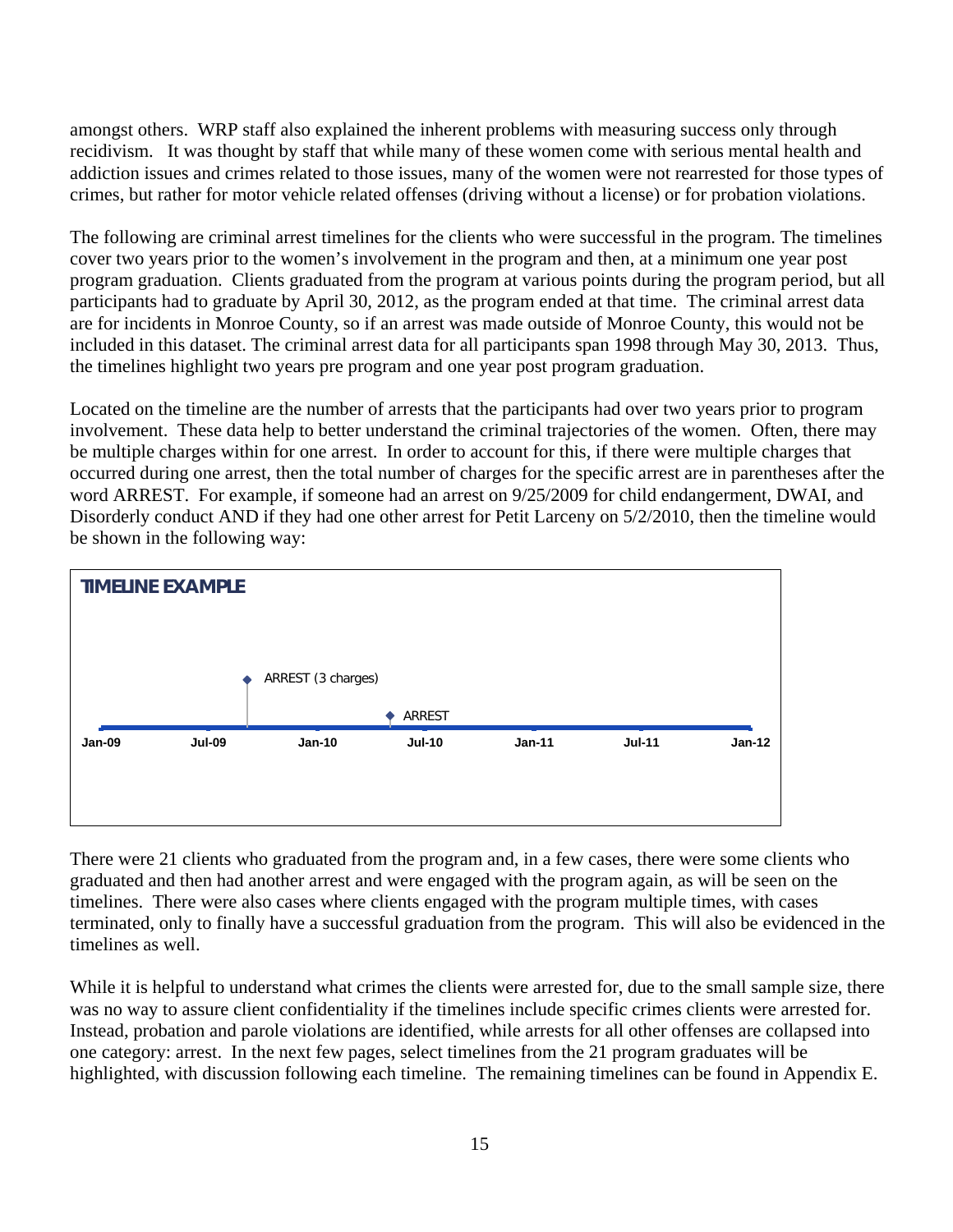# *Graduated Clients*

Overall, eight of the clients had no subsequent arrest after program graduation. Seven clients had one arrest after program graduation. Three clients had two arrests after program graduation. And, the remaining three had three or more arrests, including parole violation arrests.



The above client had eight arrests prior to program involvement. During the program she received one misdemeanor probation violation, and post program graduation she has not been arrested or violated probation.

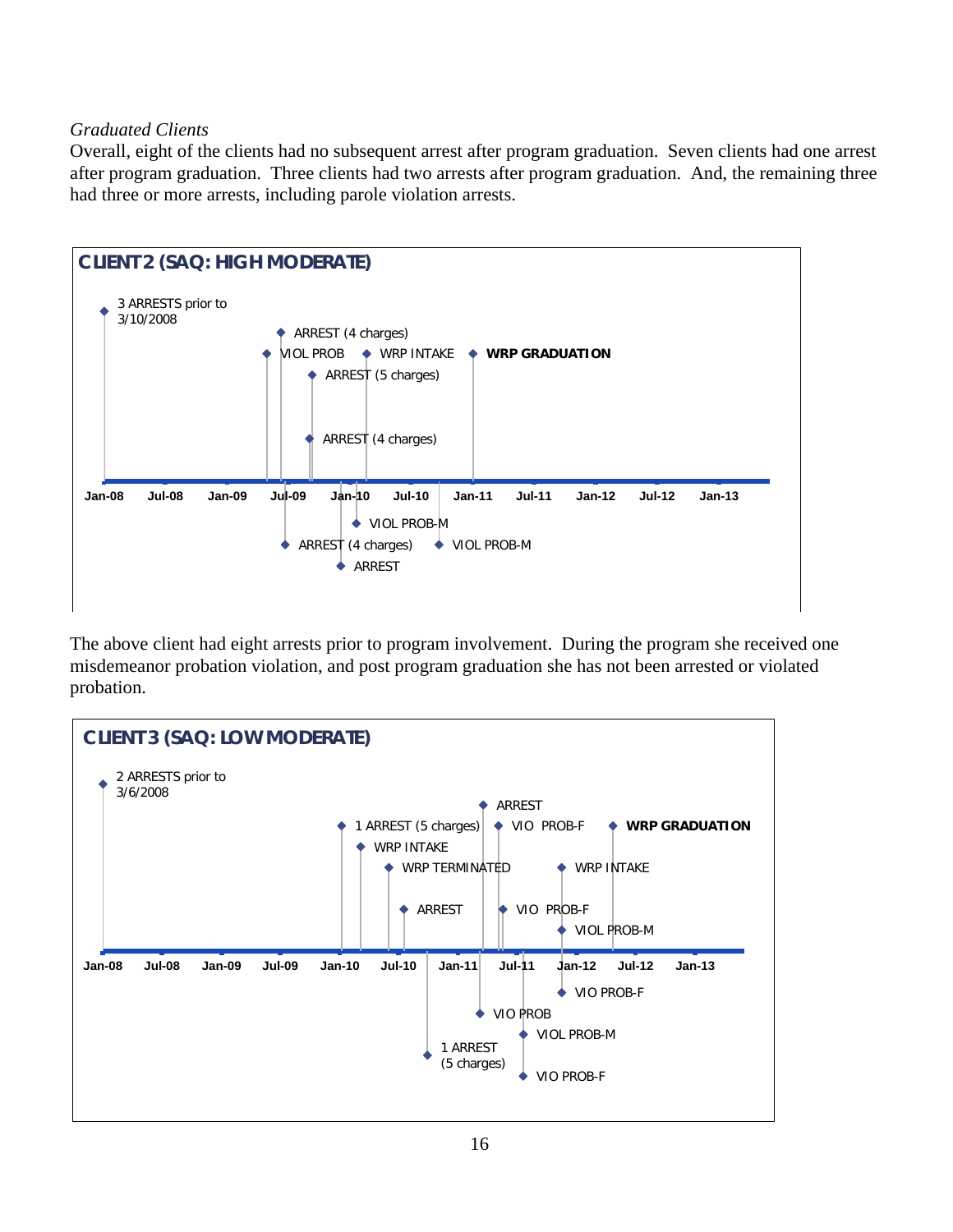Client three had numerous arrests and program violations throughout her involvement in the program, as well as three arrests prior to program involvement. She was involved with WRP for less than 5 months before she was terminated, with three arrests and 5 probation violations after her termination from the program. She then was reengaged with the program and successfully completed the program, with no arrests or violations post program graduation.



This client had a significant criminal history as well, with 15 arrests prior to program involvement. While in the program, she had one arrest and parole violation, seemingly for the same incident. After program graduation she has had no subsequent arrests or violations.

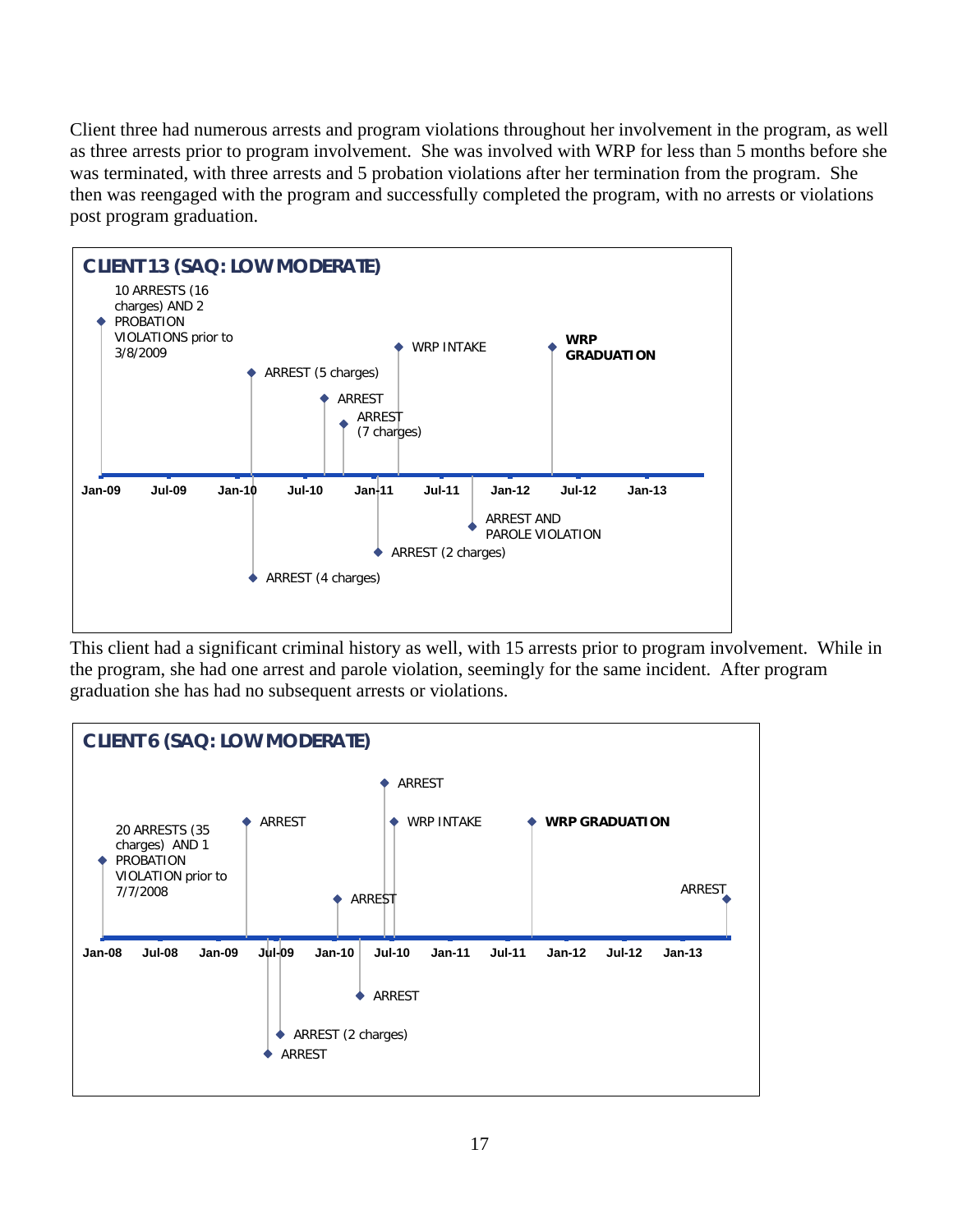This client had a more significant criminal history when comparing to all WRP clients. She had 20 arrests two years or more prior to program involvement and in the two years prior to program involvement, she had 6 arrests. However, during program involvement she had no arrests or violations. 19 months post program graduation, she had one arrest.



The client above had a significant criminal history, with 17 arrests prior to program involvement and one probation violation. In the two years prior to program involvement, she had 8 arrests and a probation violation. However during program activity, she had no arrests or violations. She has had one arrest 10 months post program graduation.

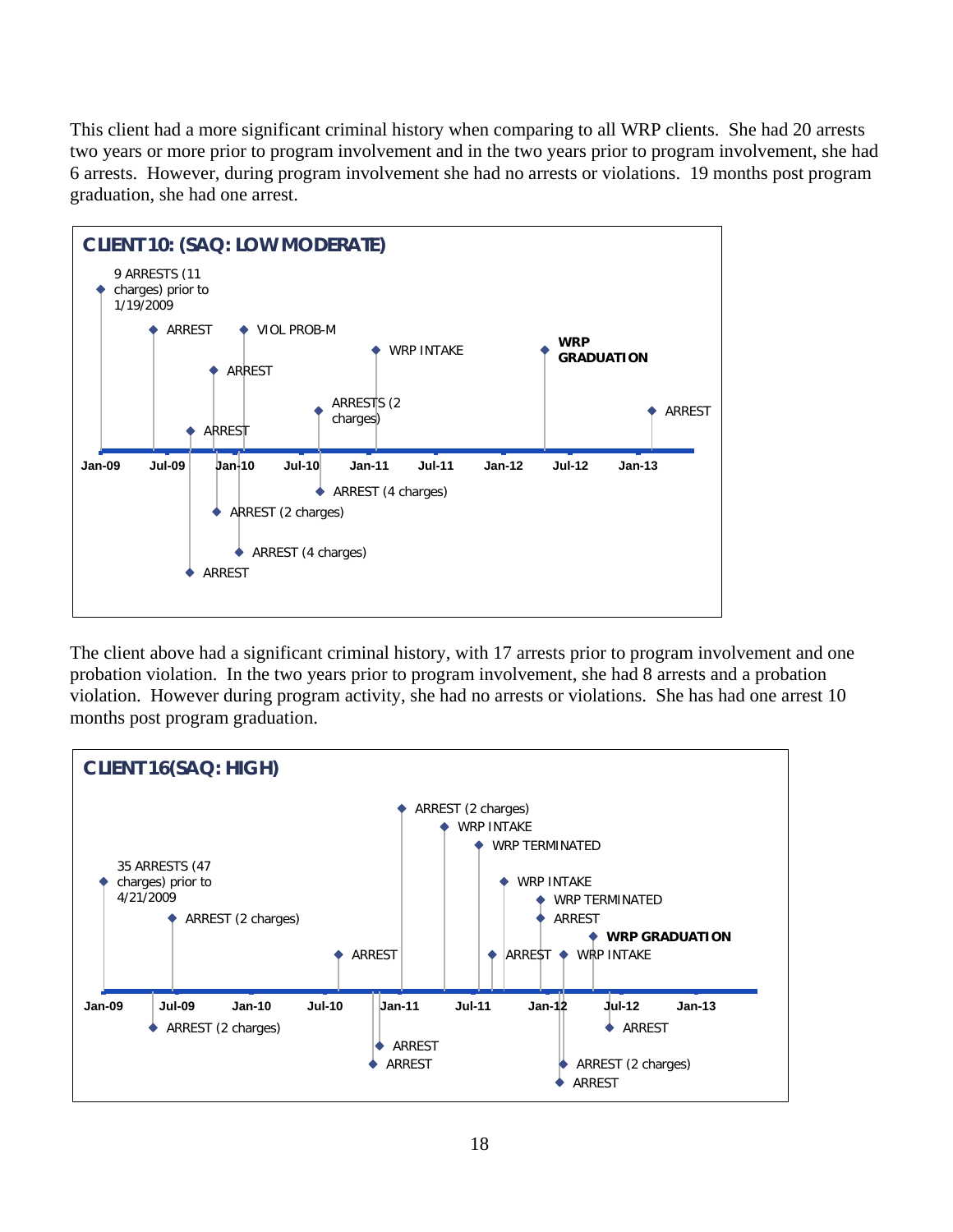Client 16 had a substantial criminal history, with 41 arrests prior to program engagement and one of four clients to score a high on the SAQ. She also was engaged with the program three separate times, until finally successfully graduating from the program. After program graduation, she had only one arrest, very different than the 4 arrests she had in the year prior to program graduation.



Client 19 struggled prior to the program, with 12 arrests in the two years prior to program involvement and then one arrest during program involvement as well as one arrest post program graduation. With her lengthy criminal history, there was a noticeable difference in her criminal history pre program involvement and post involvement in WRP.

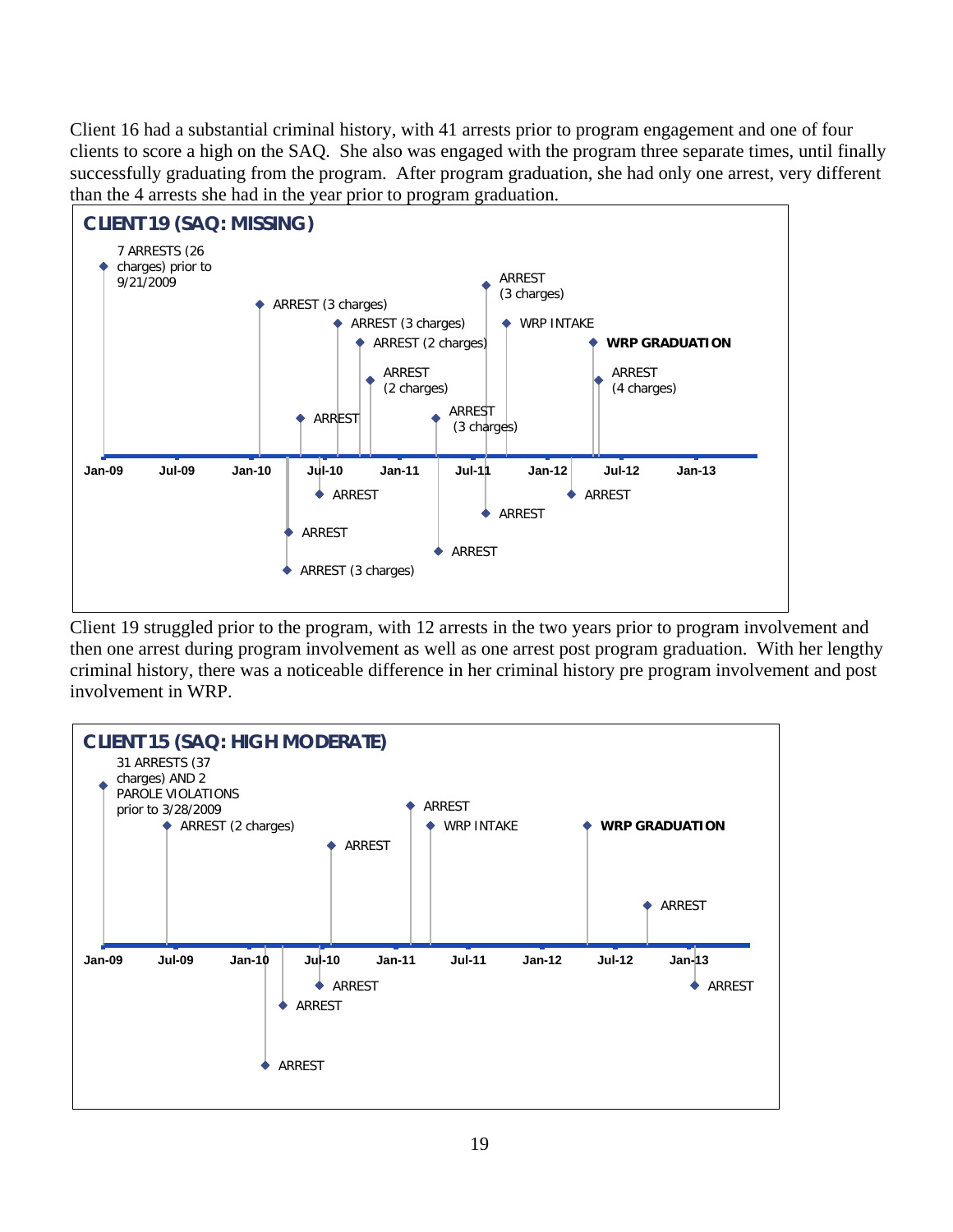The client above had 37 arrests prior to engagement with the program, with 6 of those arrests occurring within two years prior to program involvement. After program graduation, she had two arrests.



Finally, this client appeared to struggle through the process. She had 9 arrests prior to program intake, two arrests during the program and three arrests after program graduation. As is noted above, very few of the clients who graduated from the program were arrested more than two times.

# *Terminated Clients*

Of those who did not graduate from the program, six had zero arrests post final termination, six had 1 arrest post program termination, two had 2 arrests post graduation, and three had 3 arrests or more post graduation. The client who was removed from the program due to moving out of the service area has zero arrests recorded after leaving the program, but she is no longer living in Monroe County, so the accuracy of that data is questionable.

As explained previously, WRP is a unique program that the clients often self-select termination from the program by disengaging themselves. The clients may disengage due to no need for services from finding support elsewhere, or they may disengage due to other reasons. WRP was much more accepting of clients and past clients than most programs. Of the clients who were terminated from the program, one was involved in the program three times, eight were involved with the program two times, and eight were involved one time. If the clients are analyzed looking at the number of arrests after the first termination from the program, then 6 continued to have zero arrests, three had one arrest, one had 2 arrests, 3 had three arrests, one had 6 arrests, one had 7 arrests, one had 10 arrests, and one had 11 arrests.

Some of the timelines are highlighted below, with discussion following each timeline.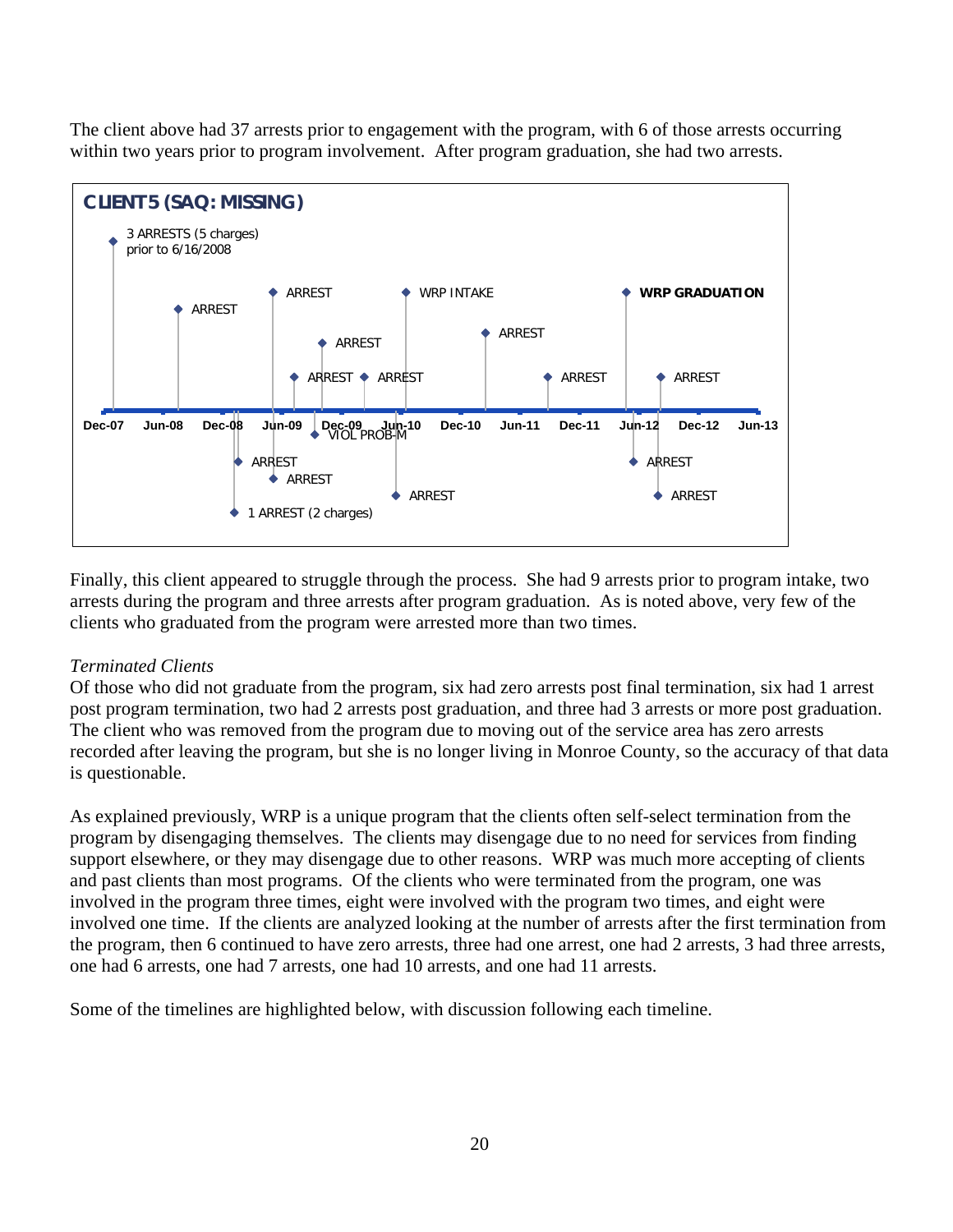

This client had a significant criminal history in the two years prior to program engagement, she then struggled after her first WRP termination, with two arrests and a probation violation. However, once terminated from the program a second time she has not recorded any further arrests.



Client 33 was engaged with the program and was not arrested since her engagement with the program. Once terminated, she continued her record of no arrests.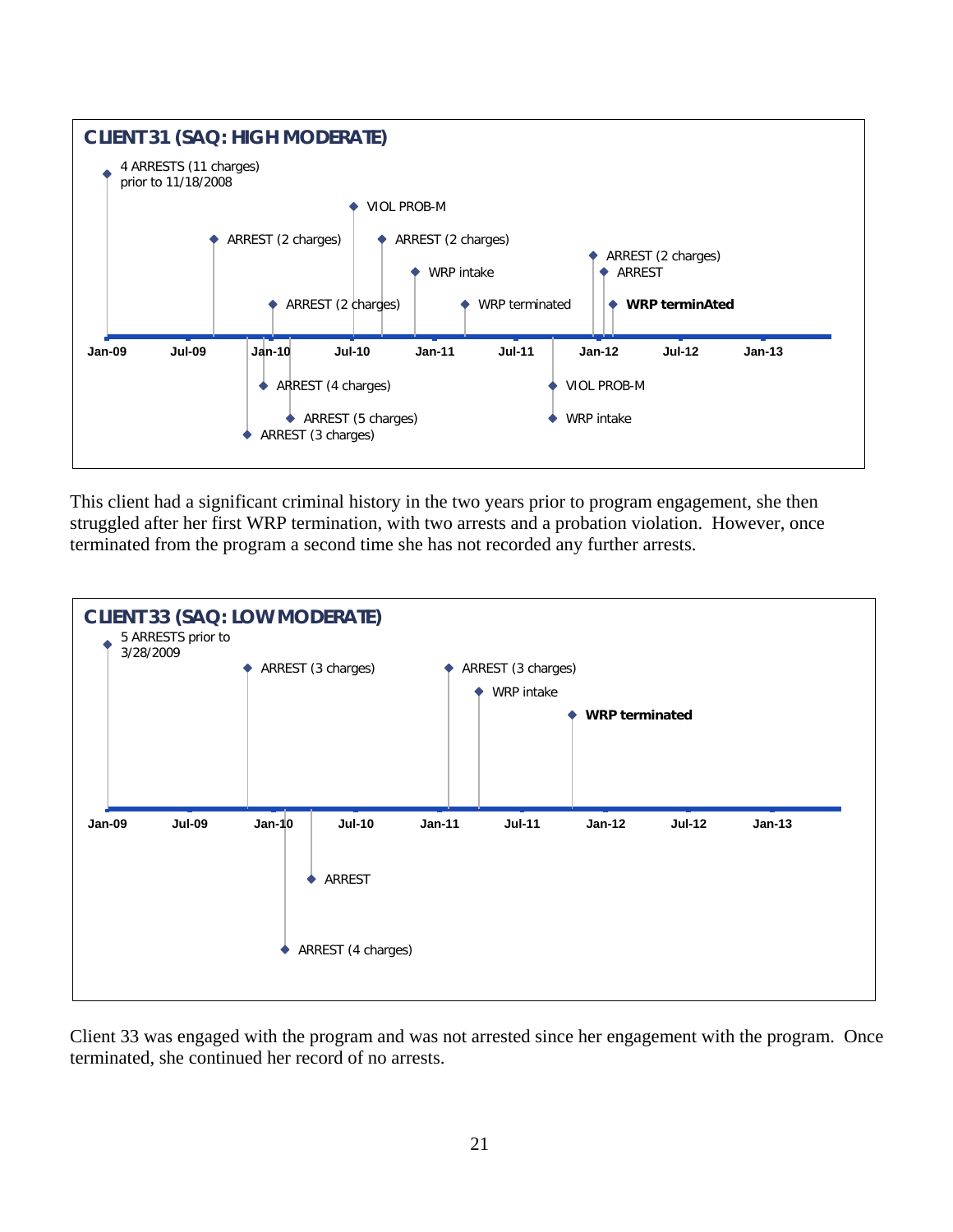

Client 24 did not have a significant history, yet a few months after program termination, she was arrested.



This client had a significant criminal history and was involved with the program one time, while in the program she was arrested and then after program termination she was arrested one time.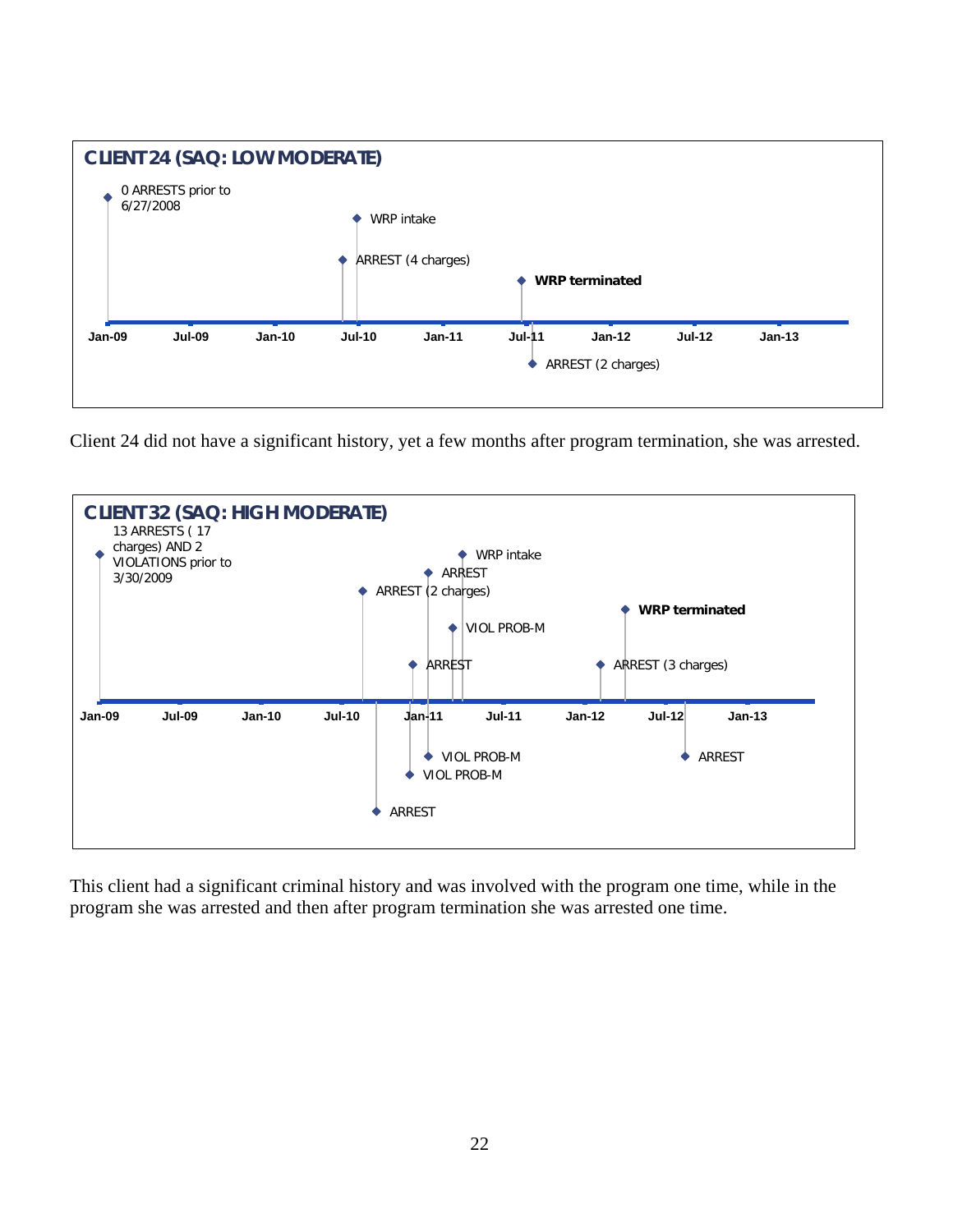

Client 38 was involved with WRP two times, and did not do well in terms of arrest. She was arrested 11 times since her involvement with the program, and two times after her final program termination.



This client had a high SAQ score and she continued getting arrested, while engaging with the program on three separate occasions. After her final termination she was arrested three times.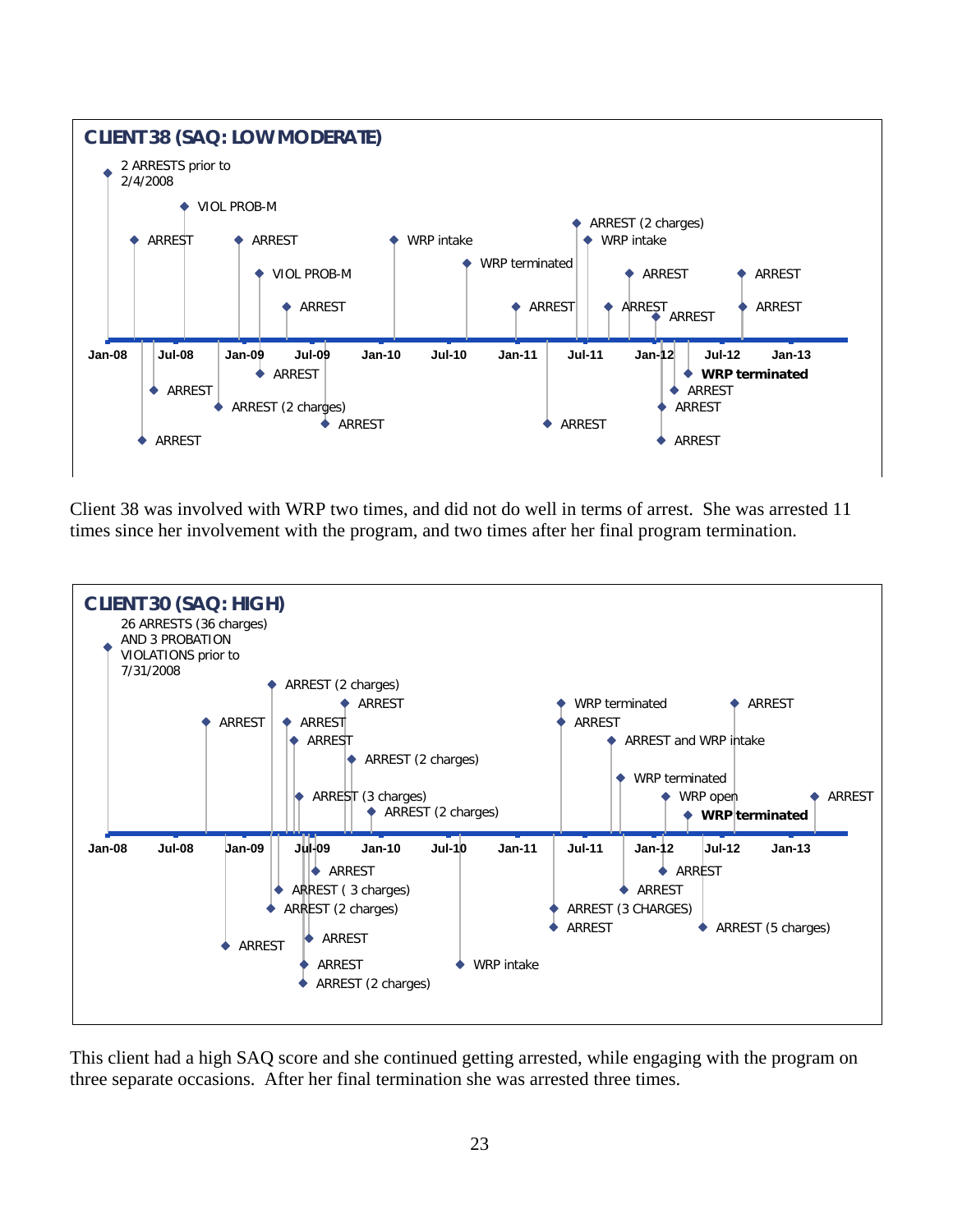

This client also recorded a high SAQ score, and was arrested 5 times after program termination. There is a different story for the women who scored a high SAQ but graduated from the program. One received no subsequent arrests after graduation and the other was arrested one time after graduation. Those appear to be promising findings.

*Summary of Criminal Arrest Findings*

Below is a summary table of the arrest findings. As can be seen below, the findings are similar between the groups.

| # of arrests post-program | <b>Graduated Participants</b> | <b>Terminated Participants</b> |
|---------------------------|-------------------------------|--------------------------------|
| termination/graduation    | $n = 21$                      | $n = 17$                       |
| 0 arrests                 | 8 (38%)                       | 6(35%)                         |
| 1 arrest                  | 7 (34%)                       | 6(35%)                         |
| 2 arrests                 | 3(14%)                        | 2(12%)                         |
| $3+$ arrests              | 3(14%)                        | 3(18%)                         |

However, the chart below tells a slightly different story. Below, we look at the terminated participants after their *first* termination from the program. When the data are looked at in this way, 41% of the terminated clients had 3 or more arrests after termination from the program, unlike the 14% of those who were graduated.

| # of arrests post-program<br>graduation and post<br>program FIRST<br>termination | <b>Graduated Participants</b><br>$n = 21$ | <b>Terminated Participants</b><br>$n = 17$ |
|----------------------------------------------------------------------------------|-------------------------------------------|--------------------------------------------|
| 0 arrests                                                                        | 8 (38%)                                   | 6(35%)                                     |
| 1 arrest                                                                         | 7 (34%)                                   | 3(18%)                                     |
| 2 arrests                                                                        | 3(14%)                                    | 1(6%)                                      |
| $3+$ arrests                                                                     | 3(14%)                                    | 7 (41%)                                    |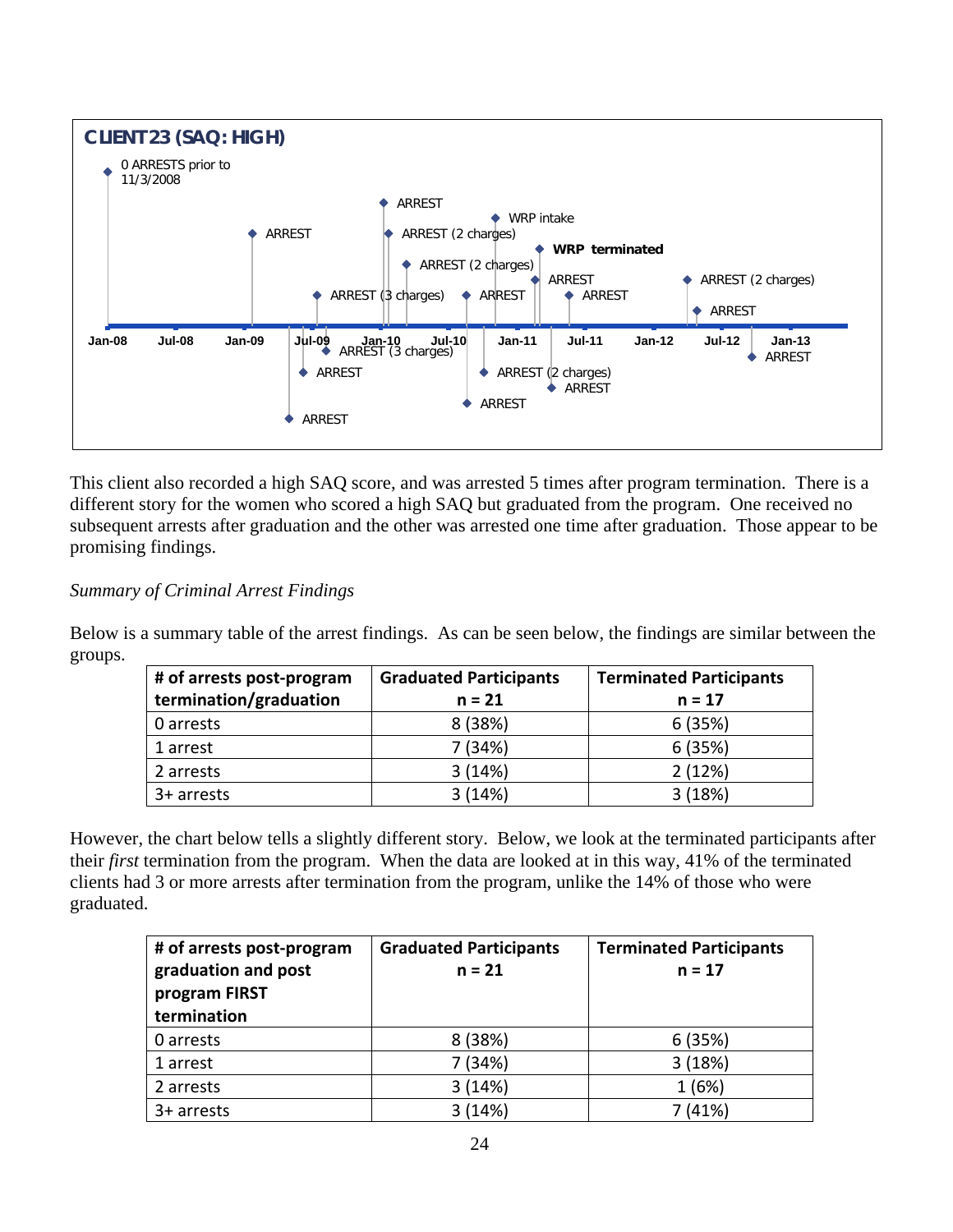When looking at the SAQ scores and the rearrests of the women both those who graduated and those who were terminated, some interesting results were discovered. Because of females' typical low-level offenses, they often do not score high on the recidivism scales. This was the case for this population as well, as only 4 of the 39 women scored high. Of the four who scored high, two graduated and two were terminated from the program. Of those who graduated, one had no subsequent arrests, while the other one had only one subsequent arrest. Conversely, for those two who did not graduate, from the program, both had three or more arrests. This is a promising finding in that the women who scored high risk and graduated from the program had fewer arrests than those who were terminated. Due to the low sample size, there is no way to find significance in this finding, but it is still worth noting. Further, of those who graduated from WRP, the women who had 2 or more arrests all scored as high moderate. However, for those who were terminated, there was a combination of high moderate, low moderate, and high scoring women who had 2 or more arrests post termination. At a minimum, it appears that WRP did not have an inverse effect on those who were involved with the program.

# Document Review

The researchers were closely engaged with the program staff throughout the program period in efforts to provide continuous feedback. There were a number of incarnations of various documents, with every process resulting in a finalized document. These documents include an intake form, a biopsychosocial assessment (Appendix G), a release of information form (Appendix H), and consent form (Appendix I). There was discussion around the clients to sign a pledge, asserting that they realized they had made choices in their life resulting in a jail sentence, that they would meet with their social worker regularly, that they would attend all required classes, amongst other responsibilities. However, after much discussion on this document, it was decided that this was disempowering to these women, and that the program was working towards restoring self-esteem and empowerment for these women. While there was an understandable reason behind the creation of the document, it did not seem to align with the goals of WRP. Thus, the document was not used.

An Access database was created for the social workers and other program staff to document work done with the clients. Initially there was resistance with this due to usual technology constraints of a grassroots organization, such as capacity, technological comprehension, and comfort level. Additionally, there was the important issue of numerous staff working outside of the office with no regular access to the database. Therefore, documentation, when completed, was often handwritten and then later inputted into the database by volunteers. Throughout the process, the research team asked for more information on the narratives, which were often updated appropriately.

The intake form was created by the research staff and was lengthy. In retrospect, the intake form was too long, as it was not completely filled out by staff. The original plan for the intake form was to utilize it with the initial random assignment design. This was a way to capture a lot of information, which could be used for comparison data. As described above, this original design was altered soon after program implementation. However, the original intake forms continued to be utilized for the program, without being filled out completely.

A biopsychosocial assessment template was created for the social workers to use with their clients. It was expected that the assessment would occur on an ongoing basis and be regularly updated. This seemed to be burdensome for the social workers who often did gather much of the information, and while they likely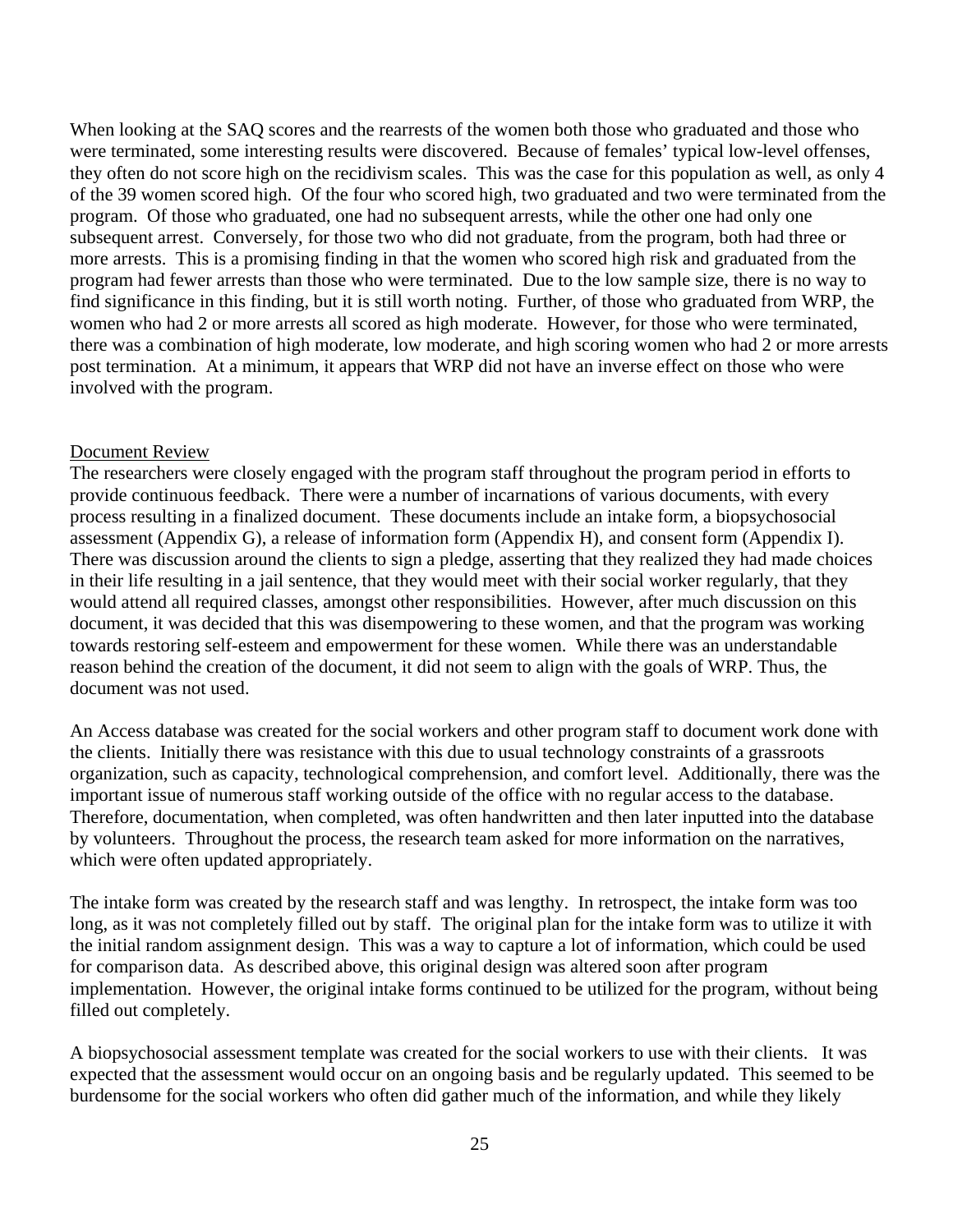learned more information about the clients as they worked longer with them, the assessments were not formally updated.

The program consent form was utilized for both consent purposes and also as a way to describe the program and what expectations they should have of the program. As can be seen in Appendix G, the program was explained in the following way:

#### *Project Goals & Services*

The Women's Re-Entry Project empowers mothers to live:

- $\sim$  A healthy and stable lifestyle in which to nurture their children
- $\sim$  Economically independent, in charge of their choices and lives
- $\sim$  Successfully in the community

The WRP will provide pre and post release individual counseling, intensive case management, mentoring and group therapy with a focus on trauma for pregnant women or mothers of children under the age of five. Other services include transition planning and linkages to social services, day care, transitional housing, treatment programs, and employment training and support. Material resources may include the following: assistance with transportation, housing, used clothing and furniture, baby furniture and supplies, and referrals to other services and resources. Services will be provided for up to ten (10) months from date of release.

This was a way to ensure that the clients understood the program. And, lastly was the Release of Information document, which participants signed and was helpful for the program staff to access vital information and to be more intricately involved in the women's lives.

#### Case Study

This particular client was engaged in the program and released from jail all within the first month of program services. She had prevalent mental health issues around anxiety. By the second month she had a new mentor. This client was overwhelmed at home by her lack of income, issues with her gas and electric provider, and seemed to be getting overwhelmed by her child. Overall, it seemed that she was just maintaining, as a lot of obstacles had come down on her at once.

She started to miss appointments and meetings, but WRP staff persevered, even bringing her flowers on mother's day. One of her biggest stressors was being a mother to her child and the numerous issues that her child seemed to have. She began to slowly disengage with the program, and the social worker noticed that she was having issues with her current relationship and also there was the possibility that she had relapsed. Nonetheless, the social worker continued trying to work with her, even if she was missing appointments and not attending group. Slowly, she became more engaged with the program.

She celebrated her birthday for the first time in 10 years amongst WRP staff and friends. Both her mentor and the social worker were present and while the client acknowledged that she was very anxious about the party, she felt it was very important and had a great time. She continued to make improvements in other areas of her life, including substance abuse treatment. However, she was still clearly struggling with caring for her child. She also made the empowering decision to change her phone number so that bad influences and unsupportive people could no longer contact her. Things seemed to be going well, but then she got into an accident and received medical treatment in the emergency department, which seemed to start her into a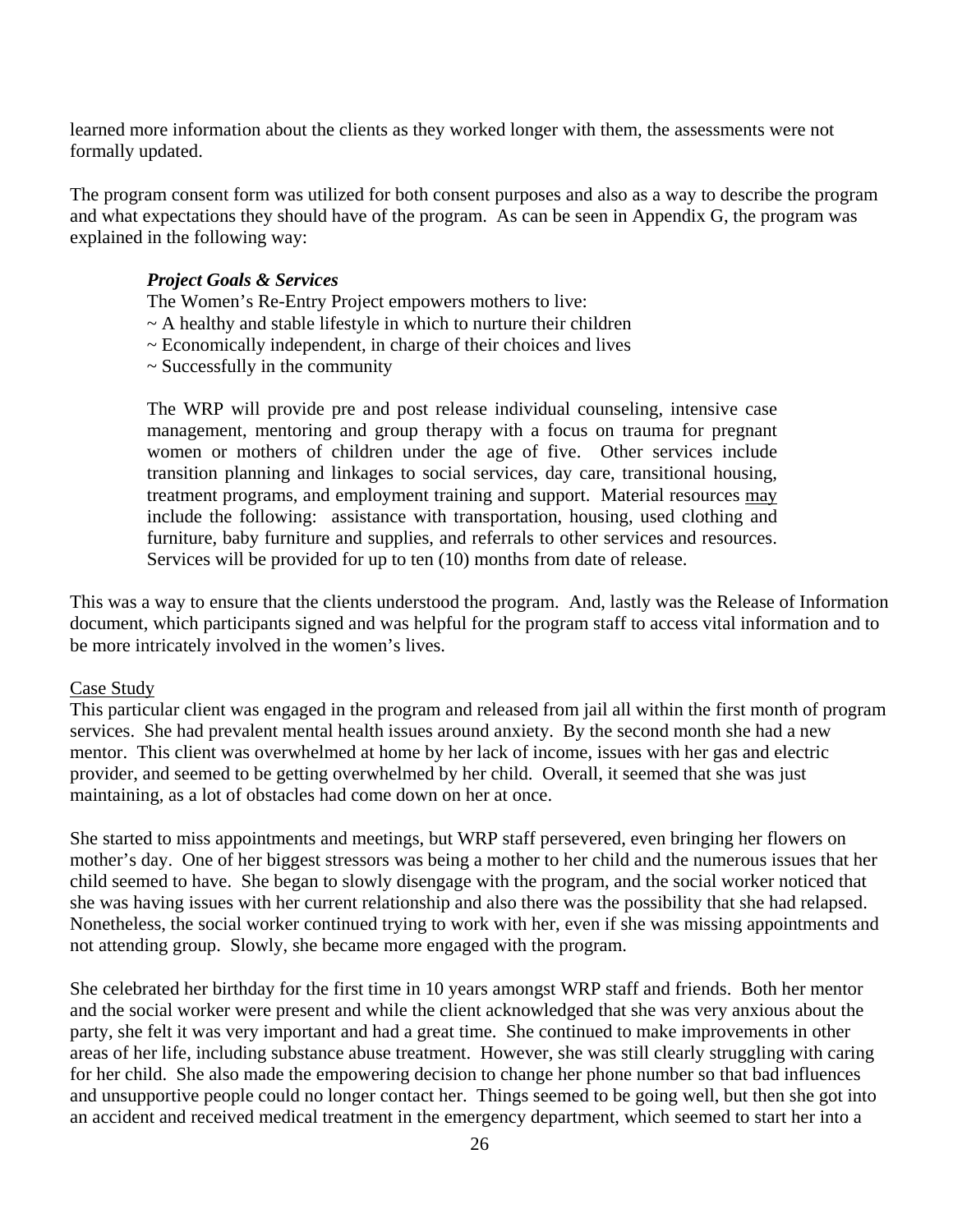downward spiral. She was in crisis for a week, having difficulty parenting and caring for herself, and was threatening that she would relapse. She began to miss group and admitted to feeling very depressed. This was also the time when her mental health service provider explained that she did not require such intense mental health services. Then, she began to slowly feel better about issues, as WRP and her mentor continued to be involved, even supplying her with a bed for her child. She had issues with her daycare which was terminated, and she prepared to go to trial, with the support of an agency that WRP works closely with. Unfortunately she lost the daycare hearing and while she was initially upset, she eventually calmed down. She then got in touch with her father and slowly began transitioning out of the WRP, as her allotted time in the program was coming to an end. WRP began transition planning with her and reminded her that she was able to continue attending group and to continue her work with her mentor. She eventually successfully graduated from the program.

After her graduation, she was arrested three more times. From reviewing case records and discussions with staff, this particular client likely needed more time in the program. It was clear that she had extreme highs and lows throughout her duration with the program, and it would have been helpful if she could stay engaged with the program while she experienced stability in her life. Unfortunately, due to the program limitations, she was unable to remain in the program longer.

# Qualitative Results

Results from the qualitative portion of the evaluation have been combined as there were noticeable overlaps in the results of the multiple interviews that were held with program staff and participants. The findings could be clearly organized similar to the topic areas discussed above, as similar and often exact issues were described by those interviewed. For this reason, this section is organized under the same issues identified by Sheehan (2012):

- Abuse related to trauma
- Childcare needs
- Mental health problems
- Drug abuse
- Low social capital
- Problems with intimate relationships
- Self-esteem issues

Additional issues were revealed with this population and they will be described as well. They are the following:

- Extensive arrest record
- Employment
- Housing

# *Abuse related to trauma*

WRP staff reported that a history of sexual abuse was common with the clients. Interviews with participants did not cover this topic area. However, a few participants discussed their experience with domestic violence during the program period and the support that WRP offered, such as emergency housing. Further, Post Traumatic Stress Disorder was one of the topics addressed in the WRP support groups held with the participants.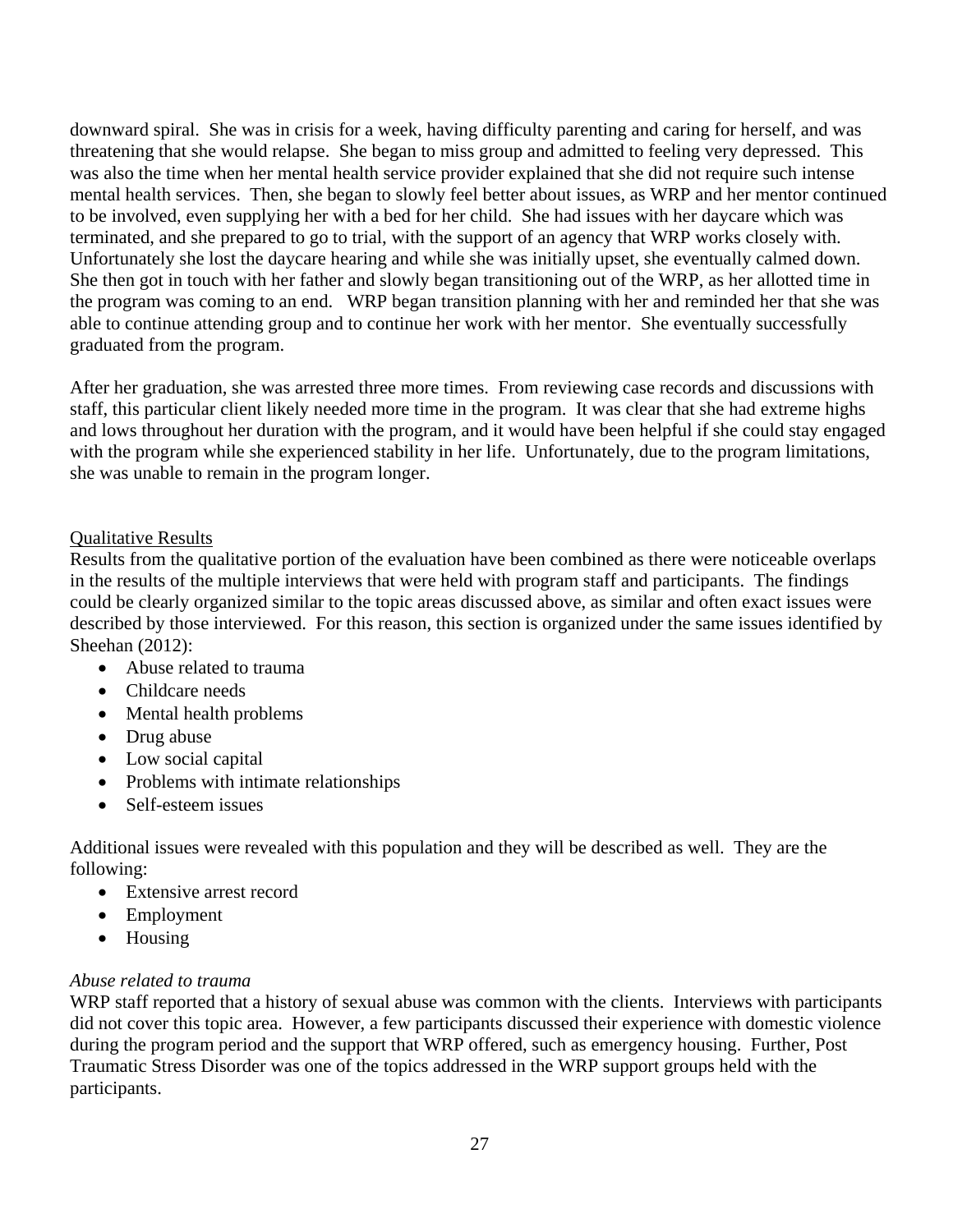# *Childcare needs*

With the program staffing two social workers, the program was able to have the social workers work closely with the participants on visiting their children, reunifying with their children, and advocating for them in the process. The social workers conducted supervised visits (as required by Family Court) between many of the participants and their children.

WRP reported assisting one client with childcare, which she utilized consistently. When staff were asked about other clients using childcare, they explained that while WRP tried to get other clients to take advantage of their referrals, it was recognized that they did not want the service, or that they would use it too sporadically, or the client did not follow-through.

However, a number of clients did get regain custody of their children while in the program, some of which was attributed to the program assisting with finding stable housing for the clients.

# *Mental Health Problems*

It was discovered that many of the women had already received mental health diagnoses, but that many of them appeared to have been misdiagnosed. The clinical social worker was in a position to better diagnose the participants and to then refer them to the appropriate service provider. This was integral because, as was stated by one of the staff members, "mental health and addiction override every other issue." This meant that it was integral to client success that they receive accurate diagnosis and subsequent prescription.

Staff discussed the need for clients to have easy access to prescriptions and medication in order to allow for a smooth transition from jail into the community. Many of the clients were able to take medication while in jail, but then once released, there was a lapse of time from release to medication intake. WRP tried to help with this problem by referring clients to a program that conducted mental health diagnosis and prescription pick-up in the same appointment.

# *Drug Abuse/Addiction*

With the majority of the participants having long-term addiction issues, relapse often occurred. Frequently, they would often do well in the program, make much progress, but then at some point, the client would return to their previous ways and eventually make the same decisions that landed them in jail before. The program staff felt that it was simply what the women knew and what they were familiar with, highlighting the difficulty in making lasting change.

When clients were asked how ready they were to make positive changes in their lives prior to enrolling in the program, three of them described the role that addiction played in their decision-making process. They explained that while they wanted to change, but it was not until they became more sober that they recognized the true need for change, as the addictive thinking had been clouding their mind. Some acknowledge that while they thought they were ready for change, they soon learned that they were not ready at all.

When asked what the program has done for the participants, one of the clients explained that she learned to reach out to others, specifically the social workers, when she wanted to get high. She learned a healthy way to reduce her substance use. The program also gave them something to do other than sit around all day.

Clients were asked to describe changes they have made in their lives since participating in WRP. Four clients identified sobriety as a change they have made in their lives. One client stated, "I'm sober. Completely sober." Another stated, "The biggest change: I stopped using [drugs]. I also began to open up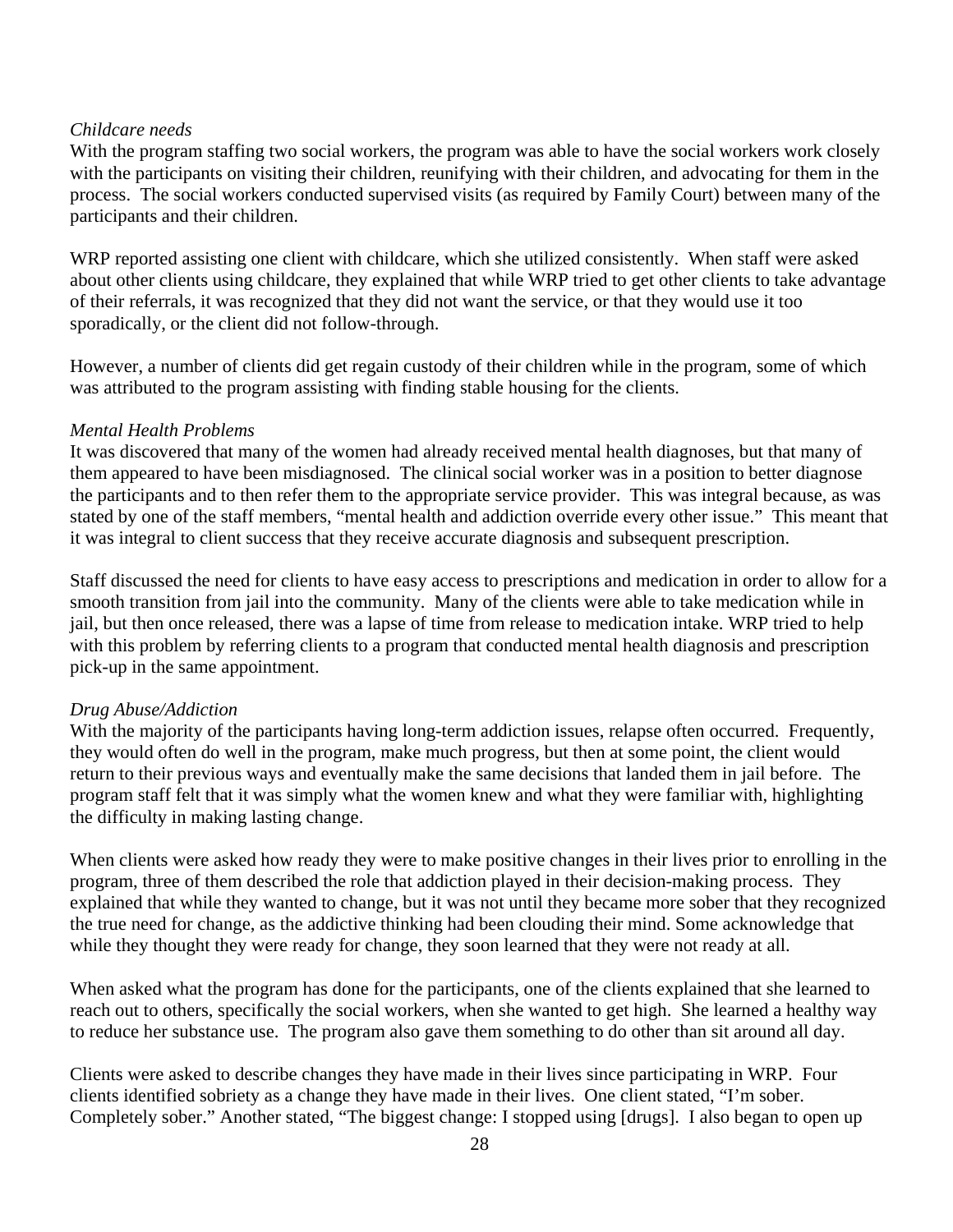and talk about my problems. I am not ashamed of what I did anymore." Yet another explained, "I got clean. I learned how to believe in myself and not give up." One participant felt that she now has a much clearer understanding of addiction and sobriety. So while she may not be completely sober, she better understands what it takes to become sober and to maintain sobriety.

Some of the women have maintained sobriety while others have made steps towards sobriety.

# *Low Social Capital*

Building relationships with the women was identified as key. The participants would often commit crimes with those they had a relationship with, such as a significant other. It was important for the WRP staff to establish trust with the participants in order to get them to feel safe, be honest, and push themselves to make positive life changes. However, staff revealed, "There were some women we just couldn't engage and I want to know why. It was difficult that they were just not ready to form relationships with us."

For those whom the staff could reach, they built relationships with the extended family and would visit their homes, involving the client's families and their children in the program. Many other programs are not able to do that due to many issues, such as funding, staffing, and goals of the program.

Clients reported that the establishment of a healthy support system is another major outcome of the program. Clients explained that they felt they now had someone they could rely on; someone who cared about their well being. A few laughed and explained that when there was turmoil in their own personal relationships, often times their partner would recommend that they go and call their social worker for help. The clients said that if they did call their social worker, they would receive support.

Friendship within the group was a common theme. The clients spoke about the power of having others in the group who are in similar situations as themselves. Outside of the formal group setting a number of the participants identified friendships they had made with other clients, talking about both using them as a support but also going out and having fun with them.

The participant interviews all had the common theme of friendship, but also of family. WRP staff were regularly refer to as a family member. The distinction between friendship and family was that a family member provides unconditional support. Every participant acknowledged that it was critical that the program did not terminate participants for engaging in criminal activity, or not following through with something, or relapsing. Thus, the notion of support no matter what a client did was important. Program staff were regularly referred to as mothers, grandmothers, and one of the social workers was made godmother to a participant's child. It was evident that clients had a strong bond with the staff.

Clients regularly opened up to program staff. One client explained that she would talk to her social worker about things that she had never opened up to anybody about previously. It was obvious that clients formed a trusting bond with the social workers and that these bonds were often what would keep them connected to the program. While there were tangible items they received from the program as well, during the participant interviews, the overwhelming response to the social worker relationship was that she became family to the client. Clients described a relationship with someone who was responsible, reliable, an advocate, nonjudgmental, and responsive. When clients were asked what the best part of WRP is, one client explained, "Knowing that they are there for you no matter what. They never give up on you. You can screw up so many times, but they will still let you back in."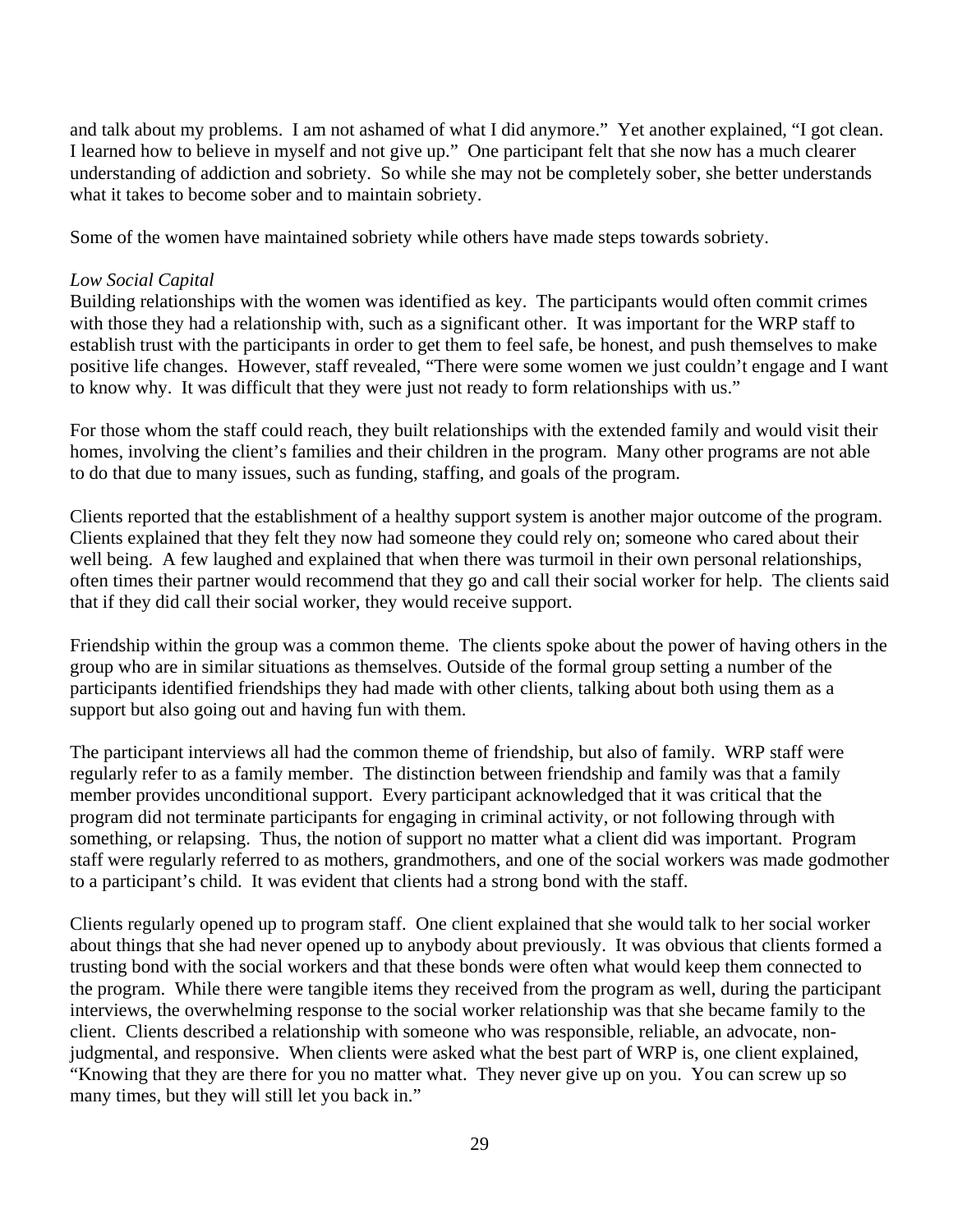When asked about changes they have made in their lives since participating in the program, one client stated, "I'm stronger than I was before. I have not done anything that would lead me to commit a crime. Support is really key; this is all I have."

The program ended in April 2012, but many of the participants are still engaged in the bi-weekly groups that are the last remaining remnant of the WRP program. When clients were asked why they still participate in the support groups, three of the clients explained that it is because the WRP staff are like family, and they still need their "family" in their lives for their advocacy and support. Three other clients explained that they are still involved for the support that the program offers, one explained, "Because I still need the support and I want to hear how the other women are doing."

### *Mentors*

Mentors were identified as being critically important to this program. It was explained that the mentor is the friend. The social worker could do the crisis intervention and the counseling while the mentor was a friend and guide who would also support the client. In some cases the social workers would also encourage the mentor to connect the client to services. Mentors would sometimes be in touch with the social workers, but not on a regular basis. The mentors would also stay connected to the clients when they were not necessarily connected to their social workers. This was another way for the clients to stay somehow connected to WRP's services. The mentors have busy schedules and while the WRP would try to host events for them or try to get information from them, it was difficult due to scheduling conflicts. However, they now have the mentors tracking their activities, which was not originally occurring.

When asked about the importance of matching based on gender, age, race, and life experience, the staff felt that these were all important to take into account. Female mentors were critical, and they really wanted to match based on similar demographics. It was explained, "Age matters, race matters, and while it would be helpful to have women mentors who had undergone similar life experiences, it is nearly impossible, because usually those who do have those experiences want to get as far away as possible from the experience."

Program staff felt that the mentors need more training. There were issues with some mentors, a few of which could be controlled by training, but some that seemed to be personality issues.

One of the limitations of the mentoring component was that sometimes, if the mentor was not professional, or abandoned their mentoring duties, the social workers would have to come in and diffuse the situation. This was a particularly relevant problem because nearly all of the clients had abandonment issues from previous experiences. Social workers would counsel the client through the loss and remind her that it was not her fault. One of the recommendations that the social workers made to the mentor coordinator was that if there was a mentor who no longer had the time to continue volunteering her time, that she would write or somehow communicate to the client what had happened and why she could no longer mentor. The social workers were sensitive the clients' feelings of rejection when a mentor did not follow-through. WRP staff identified the following as bad qualities in a mentor: boundary issues, telling client their own issues, mentors who break the rules. There were very good mentors as well, and they had the following qualities: consistent, reliable, and open.

Staff felt that male mentors would not be successful with this population because the women could be manipulative. The clients have had many issues with men, including sexual abuse, sexual assault, and battering at the hands of men. Therefore, the clients would have a difficult time relating to a male as a friend.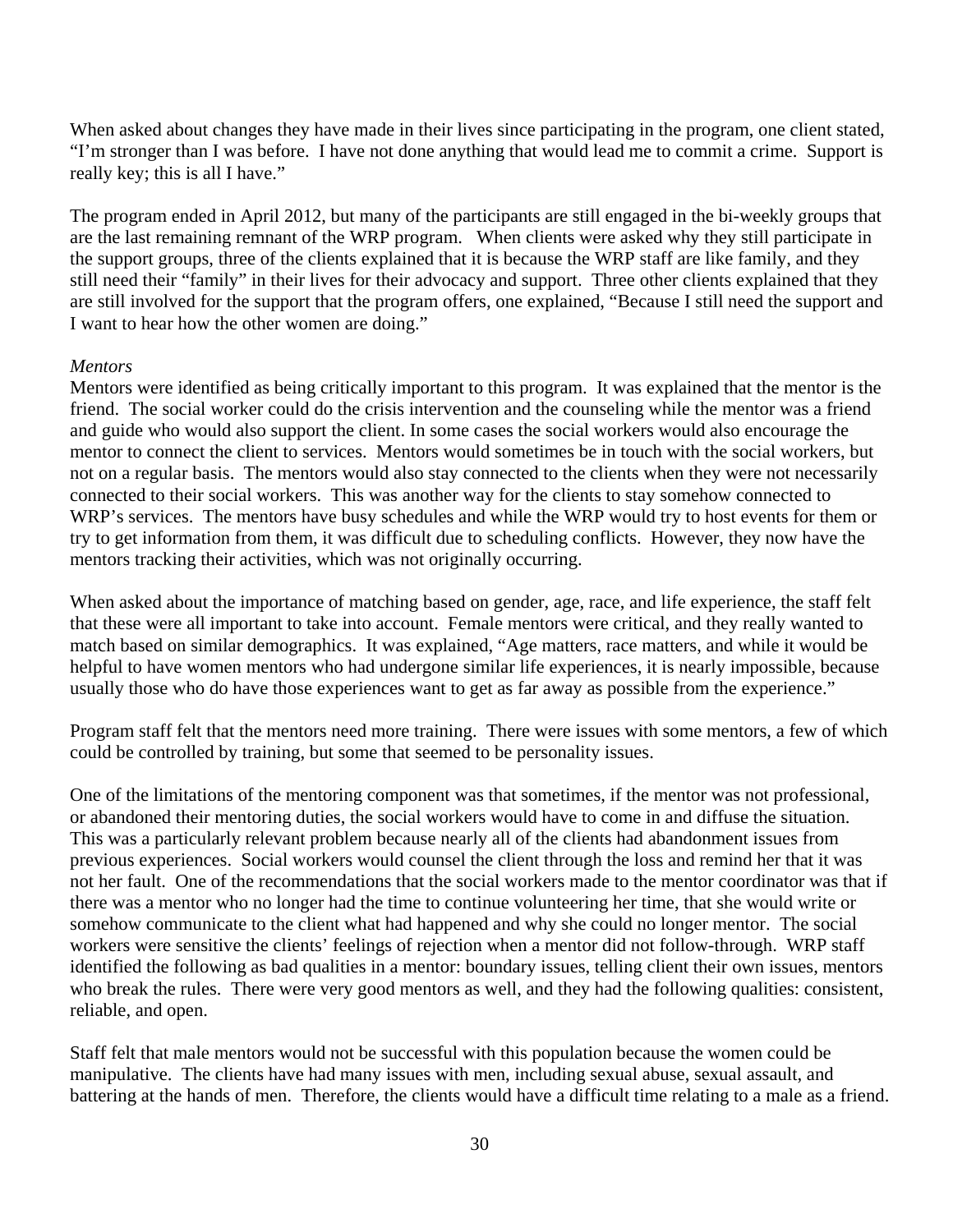When the topic of mentors came up with clients, some of the respondents had a positive relationship with mentors, explaining that the mentor was a good support, a friend, someone who they would do laundry with, and someone who would just spend time with them. Other clients felt that the particular mentor they had been matched up with maybe was not a right fit or even became an enabler to some of the unhealthy behaviors. Others felt that their particular mentor was too pushy on certain issues.

When participants were interviewed regarding mentors, four of them had the same mentor since their involvement in the program. These participants described their mentors as being fantastic, good role models, a friend, and an advocate. One of the participants explained that she had a difficult time maintaining sobriety, and her mentor, who had experience with a family member and addiction, was able to show her the other end of addiction: the loved ones' concern for the addict. This was particularly powerful for the participant. Another client explained that she lost contact with her mentor for some time due to the client's relapse, but that she has gotten back in contact with her mentor and she sees her weekly.

Two of the interviewed participants went through two mentors. One had a negative experience with her first mentor, who was enabling the participant's illegal activity. She is very happy with her new mentor. However, she felt that she had to wait a long period of time prior to getting assigned a new mentor. Another client explained that her first mentor was a great match, but the mentor then had some personal issues, so she could not mentor anymore. The client was then assigned another mentor who made empty promises and was not following through on promises. Then she was assigned another mentor who had personal issues. She is now on her fourth mentor, who she had yet to meet at the time of the interview.

Participants talked about doing pro-social activities with their mentors, such as: going out to eat, doing laundry, emailing correspondence, learning coping skills, proofreading a mentor's book, attending church together, and even planning celebrations such as Mother's Day and birthdays together. Two of the participants described their mentor as a spiritual guide for them.

#### *Problems with Intimate Relationships*

One staff member articulated the following, "Men have a strong hold on these women; stronger than we do. We are competing against men and the fun of the streets."

Understanding the above, staff would then get to know the client's partners which really helped them to better understand the clients' problems. Staff explained that even if their partners were their abusers, the staff were still able to gain their confidence. They went on to explain that "at first glance you would not want to have relationships with these people, but in the end we realized the importance of it." Staff reported that the men have helped them with the clients in some instances, and that the partners who were a good influence could also be an ally in the process. The social workers explained that interviewing and speaking with the men changed the relationship with all those involved with the program (both staff and client.)

Staff reported that the men were often not a good influence on the clients as most all of the men had drug, alcohol, and/or violence problems. Staff felt that if they could talk with the client about having a healthier relationship, describing a healthier relationship, and if they could get the client into a different environment, then maybe the client would be able to see clearer.

The clients discussed the relationship that the social workers had with their significant others. The social workers took pride in knowing who the client was dating and who was involved in the client's life. The clients seemed to like this because it allowed them to feel better understood. And while some of these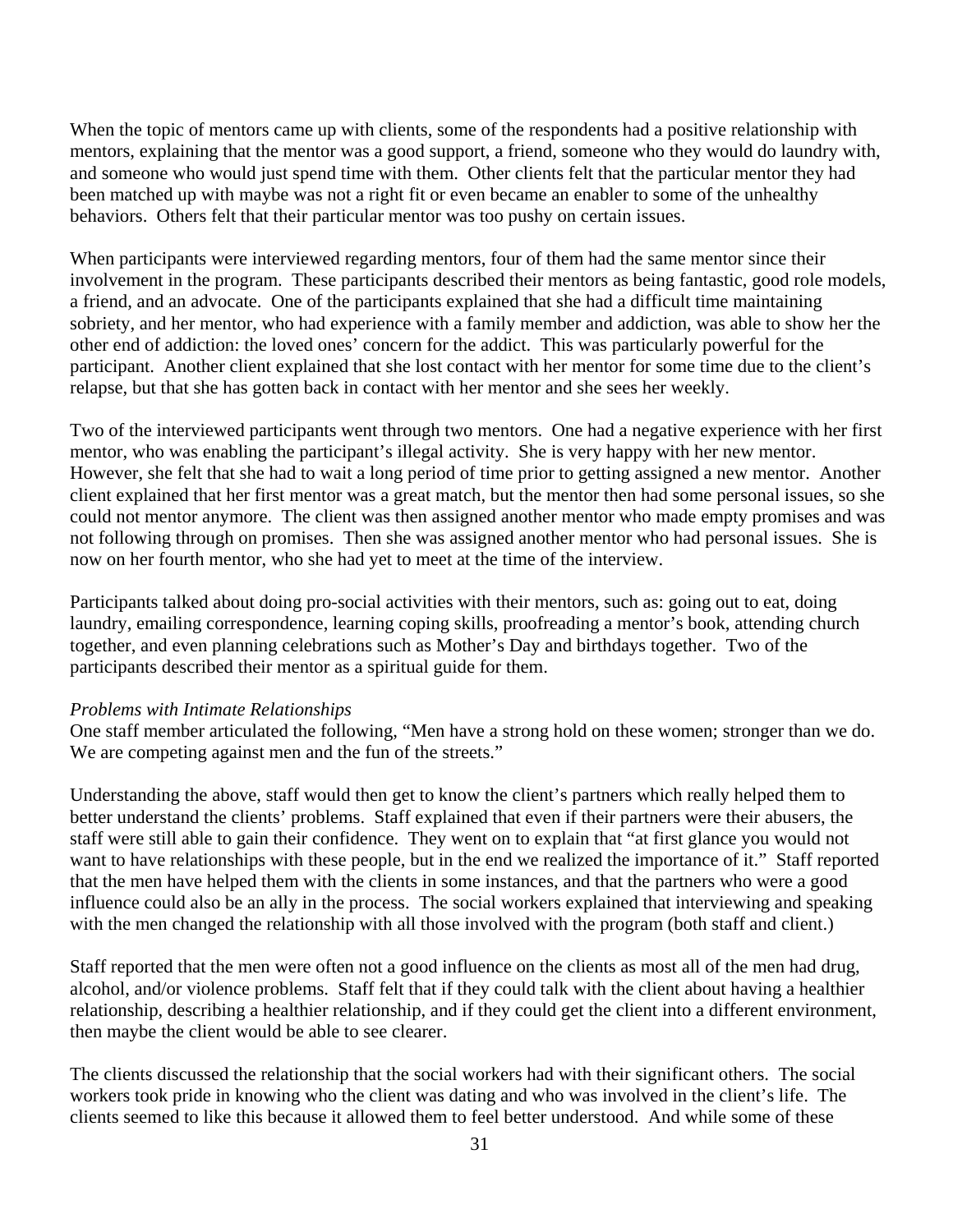relationships were not healthy, the social workers did not abandon them, and in some cases, through the program, the client gained enough self-esteem and self-sufficiency that she ended up leaving the relationship.

#### *Self-esteem Issues*

One of the staff members explained that she had the following wish for the clients, "That they get the strength that I know they have to recognize that they deserve better and will not accept the bad behavior around them."

One important piece of WRP, as describe by program staff, is that it gives the women a place to go where they are unconditionally accepted, which is critical because so many people have given up on them by now.

A client explained that the program helps the participants to build up their self-esteem and feel better about themselves. She explained that they all saw themselves as junkies just like the outside world did, but that the program brought in people who did their nails, helped them with their makeup and talked about clothing; making them feel worthwhile. WRP was a place where they could go where no one had given up on them.

When clients were asked about changes they have made in their lives since participating in WRP, many identified that they now have a higher self-esteem than when they began the program. Clients explained that they learned how to build their self-esteem, how to have a voice, how to move on from the mistakes that they have made, how to believe in themselves and to not give up on themselves, recognizing that they are worthwhile, and gaining greater self-confidence.

### *Extensive arrest record*

While the women were mostly arrested for property and prostitution charges, many had been arrested a multitude of times for those kinds of offenses. This was corroborated by the official data reviewed.

Participants were interviewed and ask about their desistance from crime since participating in the program. One client explained that her crimes all related to drugs and prostitution, so with her not engaging in these two activities anymore, she does not worry about committing another crime. Another explained that her criminal activity was related to financial needs, such as paying the electricity bill. She explained that she now has learned better problem solving and has resources to go to if she cannot pay the bill.

Three of the clients discussed their improved relationship with their children due to program involvement and that because of this, they are far more concerned with rebuilding those fractured relationships than going back to jail and having to rebuild again. Clients credited WRP with helping them to regain custody or to have improved relationships with their children. Another client felt that if someone has a true desire to stay away from crime, that this program can help with that. She went on to say, "This is a way out; they set you up for success."

While two of the seven women interviewed were currently incarcerated, one explained that her crime was a violation and that she knew she was going to be incarcerated, while the other explained that she was currently incarcerated for getting into a fight, something that was not her historical reason for getting incarcerated.

# *Employment*

Those women who worked prior to incarceration were also able to find new employment, while those who did not work prior to incarceration did not find employment (most were not looking). This finding was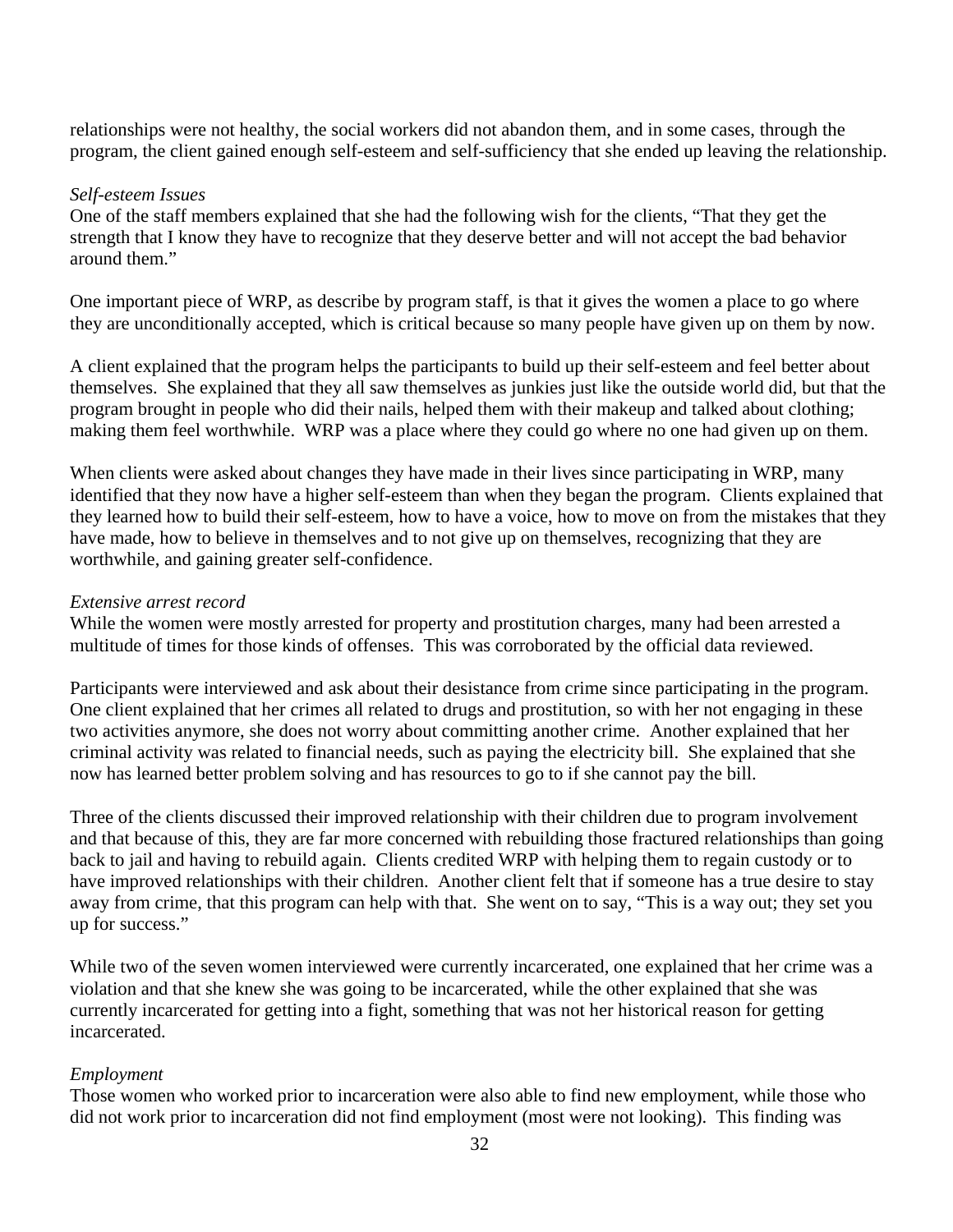consistent with Taxman and Cropsey's (2006) results that of women surveyed in jail, 60% were unemployed at the time of arrest, and of those, a third were not looking for employment.

# *Housing*

While clients identified housing as an issue, none of them talked specifically about the need for housing or the importance of it. Clients did, however, discuss WRP's assistance with emergency housing, which was critical to the program. A number of clients reported WRP putting them up in a hotel for one or even more nights. Another explained that she had a severe domestic violence incident that resulted in her receiving medical treatment in the hospital. WRP staff showed up to the hospital and supported her and her children, providing them with bus tickets out of the area to stay in an emergency shelter with her children until WRP staff were able to find her safe, stable housing in Rochester. Once the housing was identified, WRP paid for her to return to Rochester with her children and they then moved into the new apartment.

WRP reported assisting 25 clients with housing (driving around to see apartments, secured funding, paid for deposit, filled out paperwork). And of those 25 clients, 14 received housing.

# Further Qualitative Results

# *Change Process*

Clients seemed to have a deep understanding of the change process, not necessarily articulated in that way, but through describing the difficulty in changing without an internal influence and also the need to acknowledge the importance of smaller, incremental change. The clients recognized that sometimes the best way to change is through small "baby steps," and the WRP program allowed them to change with supports in place. One of the social workers stated, "A lot of them have stumbled, they have messed up, but they don't go to jail or if they do, they don't go back for as long, it's like small improvements that we see." While the clients admitted that they would stumble, some harder than others, the program would always take them back. This was a program that did not turn their back to them. Instead, the opposite would happen, they would come and look for the clients who had disappeared. This ability to come and go in the program was really important to the women because it only increased their understanding of support and self-esteem, because while they may make bad decisions, they themselves are not bad.

Participants were asked, on a scale of one to five to rate the following statement: "Prior to enrolling in the program, I was ready to make positive changes in my life, with one being strongly agree and five being strongly disagree." Two clients strongly agreed that they were ready, two clients agreed, one client disagreed, and one client did not rate the statement. However, a few of the clients explained that while they thought they were ready to change, they were not necessarily ready for it. One client explained, "being an addict, you think you want something, but then you realize you don't, that you want to go back to the same old thing. I thought I was ready for change, but I wasn't." Another explained that this was the first time in her life that she even entertained the idea of change, so while this was her first attempt at change, this was important because it was her first time internalizing the need for change.

While many clients struggled through the change process, two participants explained that they were absolutely ready for change from the beginning. One stated that she knew she had relapsed after being sober for 10 years and she needed to get everything back in order. The other participant explained that she was simply ready to change her circumstances.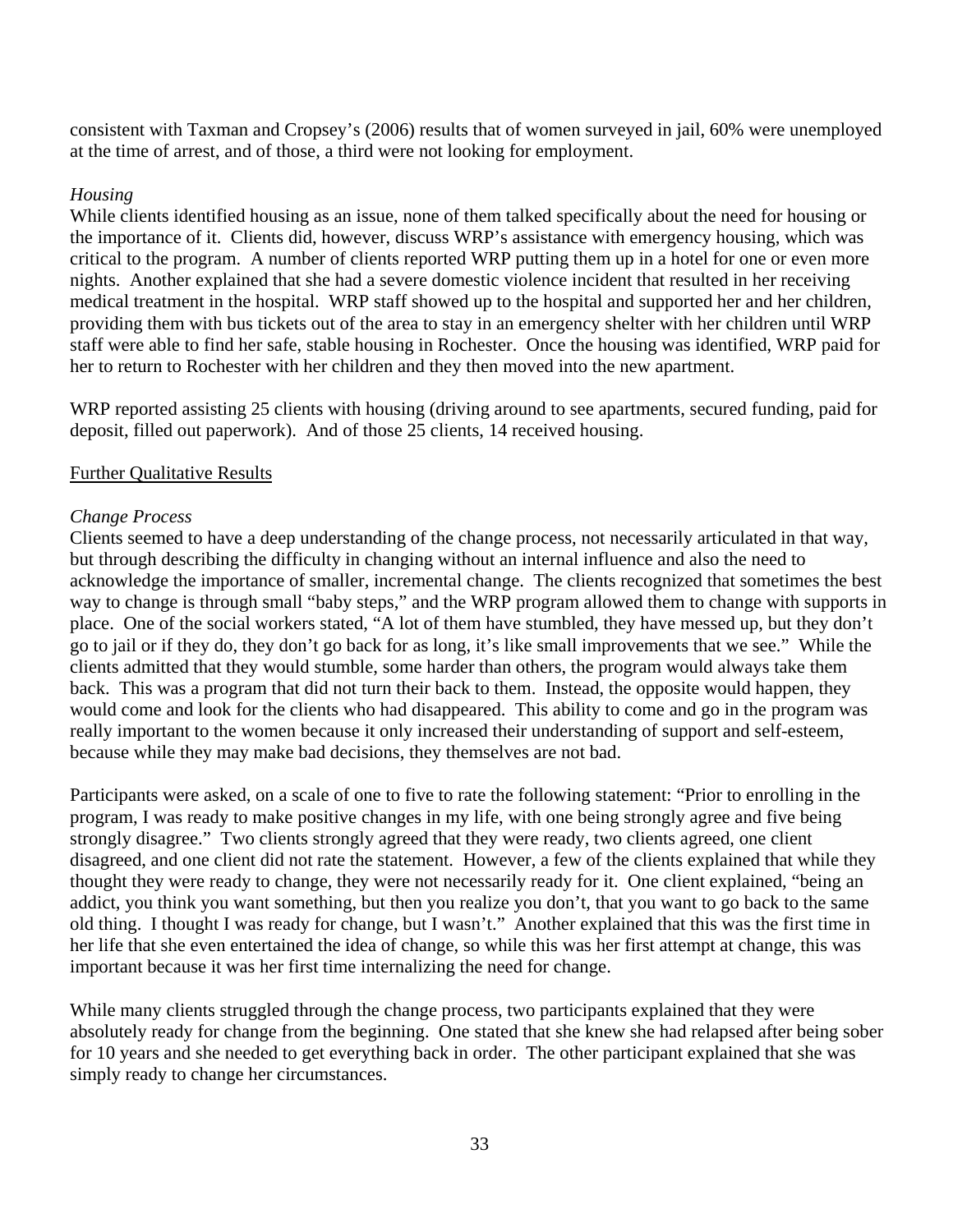# *Client Involvement*

In the group interview, participants were asked how they got involved in the program (the program is only offered to sentenced women in Monroe correctional facility), they said that jail is boring so people are always looking to do something. The women got involved that way but then they stayed, as it was explained, because they felt that the program was good and they formed relationships with one another and wanted to keep that bond.

Participants were also asked about program involvement in the individual interviews. Six of the participants identified wanting support from a program as being the reason that they enrolled in the WRP. One client explained that she did not know what she wanted other than that she needed help. Clients explained that they had tried other ways but it did not work out; they realized they needed greater support than what they had tried in the past. Only one client explained that she joined the program simply because "Why not? JPC explained the services and I was interested."

# *Client Experience with WRP*

Clients were asked to describe their experience with JPC. While there were commonalities among the descriptions, each client had specific things that WRP helped them with. One client explained that it was a way out and that WRP did not give up on her no matter how many times she relapsed. WRP would help her with getting put up in hotel rooms multiple times, they got her out of "trouble" a number of times, and they even brought her to rehab a number of times. Eventually, she did get sober and is living in long-term housing. Another client talked about the groups in the jail, and then the mentor and the social workers, she then talked about receiving clothing vouchers and housing from JPC. Another client talked about her regaining custody of one of her children, WRP advocating for her, and WRP offering help with child visitation.

A client described the social worker as her "cheerleader," explaining that WRP would support her, assist with sobriety, offer friendship, and advocate for her. Clients described WRP as sticking by their side, helping with transportation, offering advice, giving support, assisting with legal help, making referrals, and helping with child-related issues.

Participants were asked how effective WRP was with their identified needs. Every client reported WRP to be very effective at the work they do. No client reported concerns with the effectiveness of the program. Clients were also asked if there were any services that they needed that they did not receive from WRP. Again, all clients responded to this question with a resounding, "No, the program provided everything we needed."

The participants' relationship with the social worker was unique, as many of the participants described their social worker as being similar to a family member, but specifically one who guides them, such as a mother or grandmother. The clients described a close relationship with someone who they felt they could trust, share their innermost thoughts with, rely on, and someone who simply cared about them. The social workers would connect and refer clients to services, be there for the client to talk with, conduct home visits, provide them with various resources, and be in regular contact with them. The overall relationship was seen as very strong and consistent.

The relationship with the project coordinator varied with the clients. Some were close with the project coordinator and identified her as a family member, while others felt very positively about her but were not very close with her in terms of sharing personal information. All of the clients identified at least one time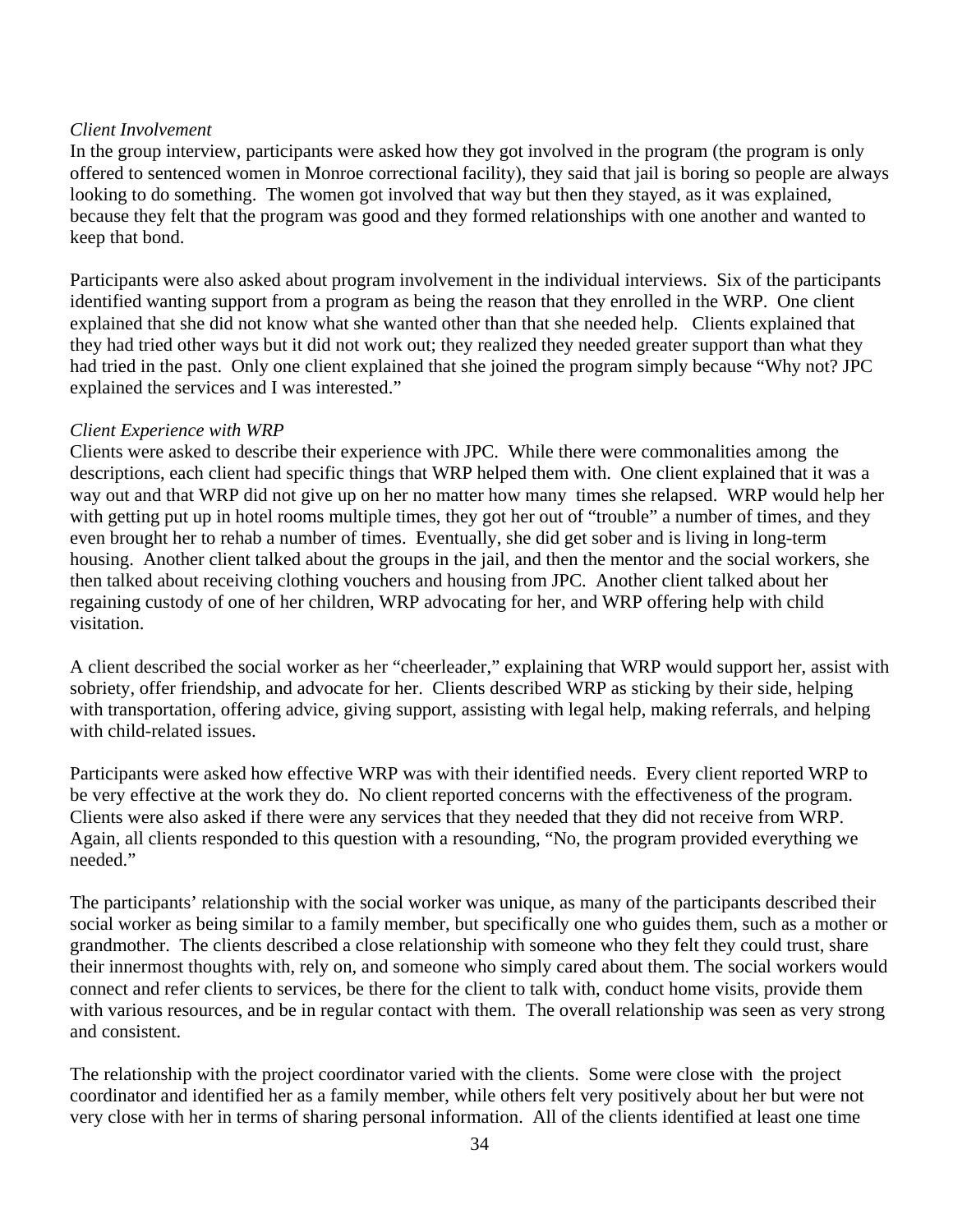when the project coordinator advocated for them and they all viewed her as an asset to the program, with her ability to both advocate and refer clients to well-established programs.

One client explained the following, "she would promote independence. She would ask you to try things and when you called because you didn't try, she would say, keep trying. Then after you at least tried to get the resource, she would help you. She just wanted us to learn how to become self-sufficient."

Clients felt that WRP is different than any other programs currently being offered. Clients identified a few key factors that make this program different than others. First, that the program is quite flexible. The staff are willing to transport children, to meet clients where they are, to take them back in the program even after they are rearrested, and other things that most other programs are simply not able to do. Another client explained that WRP staff go out of their way to help you. They will transport you if you need it and they also make sure to refer you to places that will help you. Another client talked about how WRP staff will even go looking for clients who become disengaged; she could not think of any other program that does anything like that, for the sole purpose of making sure the person is safe and continuing to offer them services.

### *Support Group Experience*

All of the participants interviewed reported enjoying the support groups, both inside and outside of the jail. Clients reported learning better communication skills, learning how to support one another, empathy for others, and a feeling of camaraderie among other members. Another part of the group was that there was always food and drinks available. Clients reported that if they showed up to group and in need of a household item, they could always count on leaving group with whatever they needed.

#### *Program Length*

Clients were asked to comment on the program length. Five participants felt that the program length should be dependent on the individual. Many described a program that would end when the client was ready for it to end. One participant explained, "Everyone has different needs" and another explained, "It should last until you get yourself right. That will be different time periods for different people. Some people need more help than others." Two clients responded that the program should last forever. These clients described sort of an Alcoholics Anonymous model in which they would mostly use the program as a support when it was needed. The main idea behind it was that the program would still be accessible to people at any point.

Participants were also asked about the program starting in jail and whether that is a necessary structure of the program. Every client responded that the program should being pre-release. Every client explained that this was important because it was a way to establish relationships and trust prior to release from jail. The participants all identified relationship building as an important step in the program process.

#### *Other Staff Critical to the Program*

Two of the Monroe Correctional Facility staff were identified as being integral to the program. WRP staff explained that they facilitated the program inside the jail by providing the information WRP needed and by opening up communication. While WRP staff explained that the jail is now very accommodating, they were very clear that it was all about relationship building. WRP Staff did things such as bring in cookies to the deputies, get to know the deputies, and have continued patience with staff while at the jail. Jail Staff now ensure that the classroom used for WRP groups is open and they are happy to see the social workers.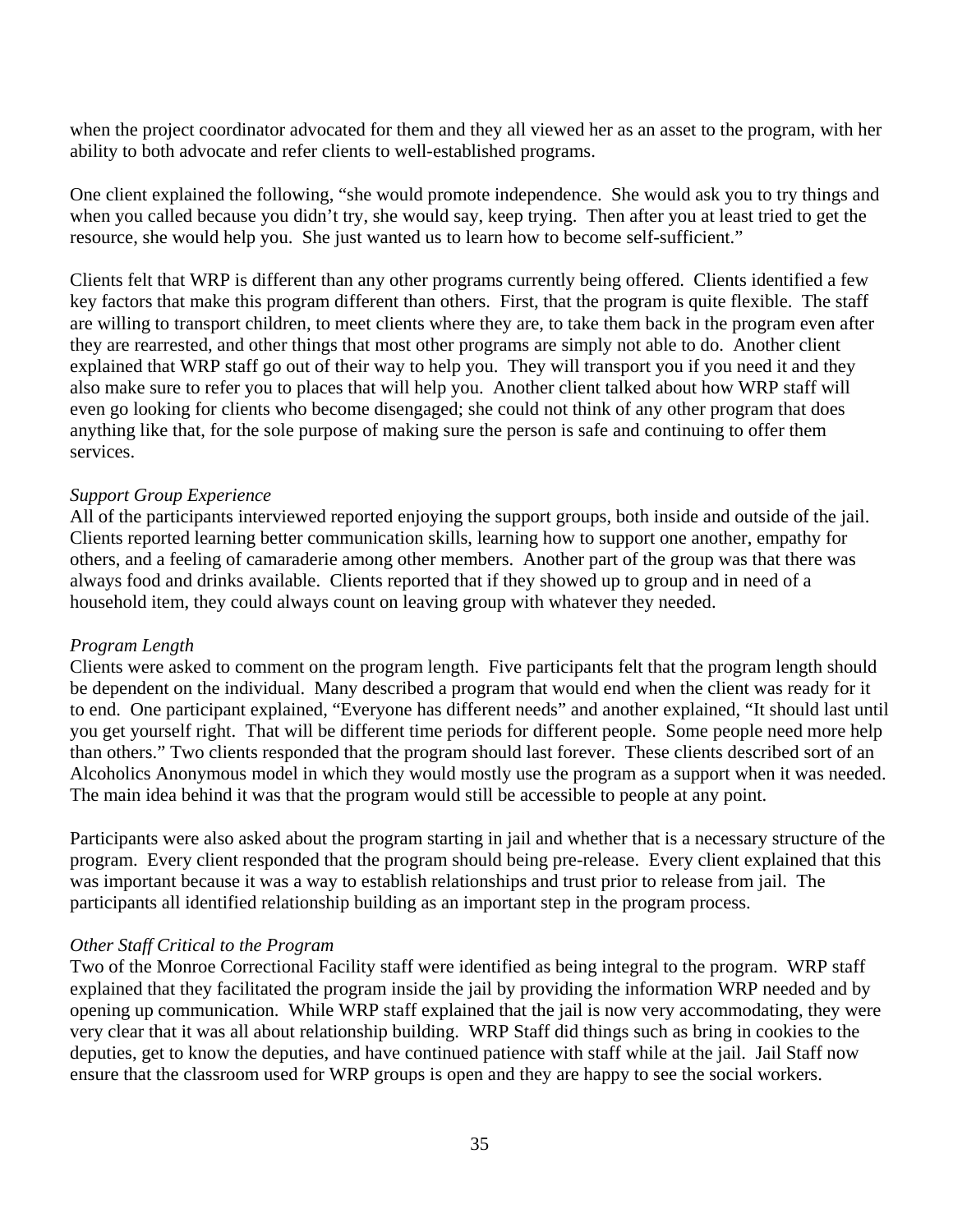Without the establishment of these integral relationships with jail staff, WRP staff believed that there was a chance the program would have failed. Jail staff always have the ability refuse any visitors to the jail, and they did not do this with WRP staff. The WRP staff attributes this to the staff seeing the impact on the women, that the WRP staff did not give up and they were consistent, and that they always treated staff with respect.

#### *Concerns*

When clients were asked to identify any program issues or things that did not go so well, a client pointed out that at program inception, as the program was just beginning, the social workers were a bit naïve about what they were getting into. She explained that the clients would sometimes make up stories or manipulate the social workers to get their needs met. However, the social workers soon rose to the occasion and began to catch on to what was happening and quickly put their foot down. The social workers grew with the clients, they began to better understand the issues were facing, but to also help the clients by modeling healthy behavior for them. The social workers would have clear boundaries and would say "no" to the clients and the clients learned to do the same in their own lives.

WRP staff felt that waiting lists for various programs were a concern for the participants. Staff were worried that there were times when someone needed immediate or short-term help, and there was nowhere they could go to get the particular service. This was an important issue raised by staff.

Interviews with the participants revealed that funding is a large concern. Nearly all of those interviewed recommended that the program continue searching for grants in order to re-enact the program and to sustain the program.

#### *Recommendations*

While clients overall described the program as wonderful, and able to provide all of the necessary services with open arms, clients made program recommendations. With transportation being a major component of the program, one client recommended hiring a full-time driver. This person would pick up clients who needed transportation and get them to and from appointments, including WRP support group and other meetings held at JPC. Another client felt so strongly about the work done with the individuals that she recommended work be done with the families as well, specifically with the children. She explained that the children often have mental health needs and other needs and a program like this could help the children immensely.

One client recommended that the program not be limited to only sentenced women, but also to unsentenced women. She did not see a practical distinction between the sentenced and unsentenced women, explaining that they likely need similar services as the sentenced women because they are also in jail. This client then went out even further and said that she could see this program being offered to all women who are struggling, having it include a preventative component to its model. She stated that she knows a number of women with children who could benefit from this program.

Another recommendation made was that the program contract with companies that would be willing to have the clients work in certain fields to get an understanding as to what the particular profession is about in order to know whether to pursue it, such as childcare, working at a call center, or doing secretarial work. The client thought it would be nice to even pay the women a small amount of money to get them to recognize it as a true job. It was recommended that this be another, later phase in the program, for clients who have been doing well and are ready to take the next steps towards independence.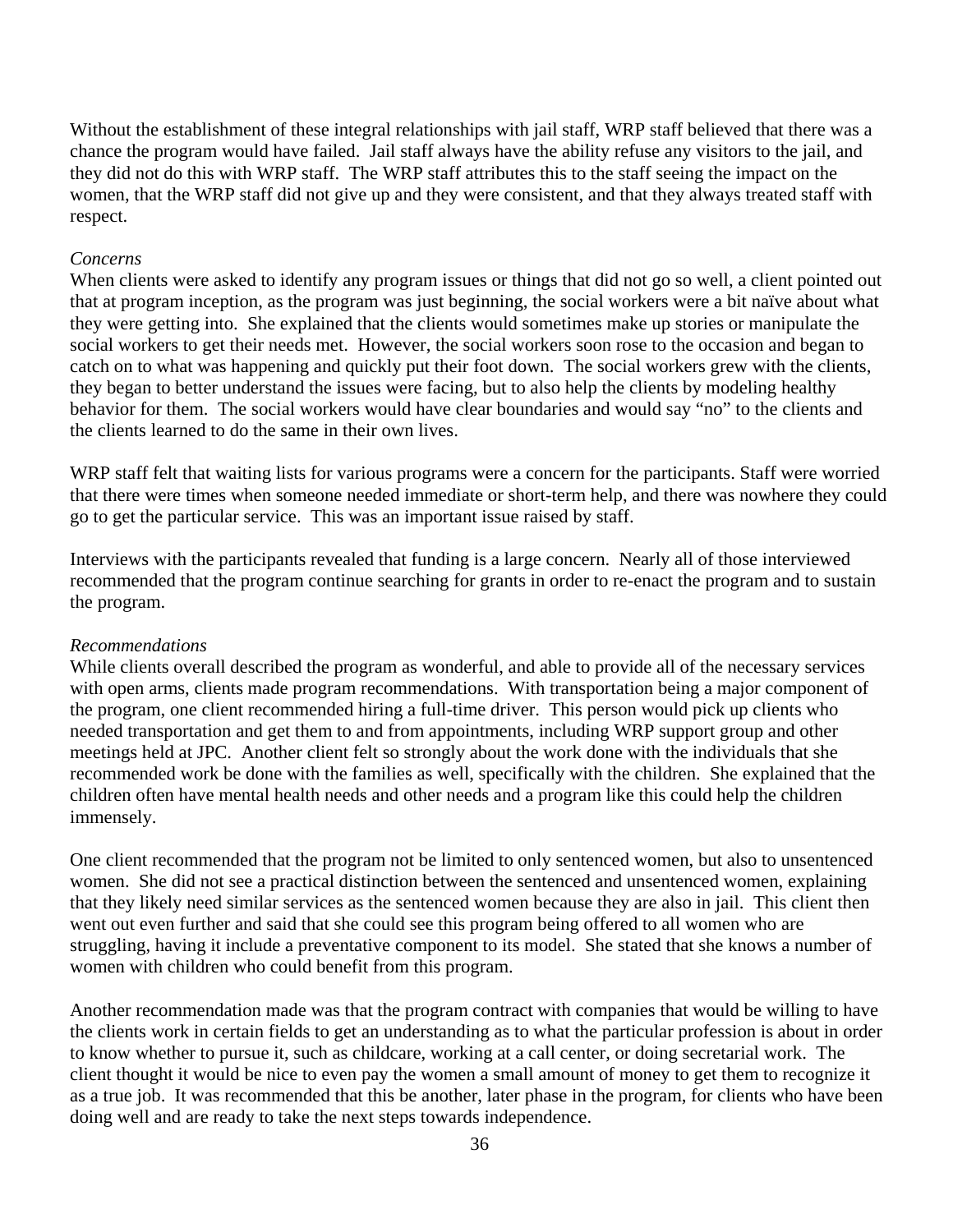Clients recommended that JPC take on an inpatient facility, one that was specifically focused on women and one that could be for these clients. They also suggested conducted group therapy with family members and other support people in the women's lives.

One client recommended that groups be held twice a week, as she seemed to get a lot out of the group work that is done. She also felt that it would be nice to have the participants go out to social functions together, such as a movie or some other kind of pro-social activity.

## Discussion: Understanding Success and Failure

While clients identified tangible things that they received through the program such as food, diapers, soap, shampoo, and other personal products, clients also identified other important factors, such as increased selfesteem, better understanding of addiction, improved coping mechanisms, and better problem-solving from the program. Participants were very happy that WRP also acknowledged milestones, such as a child's birthday and Mother's Day. The celebrations with cake and even small gifts showed the women that they were worthwhile and doing good work, even if they did make mistakes along the way. Further, the jail visits by program staff were clearly a highlight of the program from the clients' perspectives.

It was evident from the results that relationship building was not only important for WRP staff, but equally as important to the WRP clients, but in a different way. Through the trust that was established, participants were able to be open and honest with themselves and others about mistakes they had made and to then move forward. The unconditional support offered by the program was the main aspect facilitating the participants' personal growth.

The client advocacy was also integral to the positive participant feedback about the program. Clients repeatedly talked about the social workers and program coordinator getting services for not only them but also for their children. One client discussed one of the social workers advocating for her son to get a mental health assessment that resulted in him receiving medication that greatly positively impacted his life. Clients also talked about how they learned to advocate for themselves by watching the social workers advocate for them. Advocacy was related to clients' self-esteem as they explained that it made them feel as though they are worthwhile.

When looking at the arrests for women who graduated from the program, the results were not as promising as we had anticipated. The results found that 36% of the women who had graduated from the program were not arrested after program graduation. A similar finding was discovered for those who did not graduate from the program. However, this particular program made it difficult to accurately measure arrests after program termination/graduation due to the continued re-admittance into the program for participants. Even participants who graduated from the program were readmitted. When measuring rearrests after the first program termination for participants who never graduated from the program, the results were telling.

WRP's continued acceptance and reacceptance of clients demonstrates a divergent way of understanding reentry, particularly with females. As discussed previously, relationship building and attention to selfesteem are critical in working with women, and particularly women in the criminal justice system. With the program willing to admit and continue to work with women even when they began using or had not been in touch with program staff for a period of time, helped the women to better trust WRP. Interviews with the clients revealed that every person interviewed felt strongly that the support offered by JPC, their willingness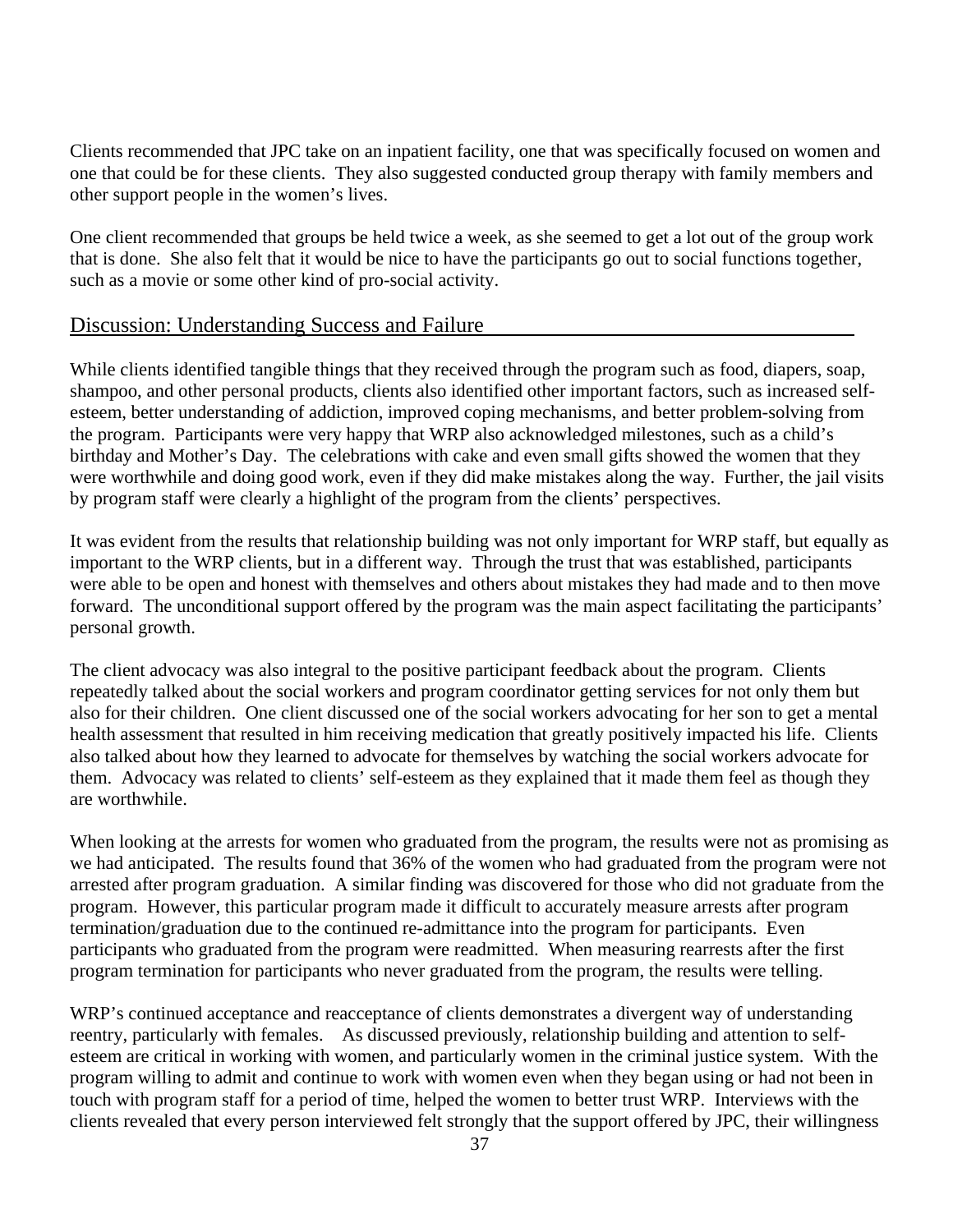to work with even the most difficult clients, and their compassion were factors that kept the women involved with the program.

The ongoing conversation around defining success for such a vulnerable population is important to continue. While measuring success by recidivism is one way, it seems that there are other ways that work to better inform the program staff. Staff felt that any forward progress by the women was a success. It was important that the women were able to take small steps towards progress, because to expect the clients to make immediate significant change, just does make sense to the staff. Therefore, when they go to treatment and start doing well, that is success to the program. Staff were not intent on the idea that success should be determined by criminal involvement, as there were other ways to measure success, including sobriety, regaining child custody, maintaining shelter, and others.

Jail staff also recognized the deficiencies in only using recidivism as a measurement of success, in explaining that even keeping one client clean for two months, and thus out of jail, is a very important and noteworthy accomplishment, which should not be ignored.

As is always the case in programs, there were many lessons learned in working with this population, these include:

- The role of mentoring
- The need for intensive case management
- Importance of safe, long-term housing
- Recognizing and understanding the compounded issues faced by these women
- Utilizing a relapse and recovery model
- Recognizing the issues of childcare
- The influence of partners who are unsupportive and how to manage them
- Importance of celebrating milestones, such as birthdays
- The value of doing normal, pro-social activities (get ice cream, garage sale, etc)
- Understanding that relationship building is difficult, but necessary
- The need to addressing trauma in a supportive way

Staff explained that with so many issues faced by this population and with so much work to be done, very few people want to serve these clients. The compounded issues make it difficult to keep the clients engaged, which makes it easier to be minimally concerned when a client slips up or has no more contact with the program. However, WRP staff chose to fight against those odds, even searching for clients. WRP staff worked through the expected hiccups and the staff even continued volunteering their time for some of the clients once the program ended. It is apparent from the evaluation that there were certain personality traits needed to keep this program afloat and to even get the successes that they did get with the clients. Traits that were especially helpful include: assertiveness, reliable, non-judgmental, and persuasive.

The findings are consistent with Sered and Norton-Hawk's (2008) qualitative evaluation of 33 women released from a correctional facility. These women described very disruptive lives, in which poverty was a major barrier, as well as numerous exposures to trauma. The trauma identified in the WRP client's lives is consistent with the findings that women offenders have hate higher rates of traumatic exposure than the typical population (Kubiak, Young, Siefert, & Stewart, 2004). The homelessness, legal troubles, mental health barriers, loss of their children, and other identified issues were consistent in the WRP population.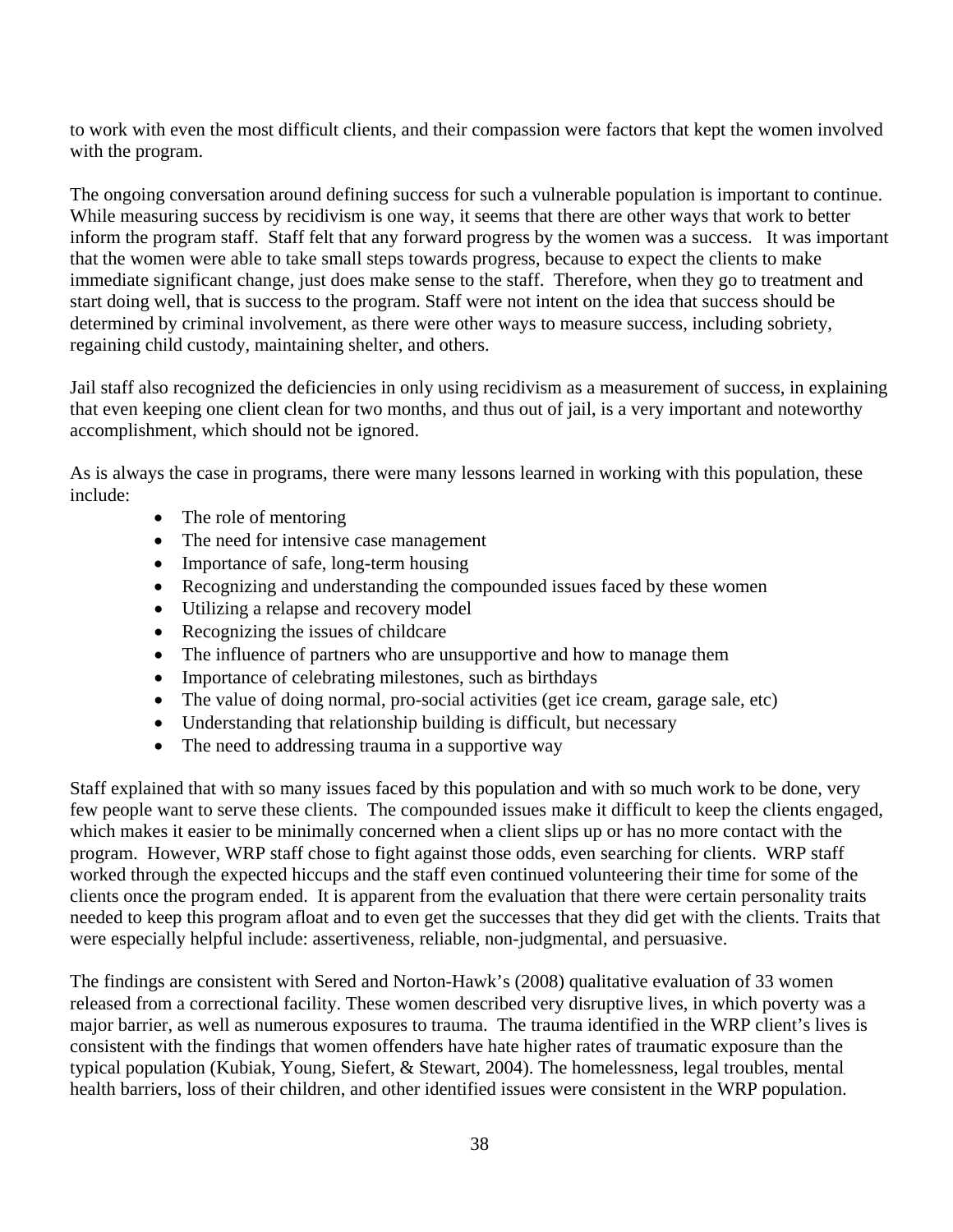Sered and Norton-Hawk explained "flare-ups" in the women's lives. These flare-ups were described as times in the women's lives in which they were not receiving the support nor were their basic needs being met, causing things to go array, and thus, flare-ups occurred. A flare-up could then result in just giving up, or relapsing, or returning to an abusive partner, or to getting so angry as to act in a violent manner. The women in WRP described the concept of flare-ups as well. The clients explained that life would get overwhelming, causing them to react in various ways, such as running from the program, returning to their previous way of problem-solving, or giving up housing.

Thus, the results build on prior research in the area, creating an opportunity to enhance interventions with these women.

# Implications

These findings support the need for gender responsive programs. Gender responsive programming would address: relationships, depression, parental issues, self-esteem, self-efficacy, trauma, and victimization (Blanchette, 2004; Blanchette & Brown, 2006; Bloom et al., 2003; Brennan, 1998; Brennan & Austin, 1997; Farr, 2000; Hardyman & Van Voorhis, 2004; Reisig et al., 2006; Taxman & Cropsey, 2006; Van Voorhis & Presser, 2001)

Gender responsive programs respond to issues that particularly affect females, create a corrections environment that reflects an understanding of the realities of women's lives, and is multidimensional in its approach (Sydney, 2003). It is a strength-based approach that addresses social and cultural factors and therapeutic interventions involving issues such as trauma, abuse, family relationships, substance abuse, and mental health issues. And, it would recognize that relationships are important to women. Supporting these efforts would be integral to continued program development and continued understanding of women's issues in the corrections sector.

Relationships are important to women, with a need to establish trust between the participant and the program staff in order for any lasting work to be done. Programs working with women should build in time for relationship building. Mentors should focus on getting to know one another as well. Real efforts should be made to not penalize the women when they make a mistake, miss an appointment, relapse, or do not followthough. In the beginning phase of working with the client, it should be identified as a sensitive phase, in which most efforts should be directed towards understanding and building trust in one another. It was powerful that of those interviewed, WRP staff were viewed as family, even become godmothers of children, referred to as mom, and grandma. The unconditional aspect of these relationships is key. Taxman and Cropsey (2006) highlighted the findings that desistance from crime is more likely to occur from the formation of positive social bonds that endorse pro-social behavior. Thus, relationship building is integral not only to self-esteem but also to desist from participation in criminal activity.

There is a need to better understand those clients that were successful in terms of recidivism, but were not engaged with the program. The clients who terminated themselves from the program, but went on to not have a subsequent arrest. These may be women who have supports already in place, are not comfortable working with a program that has so many people interacting with one client, may not have as serious mental health and/or addiction issues, there may have been personality clashes, or they may have had needs that WRP could not provide services for. A next step would be to interview those clients who did not graduate from the program and who are no longer involved.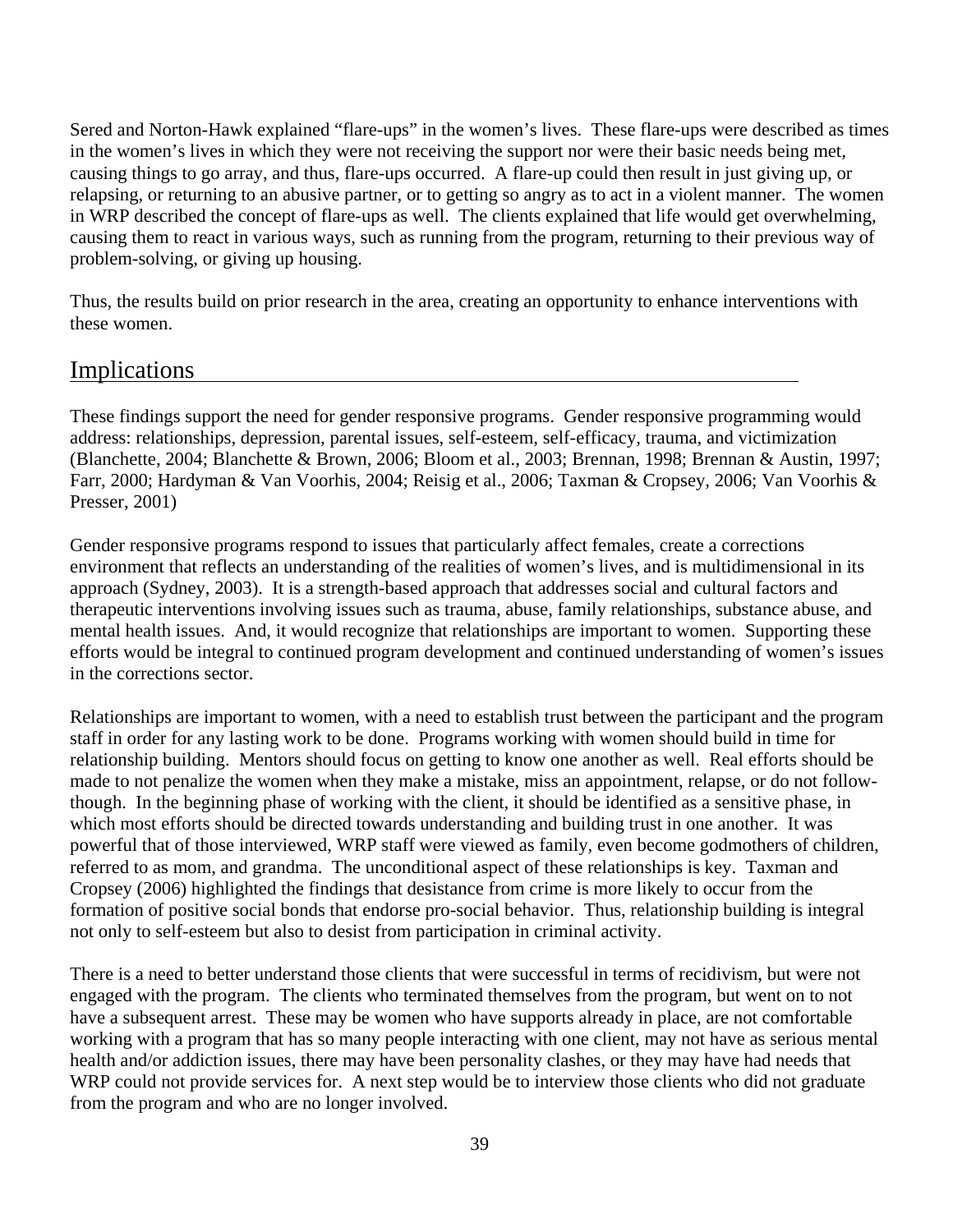The disrupted lives that these women lead are evident, as was found in Sered and Norton-Hawk's research too. The disruptions began early in the women's lives, via sexual and/or physical abuse at the hands of those who were supposed to protect them. And then, as they moved forward, unhealthy coping skills to address the various traumas resulted in even more disruptions in their lives, from medical care access to homelessness to abusive partners to leaving behind their children. Having the ability to control one's life and achieve their goals is important in order for women offenders to desist from crime (Van Voorhis et al., 2010). Working with the women to gain control over their lives is a step in the process towards empowerment and selfefficacy.

The need for women to work with women was also evident in the evaluation results. WRP staff felt strongly that the women had all been harmed by men in multiple ways and the way to build them up again was to align with one another, to then understand, then build trust, and to finally support one another and believe in the client's abilities to be successful. Concerns for the clients working with men arose around issues of clients manipulating men, clients oversexualizing interactions with men, and clients simply not trusting men. In interviews with the women, they agreed that the female WRP workers were an asset to the program and that having staff of the same gender made it more comfortable for the women.

Clients were unable to identify another program in Rochester that provides the same services. Clients felt that WRP was an effective program that met all of the client's needs. WRP worked with women who were at risk of reoffending and managed to engage the clients, provide them a mentor, provide clinical counseling, offer a support group, and provide case management services. The women who remained involved with the program felt strongly that the program had a very positive influence in their lives. While the social workers acknowledged that many of the women were in relationships with abusive and/or substance abusing partners, that it was important to understand and talk with these partners to start where the client is. The clients surprisingly appreciated the workers getting to know their significant others and talked about the impact that had on them and their trust in the program.

WRP program replication may be difficult, as there were various facets of the program that were more focused on the immediate needs of clients then directed by program structure. For example, one particular client who was engaged with the program, continued with the program even as she was moved down state. Eventually she was moved back upstate and released on parole, but she was technically out of the service area. However, she was utilizing the mentoring component of the program and regularly attended group when she was able to, and she was in regular contact with her social worker. The decision to take clients who had been terminated from the program was made just as it was occurring. Case notes were not consistent across each client, revealing the likelihood that a portion of the work that was done may not have even been recorded. With biopsychosocial assessments not being regularly updated, this case level data is getting lost but would help to better understand who the clients are.

Further WRP is run through the Judicial Process Comission, an organization with advocacy at its core. The director of JPC was the program coordinator, who advocated immensely for clients in WRP. However, much of the advocacy work was not documented as it is considered the "normal way of doing business." There needs to be way to better measure client advocacy.

With all of the participants interviewed discussing improved self-esteem, feeling that she is "worth it," and feeling supported by WRP staff, future studies should incorporate a pre/post test model to measure any changes in self-esteem. There are also measures for empowerment which could provide insight. Hunter,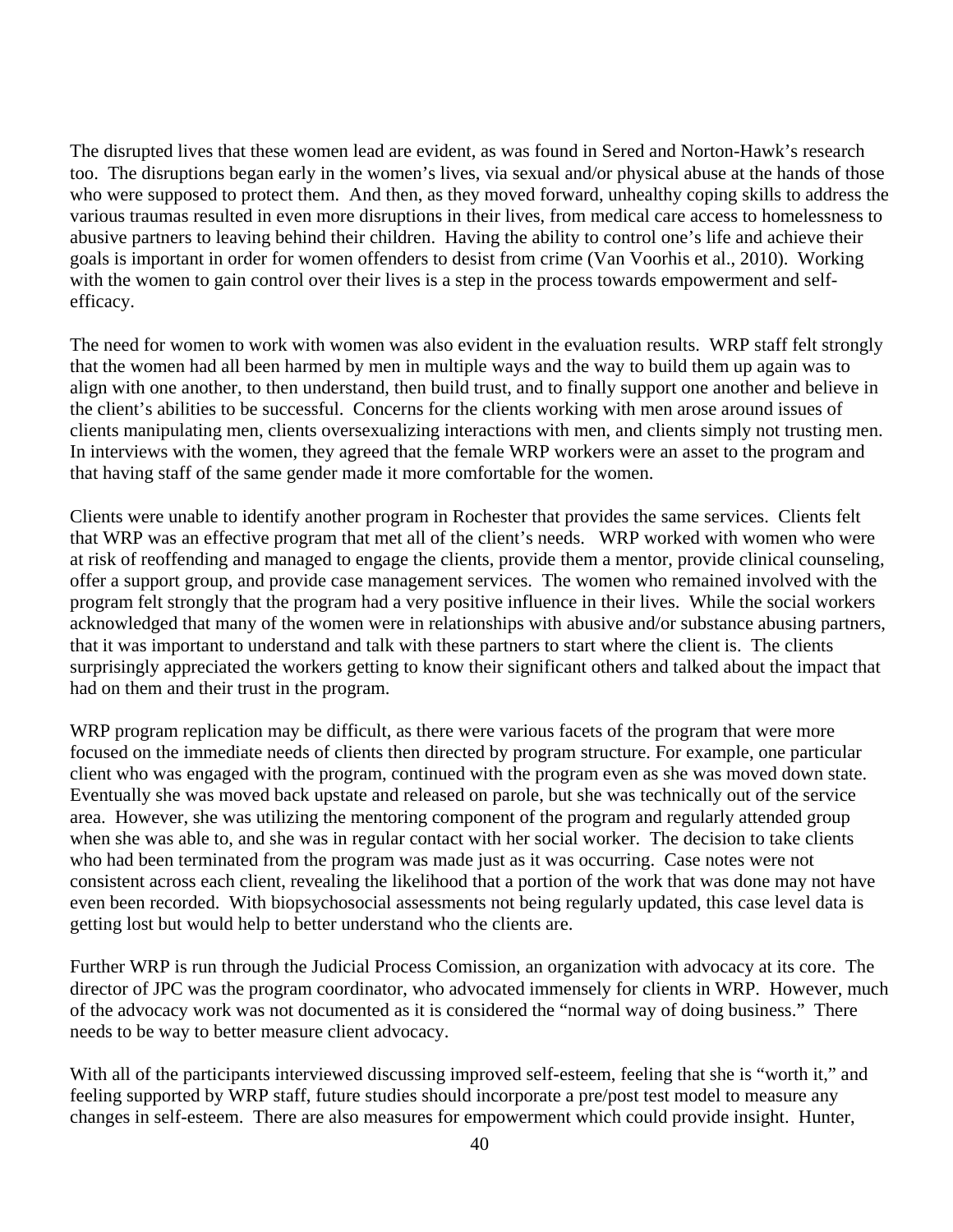Jason, and Keys (2012) measured empowerment for women in recovery for substance abuse using a survey of 48 Likert scale questions. The survey also measured three factors related to psychological empowerment: self-perception, resource knowledge, and participation. Their findings revealed that the there are likely stages that occur in order to get to full psychological empowerment. As a result of their work, they developed the Women in Recovery Empowerment Scale or WIRES. It may be useful to build on this work to measure any changes in the participants' assessment of empowerment pre program involvement and post program involvement.

Makariev and Shaver (2010) argue that in order to break the cycle of incarceration in families, there is a need for an intervention that improves parents' mental health while simultaneously improving relationships with their children. These programs could be measured by looking at mental health outcomes as well as improved relationships. It seems that WRP was a program made an attempt at doing just what Makariev and Shaver support as being effective in changing the outcomes for children of incarcerated parents. However, more research is needed to better understand the women's mental health outcomes and their relationships.

WRP began as a program with multiple components and it then continued to develop over the course of the grant period. WRP staff were flexible and open to altering program components in order to best serve their clients. Learning occurred throughout the entire process to the benefit of clients. The staff began to better understand the needs of the women and the barriers they were faced with, and began to put forward the most critical needs first and to then work on the less critical needs. The program received raving reviews from the participants, even participants who had been re-incarcerated. Participants felt strongly that WRP offered all the right services and that the staff was good to work with. Participants came with issues and problems consistent that the literature has described in female offenders. WRP was able to work with this population and, as a result, contribute to the social environment in Rochester but also to the research community. Future programs need to identify appropriate staff for this population, reliable mentors, safe space for women to gather, have a hold on childcare needs, have the ability to transport clients, and ensure that trauma and selfesteem are addressed.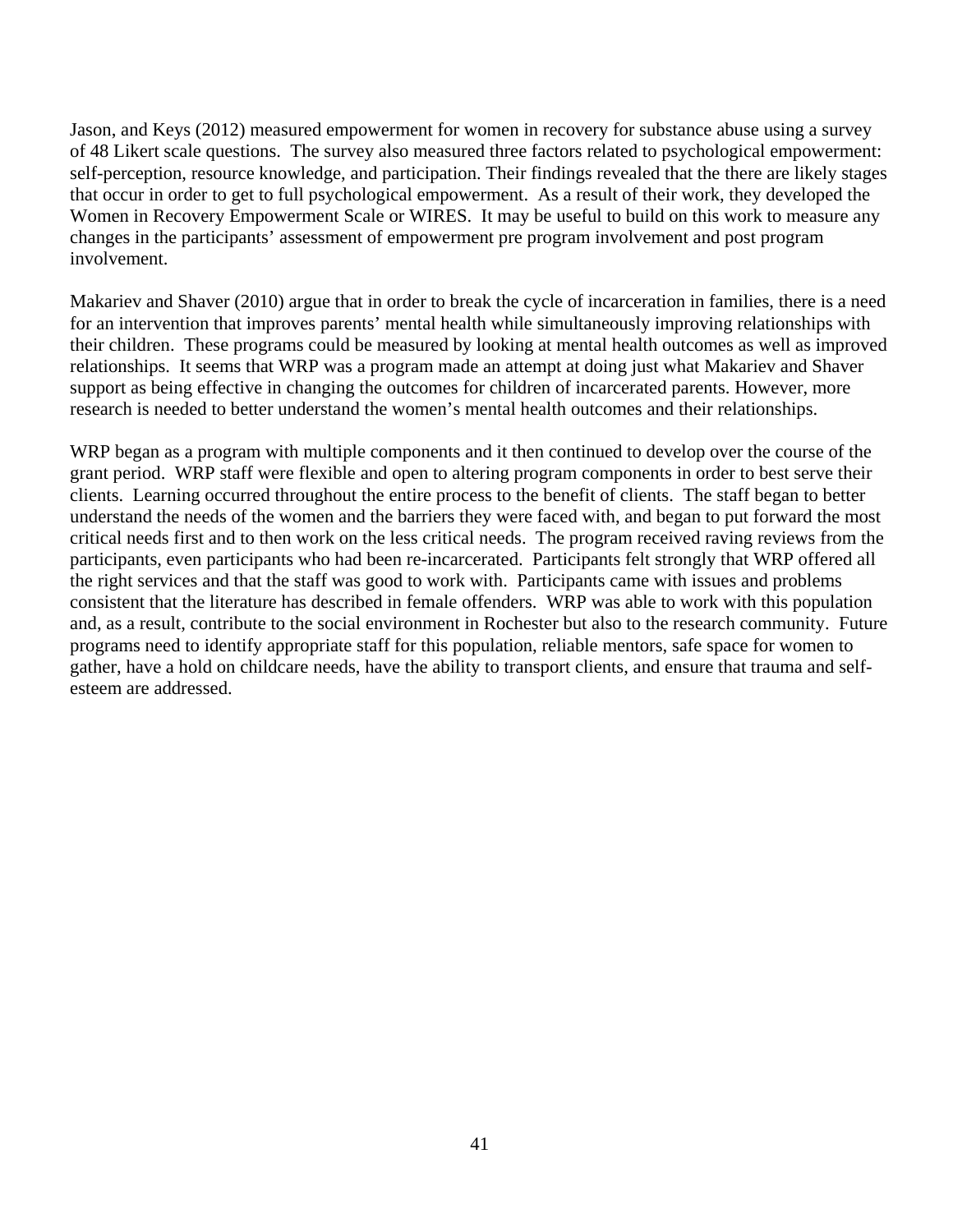Appendix A

### WOMEN'S RE-ENTRY PROJECT (WRP) TIMELINE



# **Phase 2 – Pre-Release**



# **Phase 3 – Post-Release, Short Term**

First 2 months post release:



**Phase 4 – Post-Release, long Term**

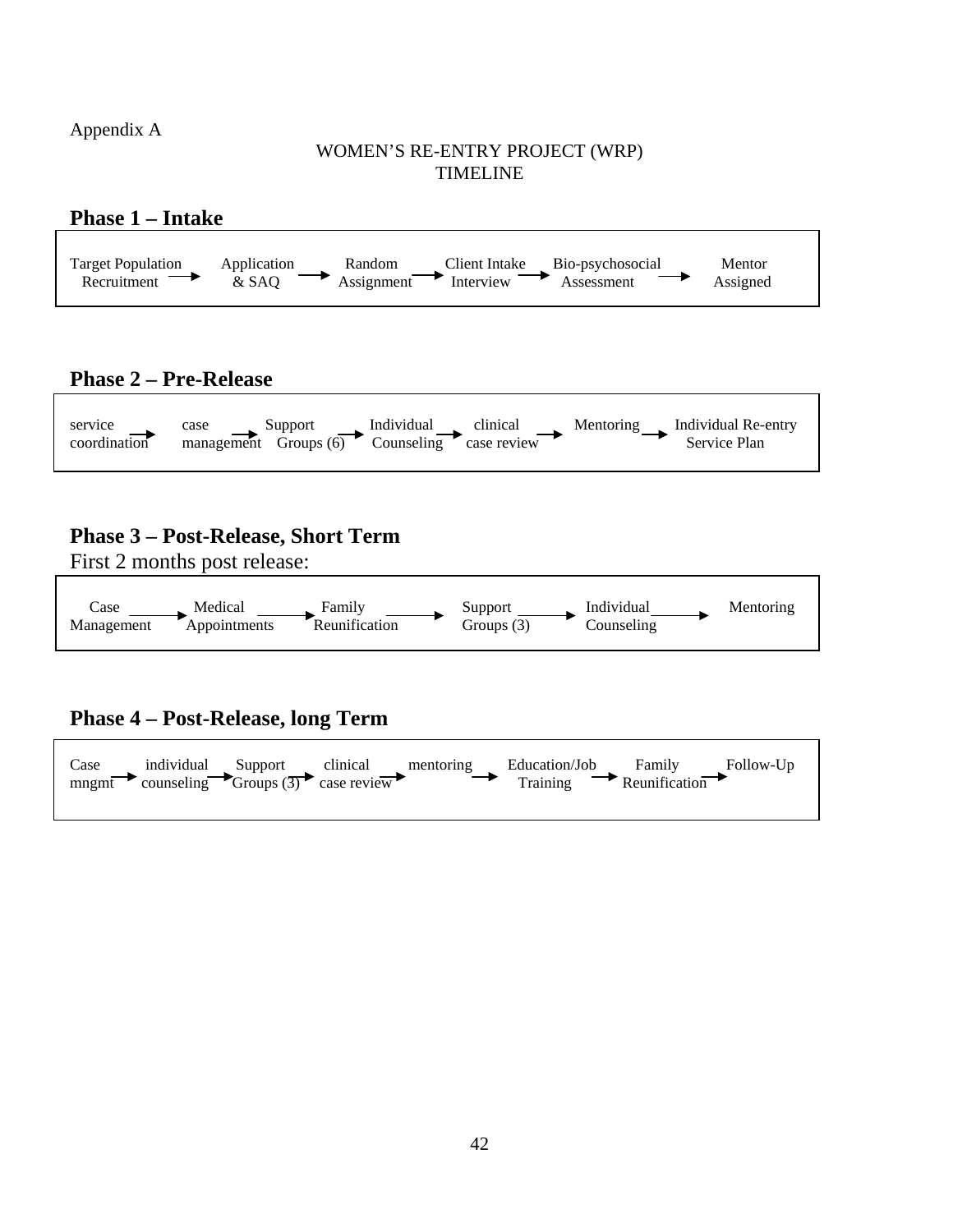Appendix B

# **JPC Focus Group Topics**

## **1. Introduction**

- a. Thank you for meeting with us today. We are working with JPC on a project to make the transition from correctional facility into the community as smooth as possible; focusing on women and their families.
- b. Our role on the project is to do research and provide technical assistance. Part of that includes meeting with you to learn about your current situation and needs that you have as you get ready to be released. The program will include 40 women and we would like to have a better idea of what women in your situation might need to be successful when released.
- c. Janelle will be taking notes as we discuss the different topics. Keeping notes ensures that we don't forget important points that are made by you today. And I will be running the group today, asking the questions and getting your thoughts on the topics. (or something like this)
- d. All information that you give is confidential.
- e. Please introduce yourself; tell us your name, when you will be released, and the top two things you need to take care of once you are released.
- f. Topics to cover, 15 minutes for each.

# **2. Housing Needs**

- a. Where were you living before you came here?
- b. What type of place was it (house, apartment, shelter)? Did you live with just your family or several families? Who else lived with you (husband/boyfriend, children, parents, etc.)? Would you consider it a safe place to live?
- c. Will you need to find another place to live when you are released? If so, what type of things are you looking for (location, safety, privacy, sober living)?

## **3. Family Unification**

- a. Are you pregnant or have kids? How many kids do you have and how old are they?
- b. Do you have legal custody of your kids? If not, who does? Are trying to regain custody? If so, when does that process begin? Is anyone helping you to get custody of your kids?
- c. How often do you see your kids? When was the last time you saw them?
- d. Does their father help out with the kids?

# **4. Employment Needs**

- a. Did you have a job before you came here? What kind of job was it (legal or illegal)?
- b. Will you need to look for another job when you are released?

# **5. Transportation Needs**

- a. Do you have a driver's license?
- b. Do you own a car? If not, how do you usually get around (bus, family/friend, taxi)?
- c. Do you need a car seat/booster seat for your children?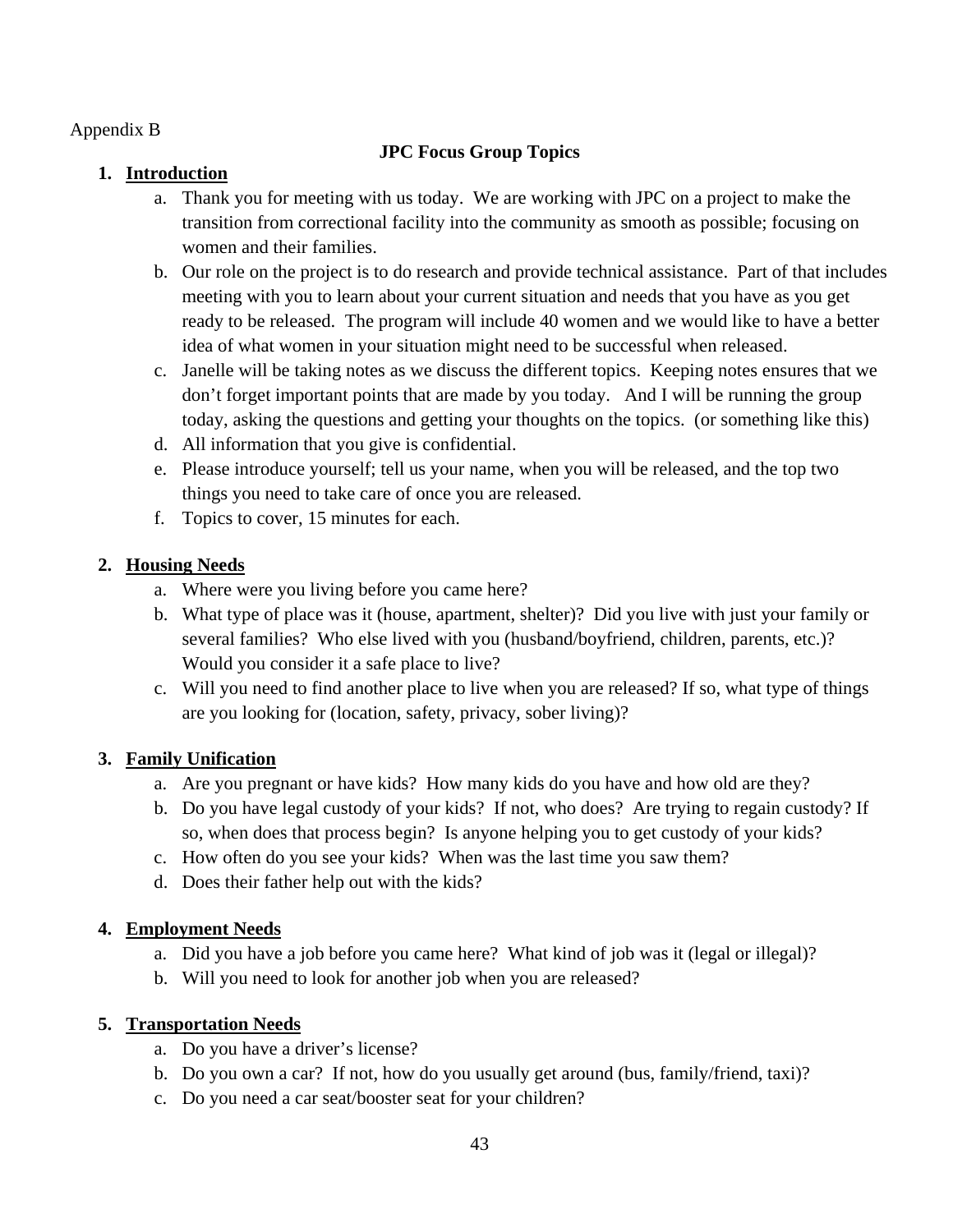## **6. Medical Care**

- a. What are some of your health care needs? What are the top three things you will need to raise a healthy baby or healthy children (prenatal care, substance use treatment, child health care)?
- b. Do you currently have insurance coverage?
- c. IF PREGNANT: When is your baby due? Have you seen a doctor since you have been here (# visits)? Are you given prenatal vitamins? Will you be released before your due date? Do you plan to breastfeed your baby? Do you have access to parenting classes here?
- d. IF HAVE KIDS: Do you have a pediatrician or family doctor? How often do your kids see their doctor? Do they get the care they need? Do they get the medicine they need? Do you have access to parenting classes here?
- e. Have you seen a doctor (for something other than pregnancy) since you have been here? Are you taking medication?

## **7. Children's Needs**

- a. Where do you plan to get diapers, a crib (or basinet), baby clothes, bottles, etc. for your newborn?
- b. Are there local agencies that can help you with these items? Are there certain items that are harder to get?

### **8. Social Support**

- a. What kind of support do you have/will you have when you leave here (family, friends, church, local agencies)?
- b. Who do you trust or go to for help?
- c. What agencies have you gone to for help? Have they been helpful?
- d. Are there any agencies that are hard to work with?
- e. How helpful are probation and parole officers in getting services?

### **9. General**

- a. What are some obstacles that you anticipate upon release?
- b. Is there anything else that you will need to be successful once you are released?
- c. Is there anything that we have forgotten to ask you but should have?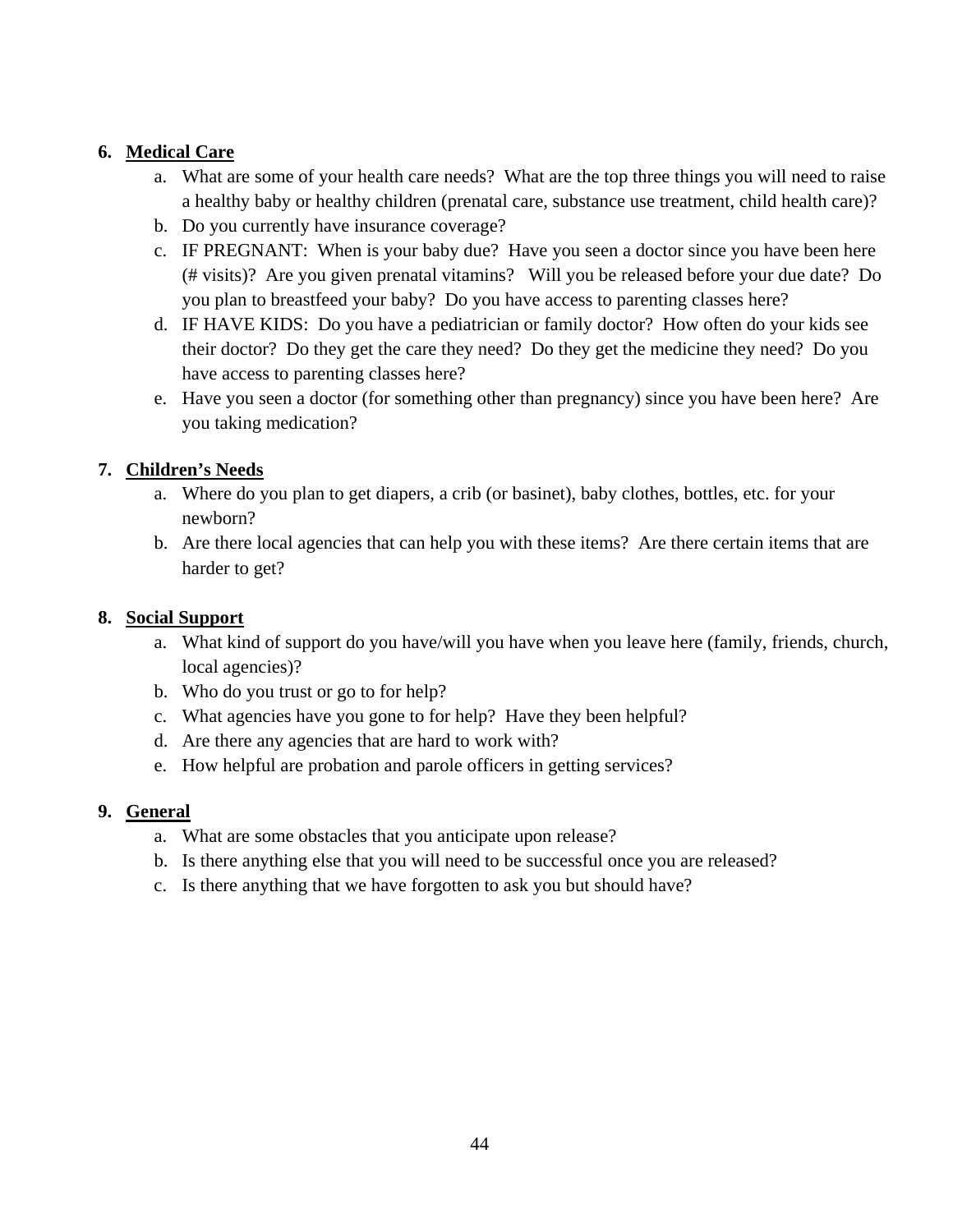## Appendix C

## Participant Group Interview Guide

- 1. Introduce self and purpose of interview.
- 2. What has this program done for you? What kinds of services has it provided you?
- 3. Why did you choose to be involved in this particular program?
- 4. Why are you still involved?
- 5. What life changes have you made because of the program?
- \_\_\_\_\_\_\_\_\_\_\_\_\_\_\_\_\_\_\_\_\_\_\_\_\_\_\_\_\_\_\_\_\_\_\_\_\_\_\_\_\_\_\_\_\_\_\_\_ 6. Optional What specific do you dislike about this program? What would you change about the program?
	- 7. Optional What specific do you like about this program?
	- 8. Optional What did I miss? What didn't I ask?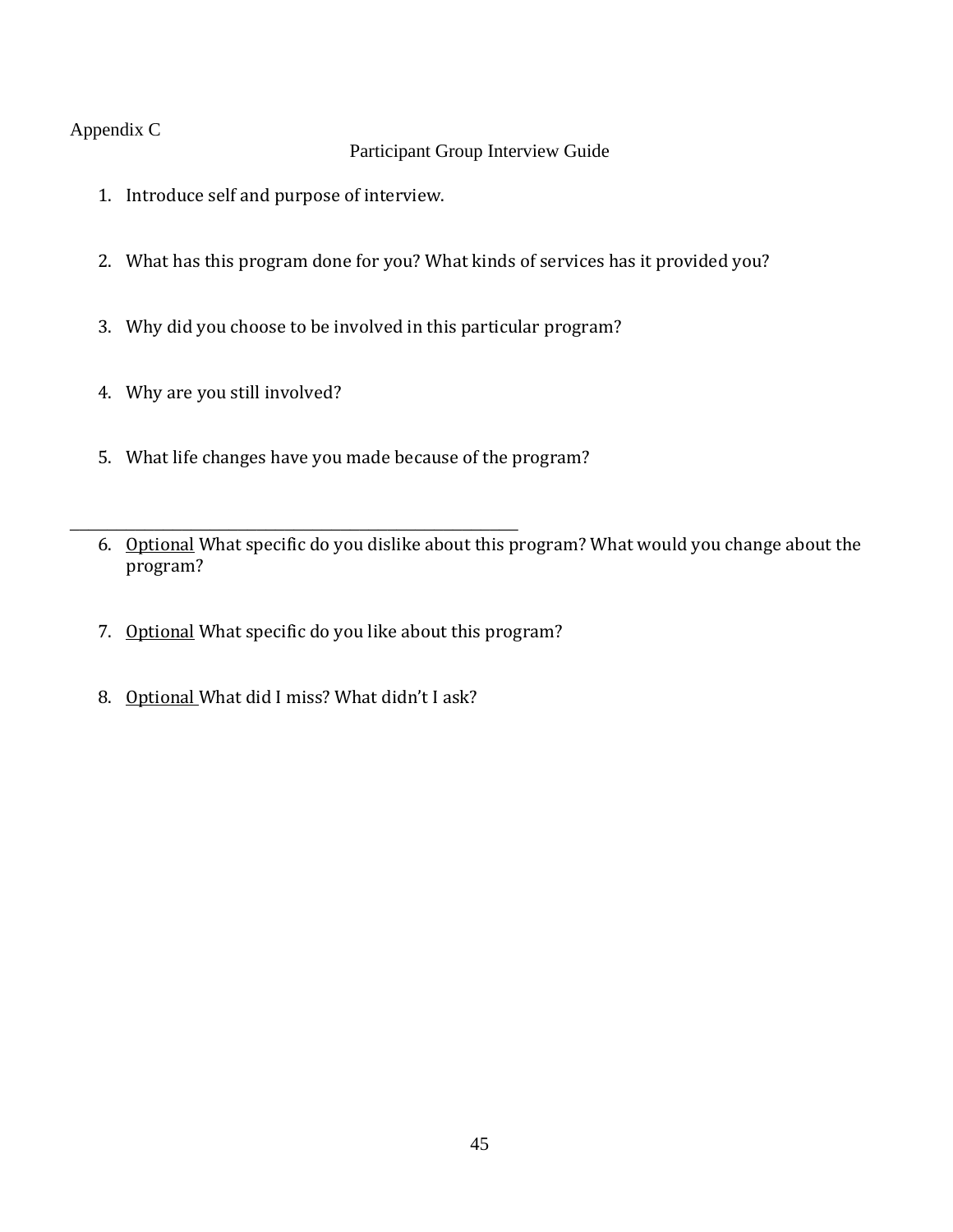### Appendix D

#### WRP Evaluation Interview

\*\*\*\*\*REMINDERS: Voluntary, can stop at any time, confidential, no right answer\*\*\*\*

- 1. Why did you choose to enroll in the program?
	- \_\_\_Heard about it from others
	- \_\_\_Something to do
	- \_\_\_Wanted support from a program
	- \_\_\_Other
- 2. Prior to enrolling in the program, I was ready to make positive changes in my life.

| Strongly | Agree | Neutral | <b>Disagree</b> | <b>Strongly Disagree</b> |
|----------|-------|---------|-----------------|--------------------------|
| Agree    |       |         |                 |                          |

- 3. Talk about your experience with the WRP.
- 4. Please circle your needs when you began the program.

| Child-related            | Mental health (therapy, counseling) Housing |                       |  |
|--------------------------|---------------------------------------------|-----------------------|--|
| Mental health medication | Medical                                     | Legal assistance      |  |
| Substance use            | Transportation                              | Healthy relationships |  |
| <b>DSS</b> Benefits      | Employment                                  | Education             |  |
| Support from others      | Role model                                  | Help with rap sheet   |  |
| Self-esteem              | Trauma recovery                             | Other                 |  |

- 5. From those circled above, please underline the top three most important needs that you had.
- 6. What needs circled above did JPC help you with? How effective was that help?
- 7. Describe your relationship with the social worker. What did she do for you?
- 8. Describe your relationship with the project coordinator. What did she do for you?
- 9. Describe your relationship with your mentor(s). What did she do for you?
- 10. Describe the WRP groups.
- 11. How was the program length? Should it have been longer? Shorter?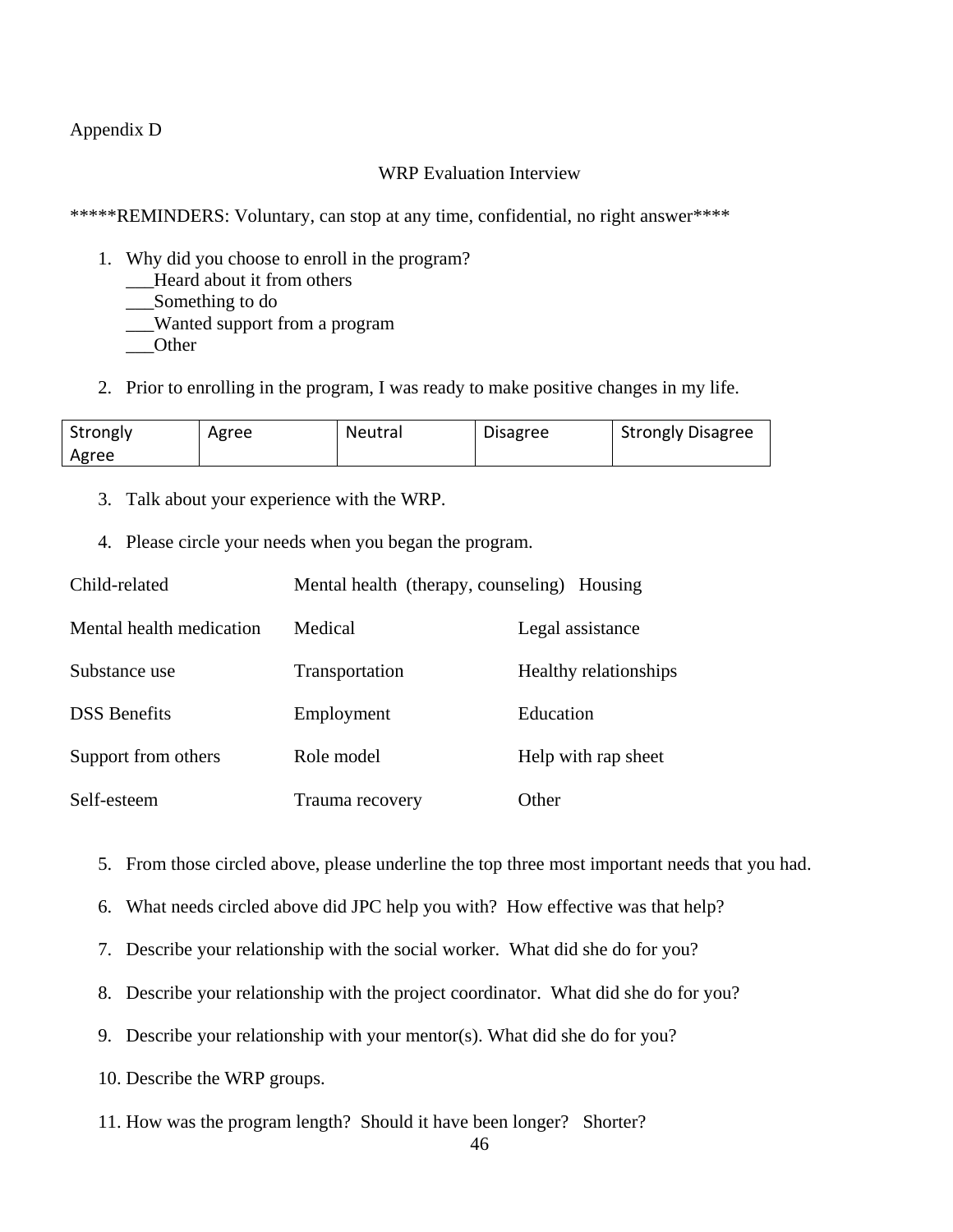- 12. What was the best part of WRP?
- 13. IS WRP different than other programs offered? If yes, how?
- 14. Were there any services you needed, but could not get through JPC? What were those?
- 15. Please circle your current needs.

| Child-related            | Mental health (therapy, counseling) Housing |                       |
|--------------------------|---------------------------------------------|-----------------------|
| Mental health medication | Medical                                     | Legal assistance      |
| Substance use            | Transportation                              | Healthy relationships |
| <b>DSS</b> Benefits      | Employment                                  | Education             |
| Support from others      | Role model                                  | Help with rap sheet   |
| Self-esteem              | Trauma recovery                             | Other                 |

16. From those circled above, please underline the top three most important needs that you have now.

17. Did WRP play a role in your desistance from crime? Why or Why not?

- 18. Describe changes in your life you have made since participating in WRP.
- 19. Why have you continued your involvement in the WRP support group?
- 20. What program recommendations do you have?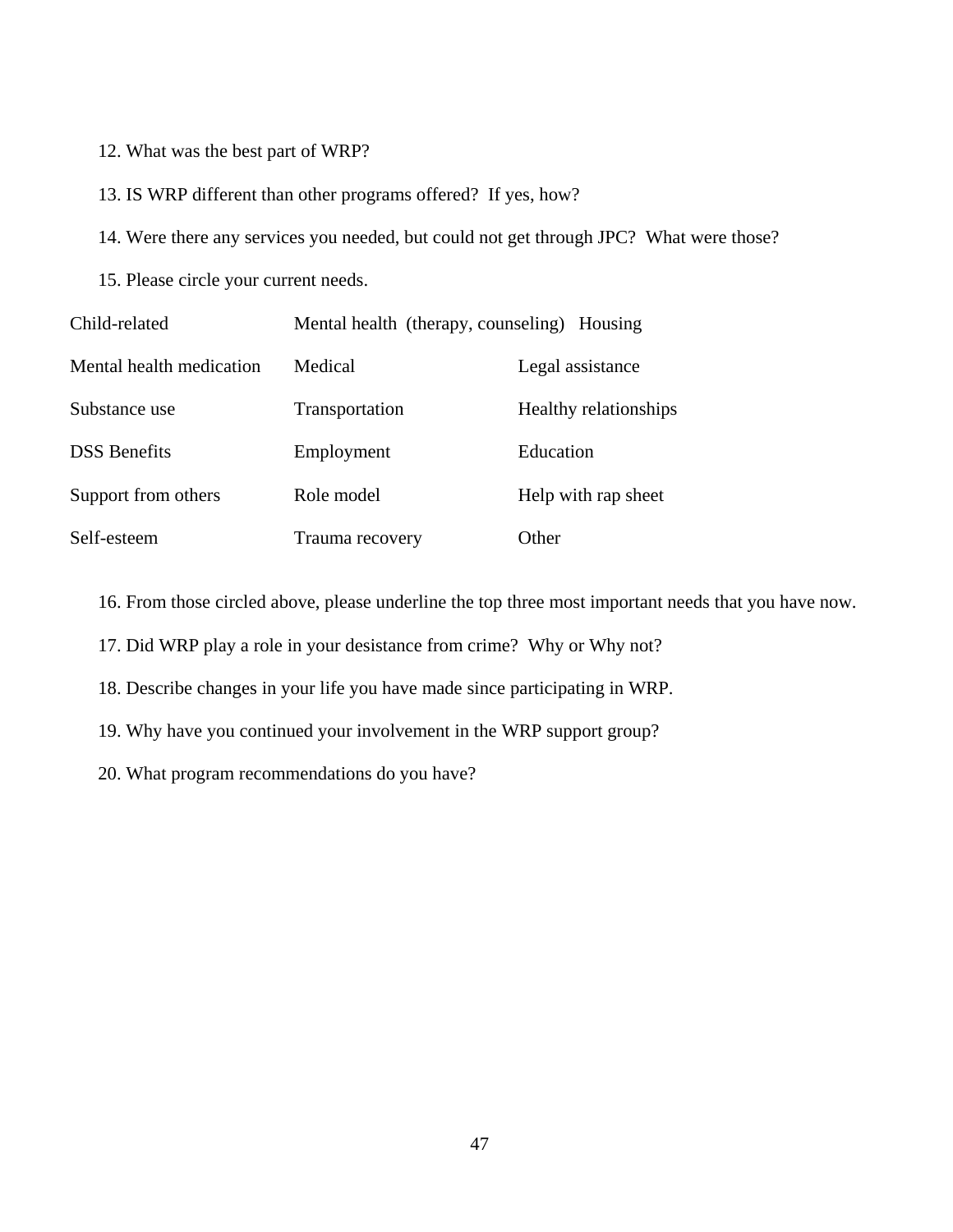## Appendix E

### Graduated Clients Arrest History

#### 0 Arrests post graduation:



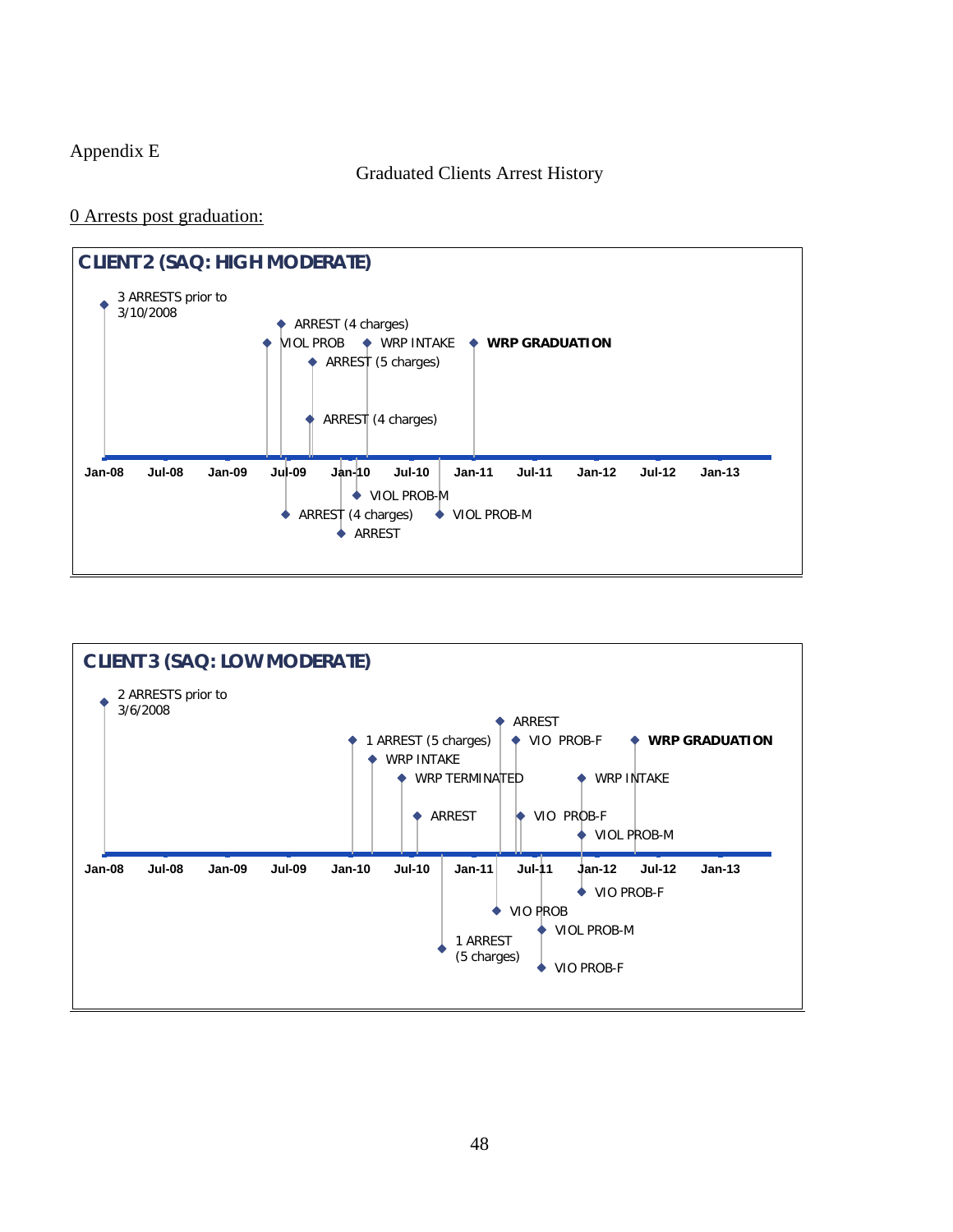

|        | <b>CLIENT 8 (SAQ: LOW MODERATE)</b><br>O ARRESTS PRIOR TO<br>12/6/2008 |               |               |                    |                    |               |                   |          |               |                       |
|--------|------------------------------------------------------------------------|---------------|---------------|--------------------|--------------------|---------------|-------------------|----------|---------------|-----------------------|
|        |                                                                        |               |               | <b>ARREST</b>      |                    |               | <b>WRP INTAKE</b> |          |               | <b>WRP GRADUATION</b> |
|        |                                                                        |               |               |                    |                    |               |                   |          |               |                       |
|        |                                                                        |               |               |                    | ARREST (2 charges) |               |                   |          |               |                       |
|        |                                                                        |               |               |                    | <b>ARREST</b>      |               |                   |          |               |                       |
|        |                                                                        |               |               |                    |                    |               |                   |          |               |                       |
|        |                                                                        |               |               |                    |                    |               |                   |          |               |                       |
| Jan-08 | <b>Jul-08</b>                                                          | <b>Jan-09</b> | <b>Jul-09</b> | $Jan-10$           | $Jul-10$           | $Jan-11$      | $Jul-11$          | $Jan-12$ | <b>Jul-12</b> | $Jan-13$              |
|        |                                                                        |               |               |                    |                    |               |                   |          |               |                       |
|        |                                                                        |               |               | ARREST (2 charges) |                    |               |                   |          |               |                       |
|        |                                                                        |               |               |                    |                    |               |                   |          |               |                       |
|        |                                                                        |               |               |                    |                    |               |                   |          |               |                       |
|        |                                                                        |               |               | <b>ARREST</b>      |                    | <b>ARREST</b> |                   |          |               |                       |
|        |                                                                        |               |               |                    |                    |               |                   |          |               |                       |
|        |                                                                        |               |               |                    |                    |               |                   |          |               |                       |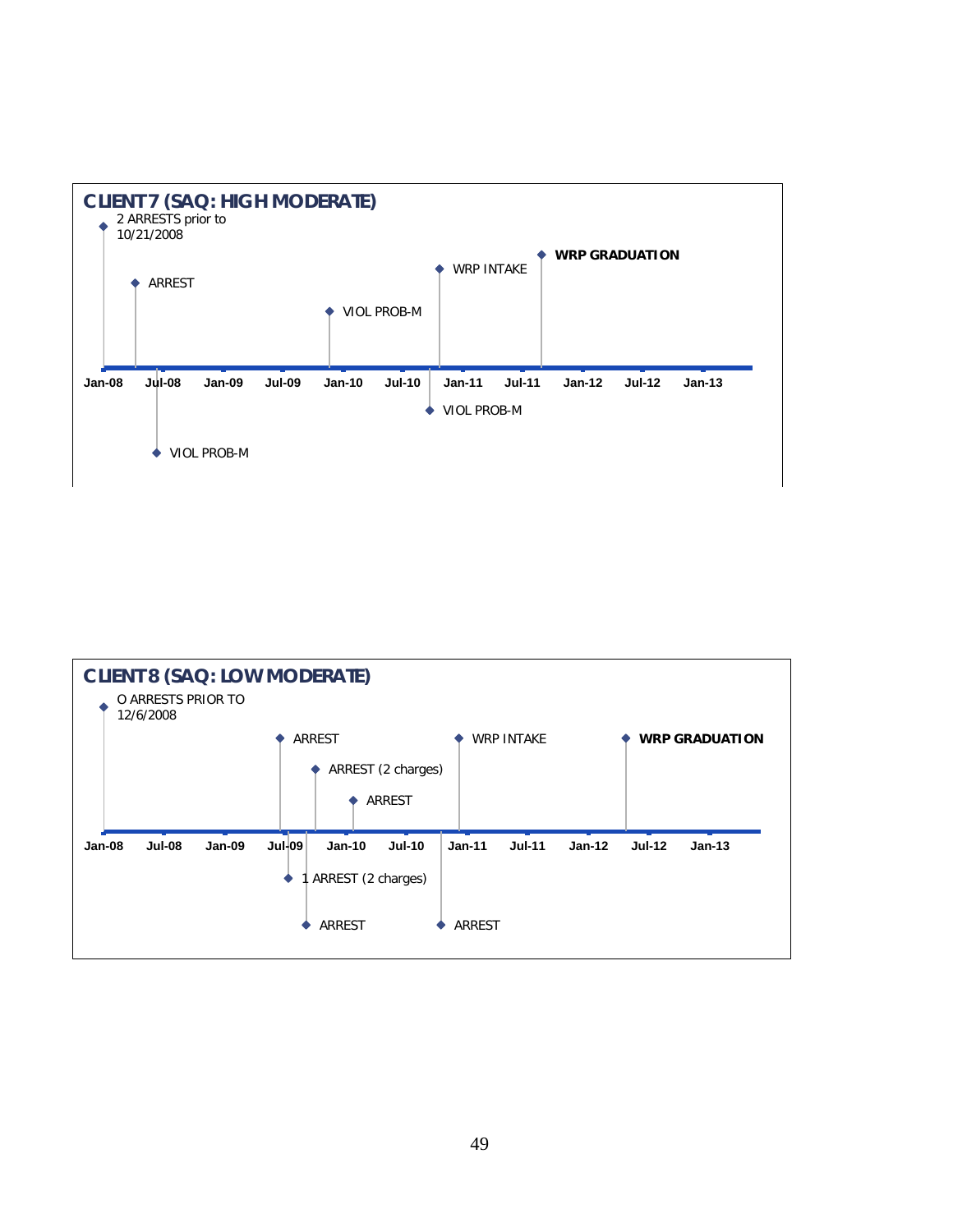

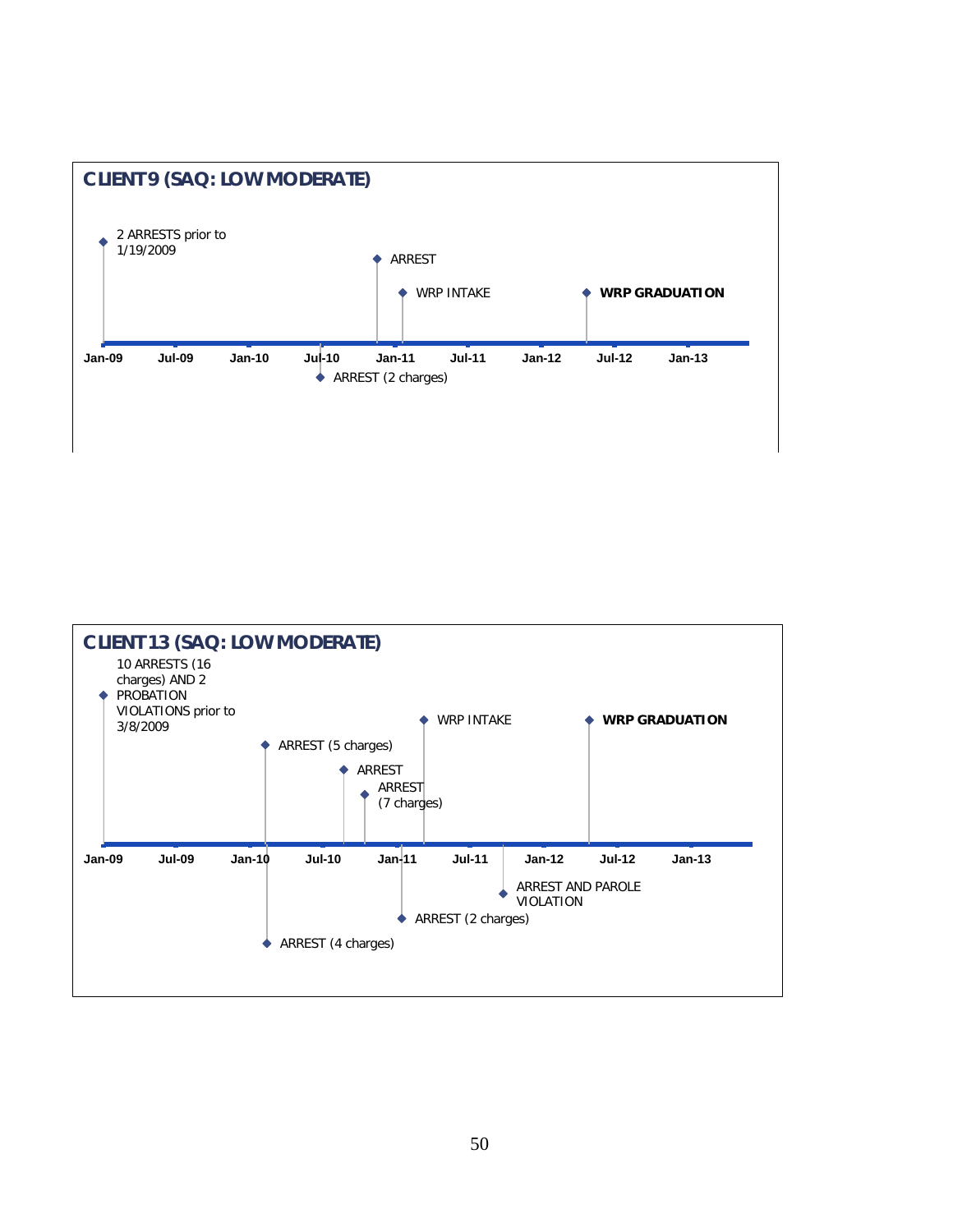

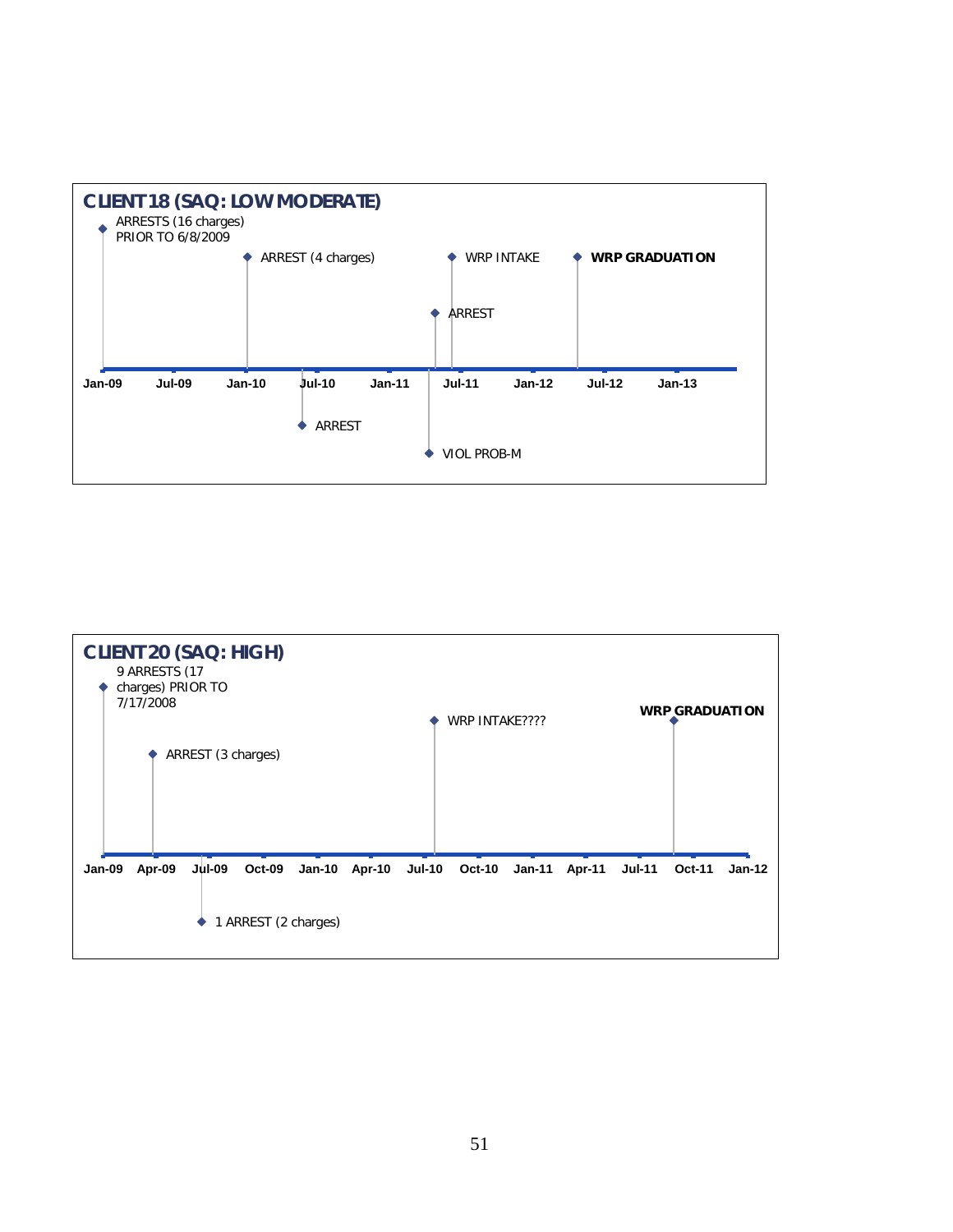#### 1 arrest:



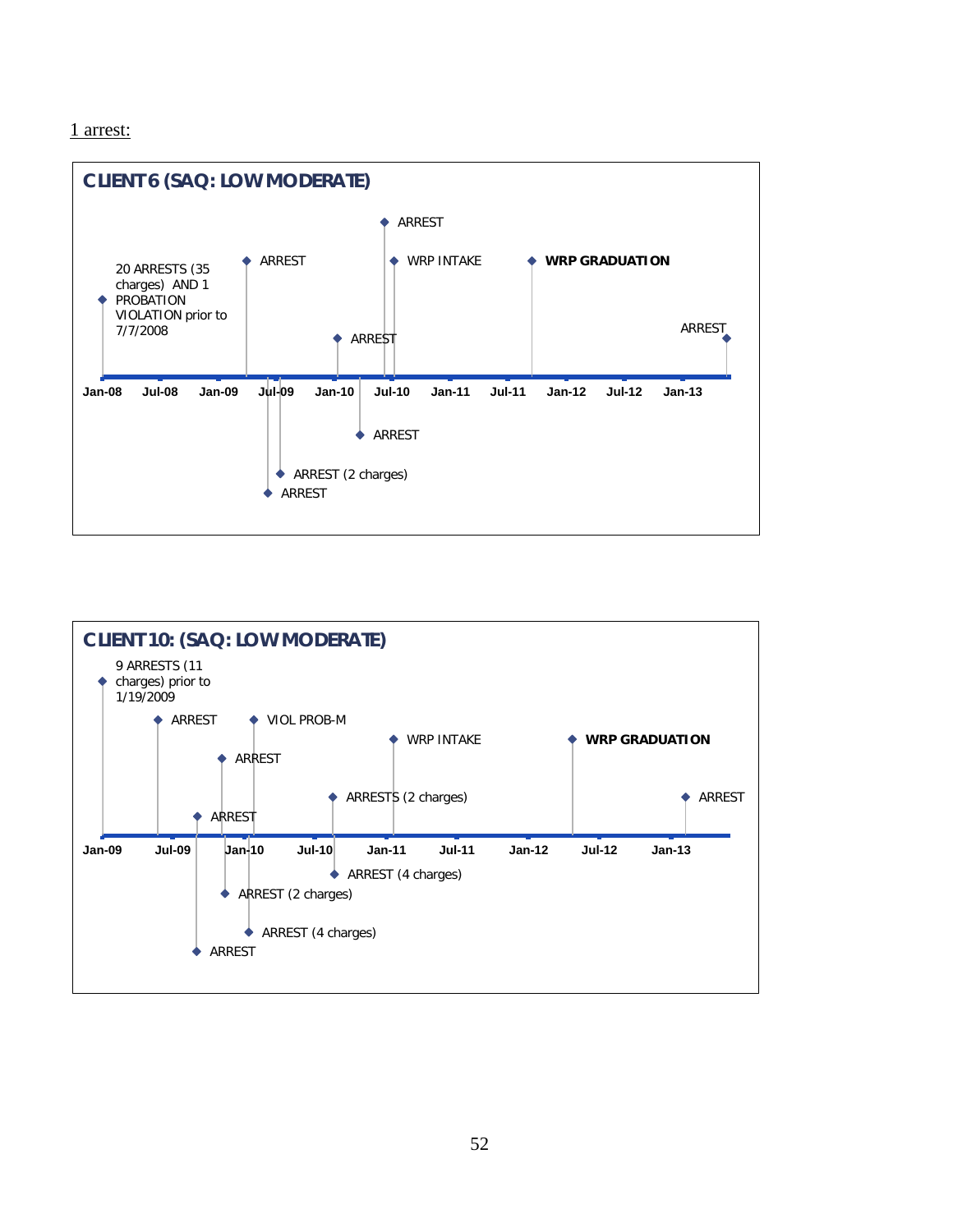

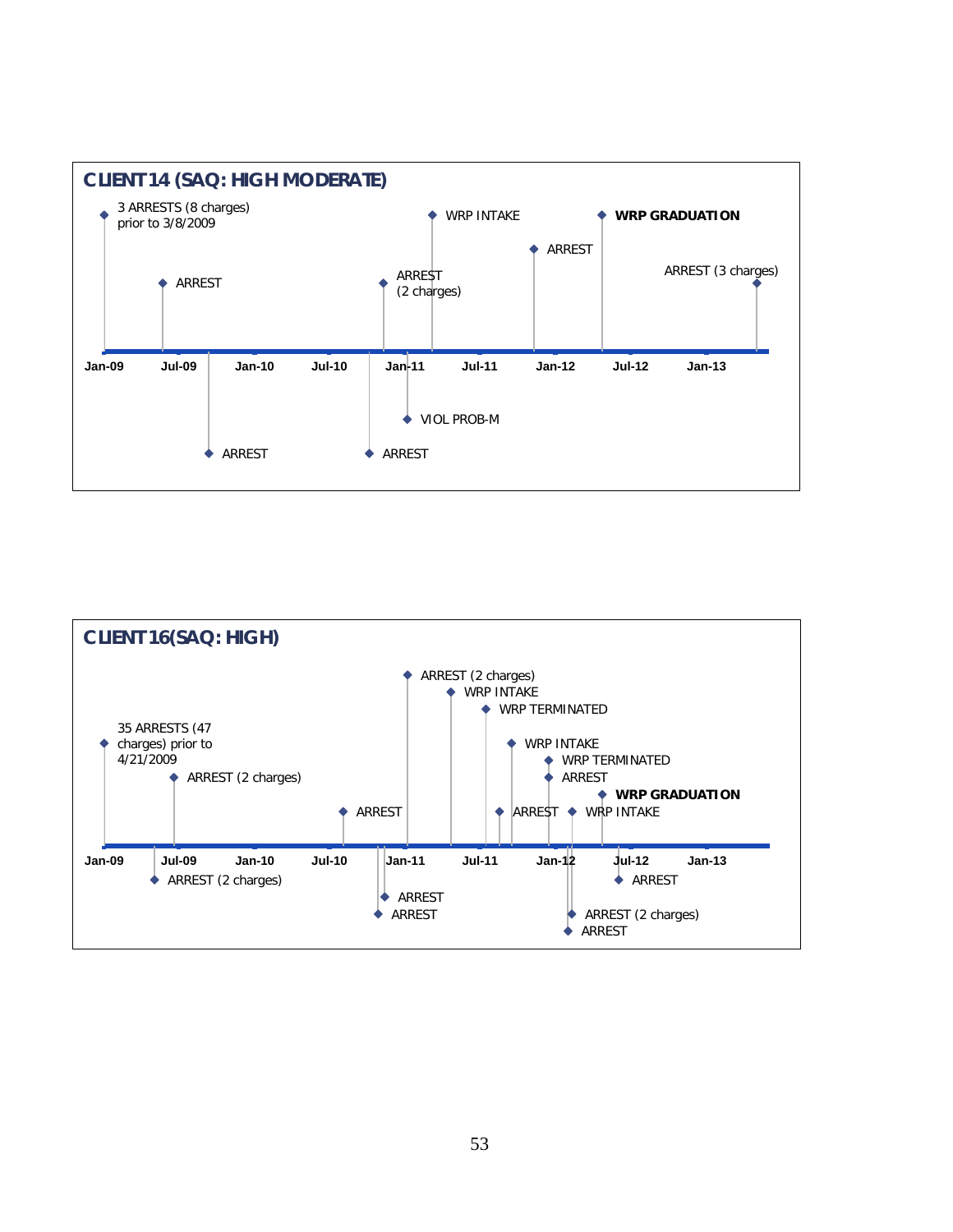

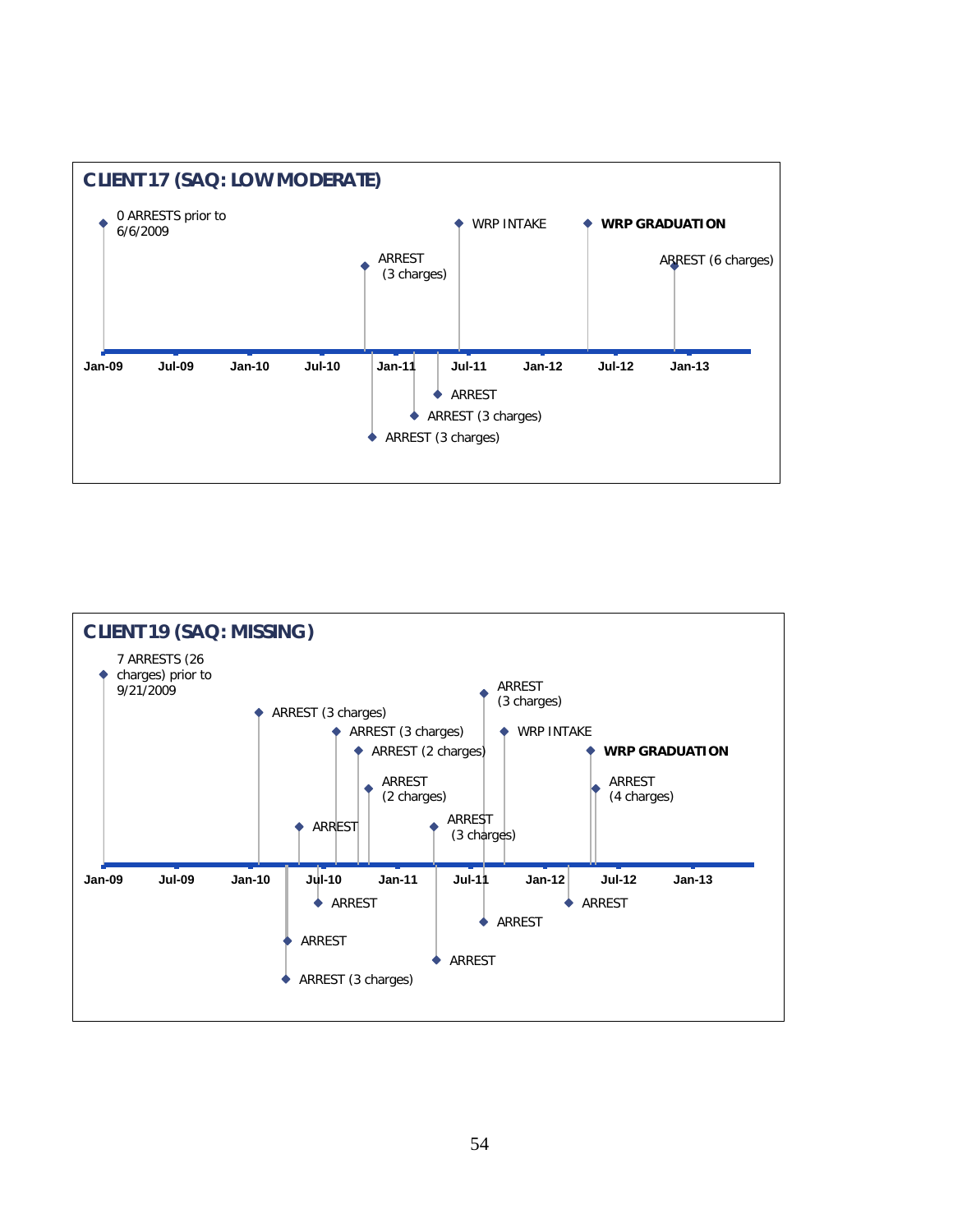

#### 2 arrests:

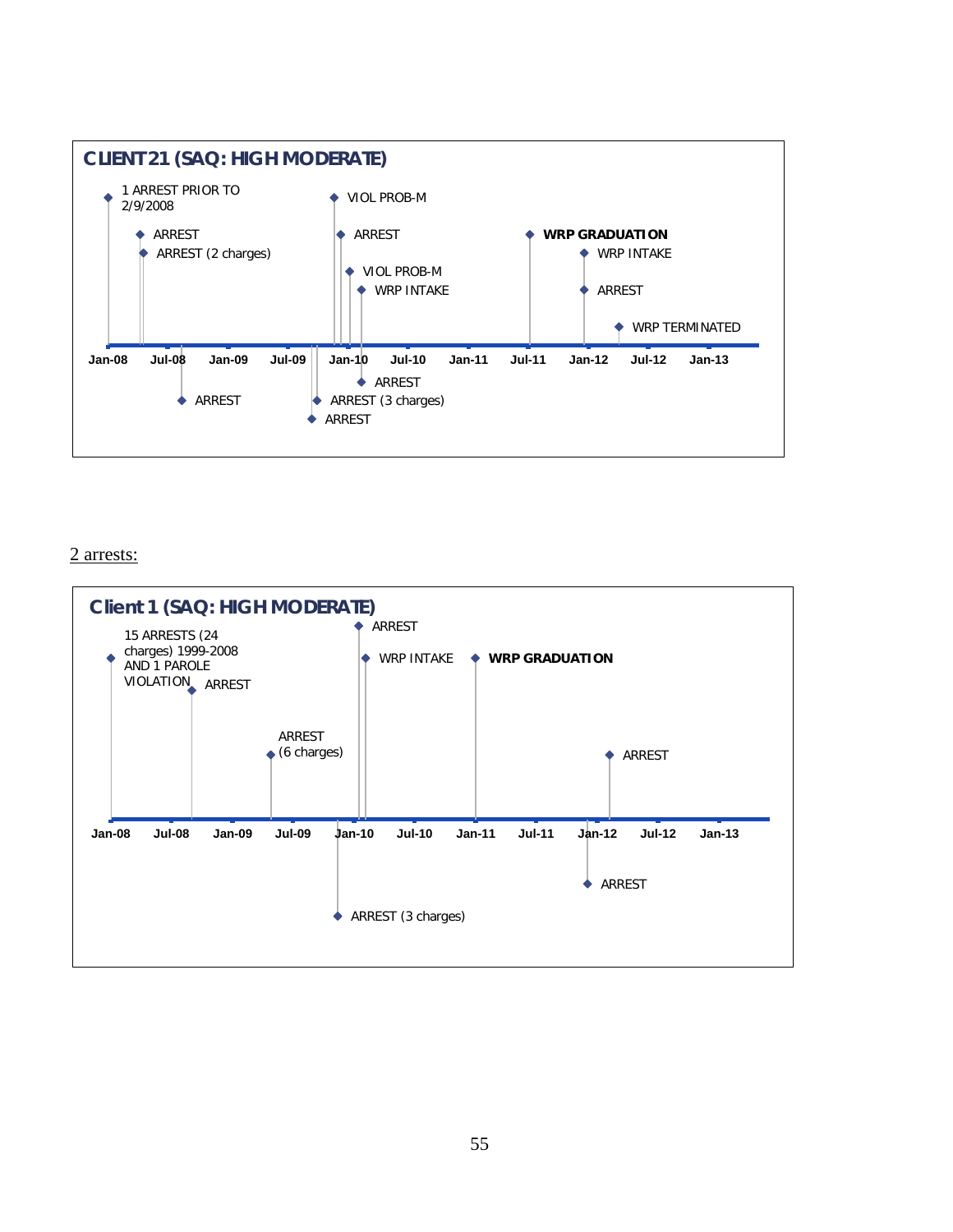

#### 3 or more arrests and/or violations:

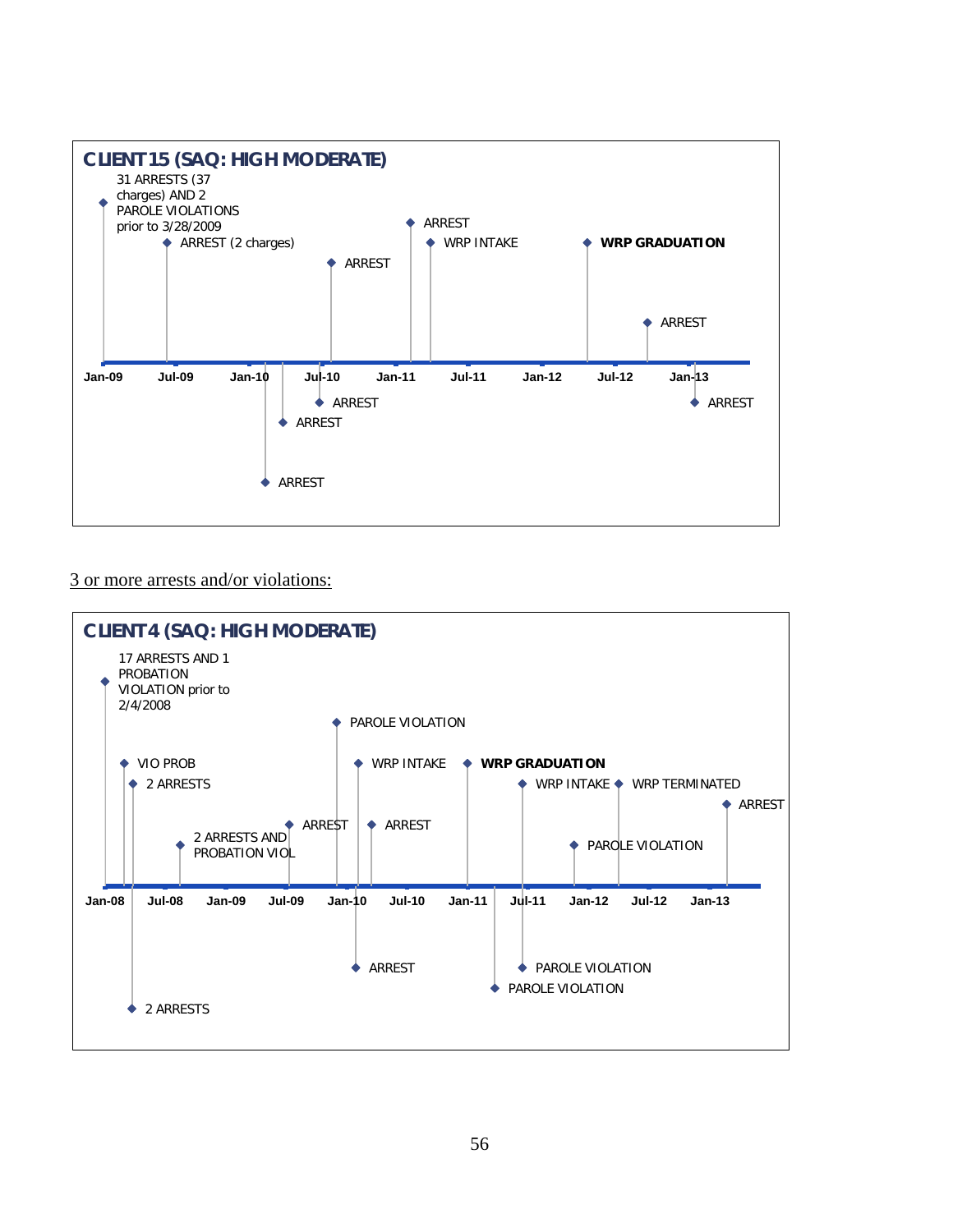



Appendix F

Terminated Arrest History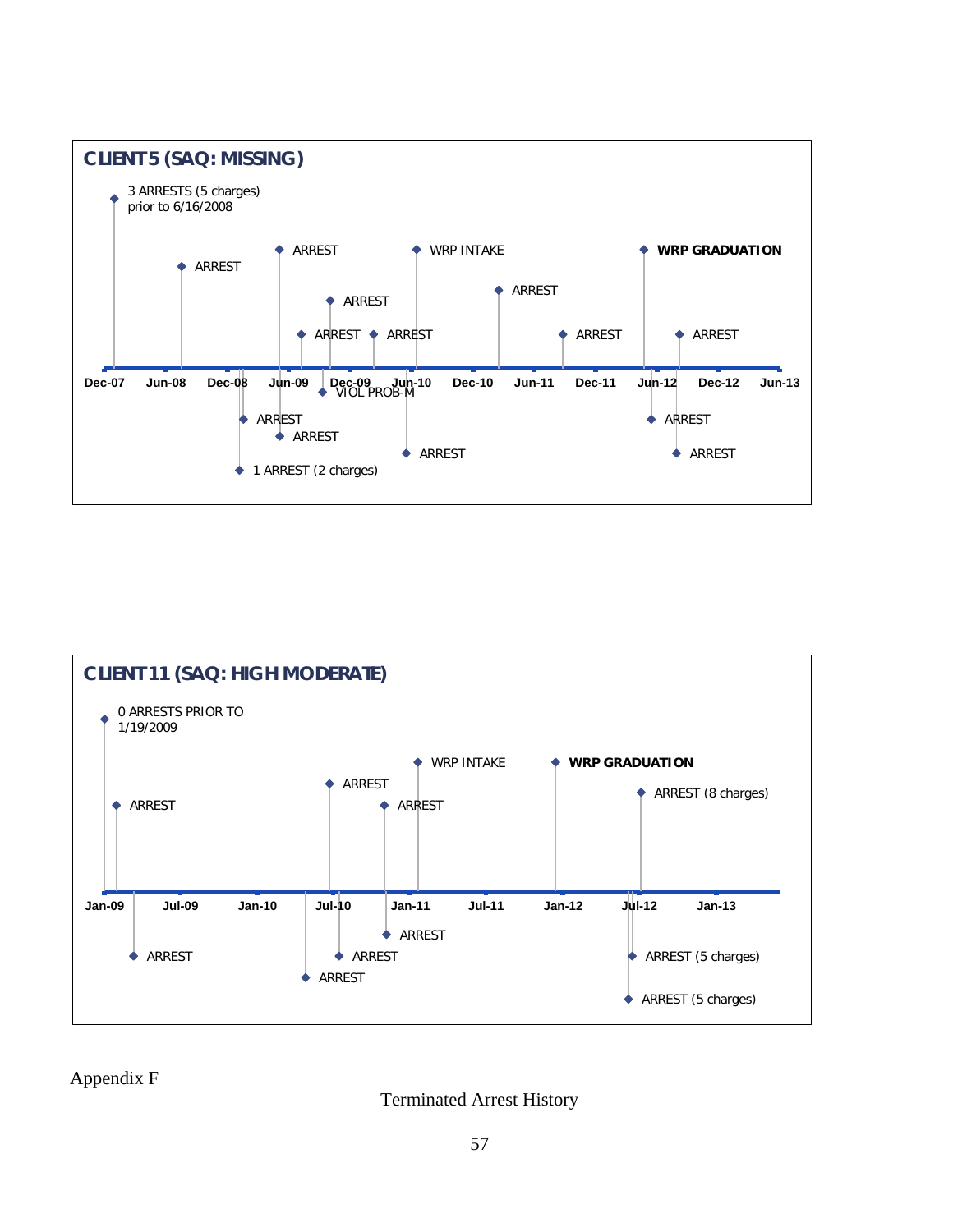6 of the clients who did not graduate had zero arrests post final termination:



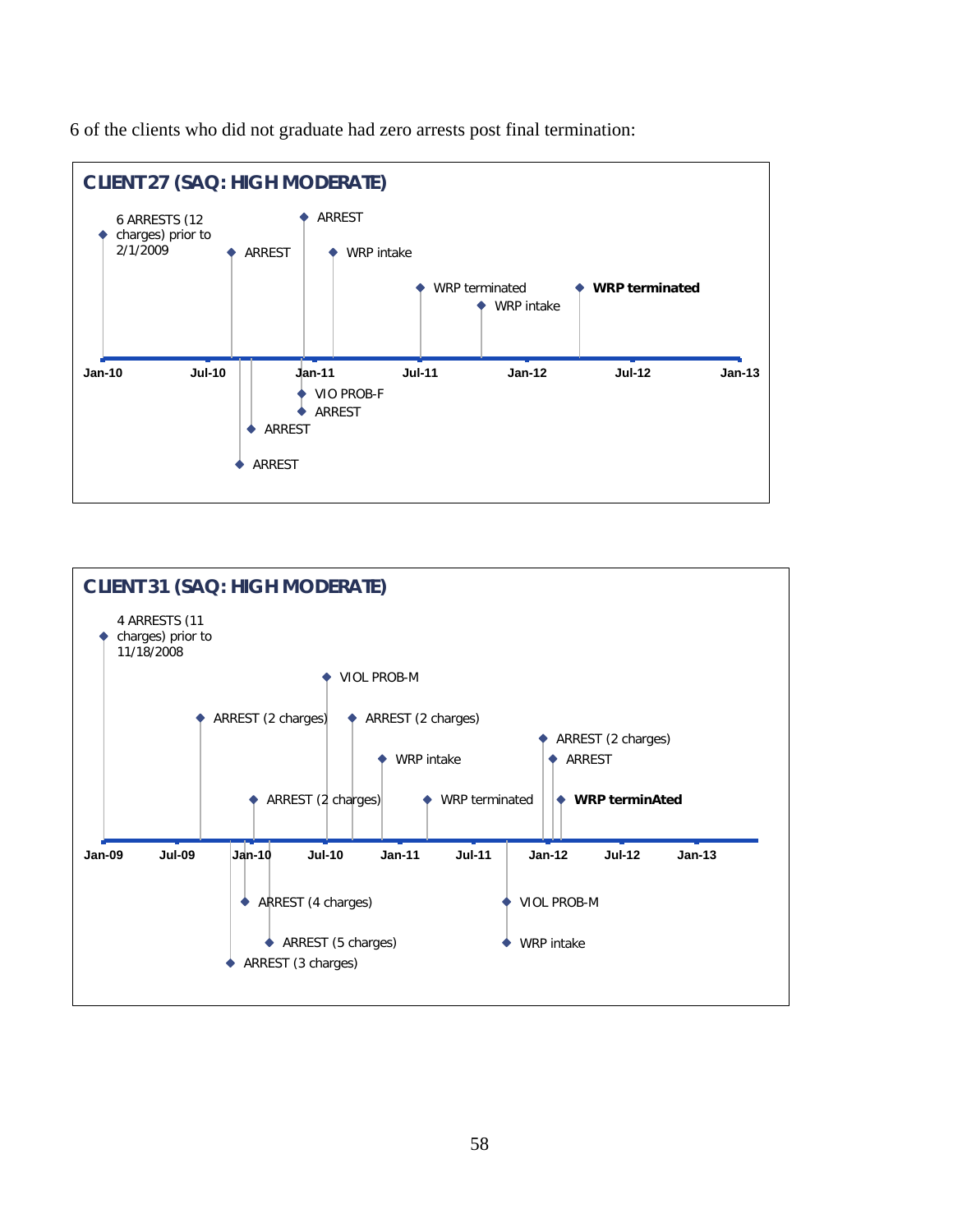

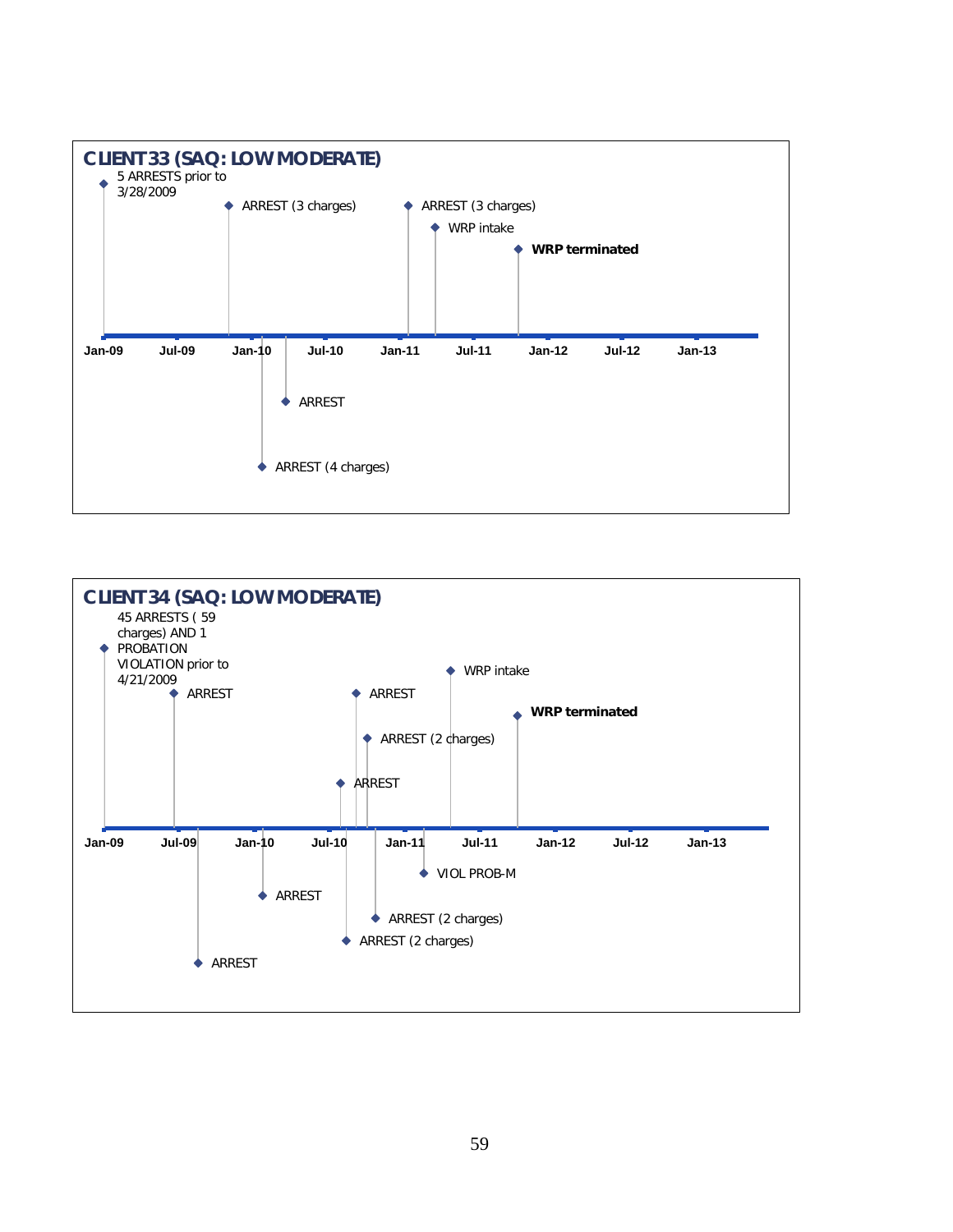

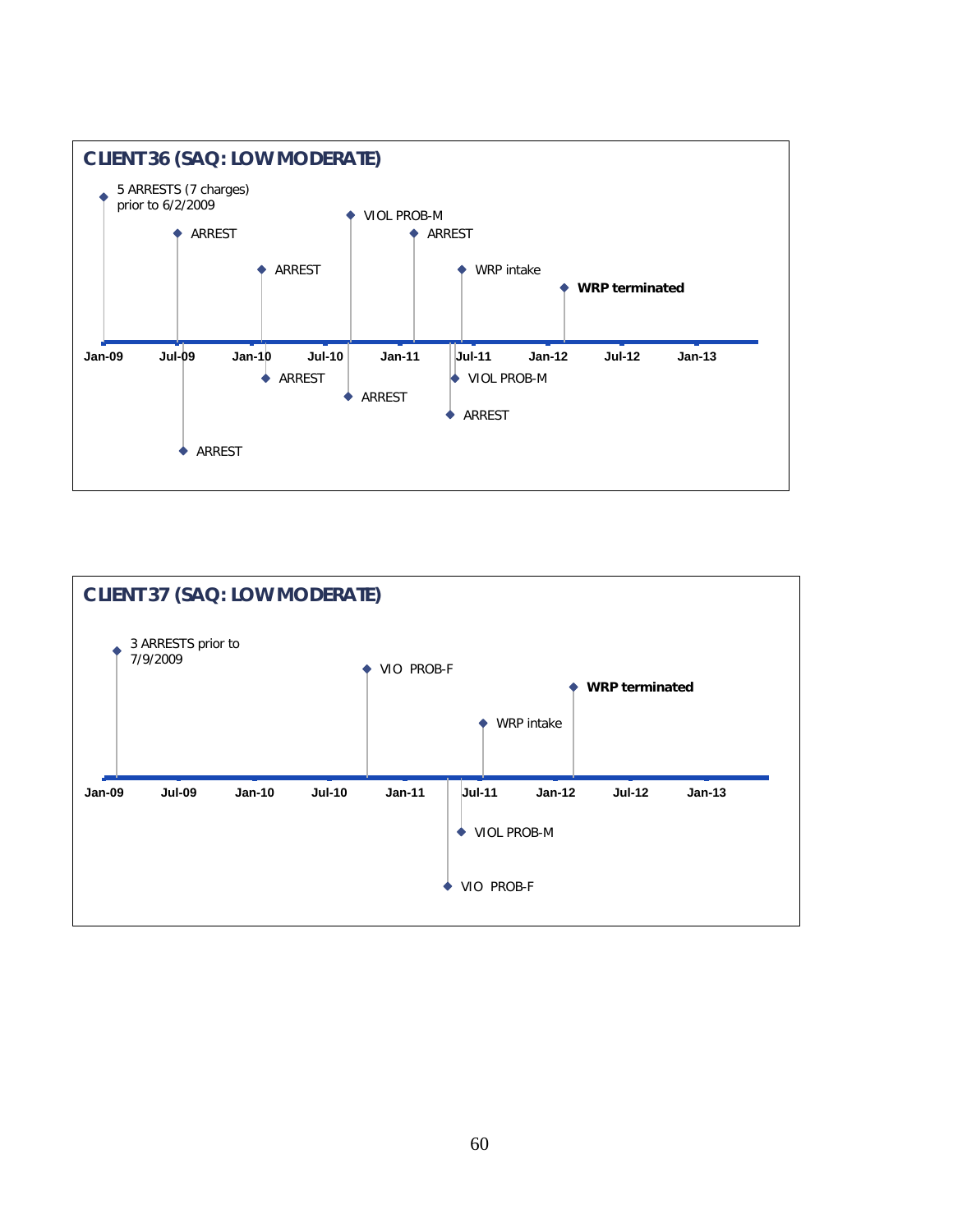6 had one arrest post program termination:



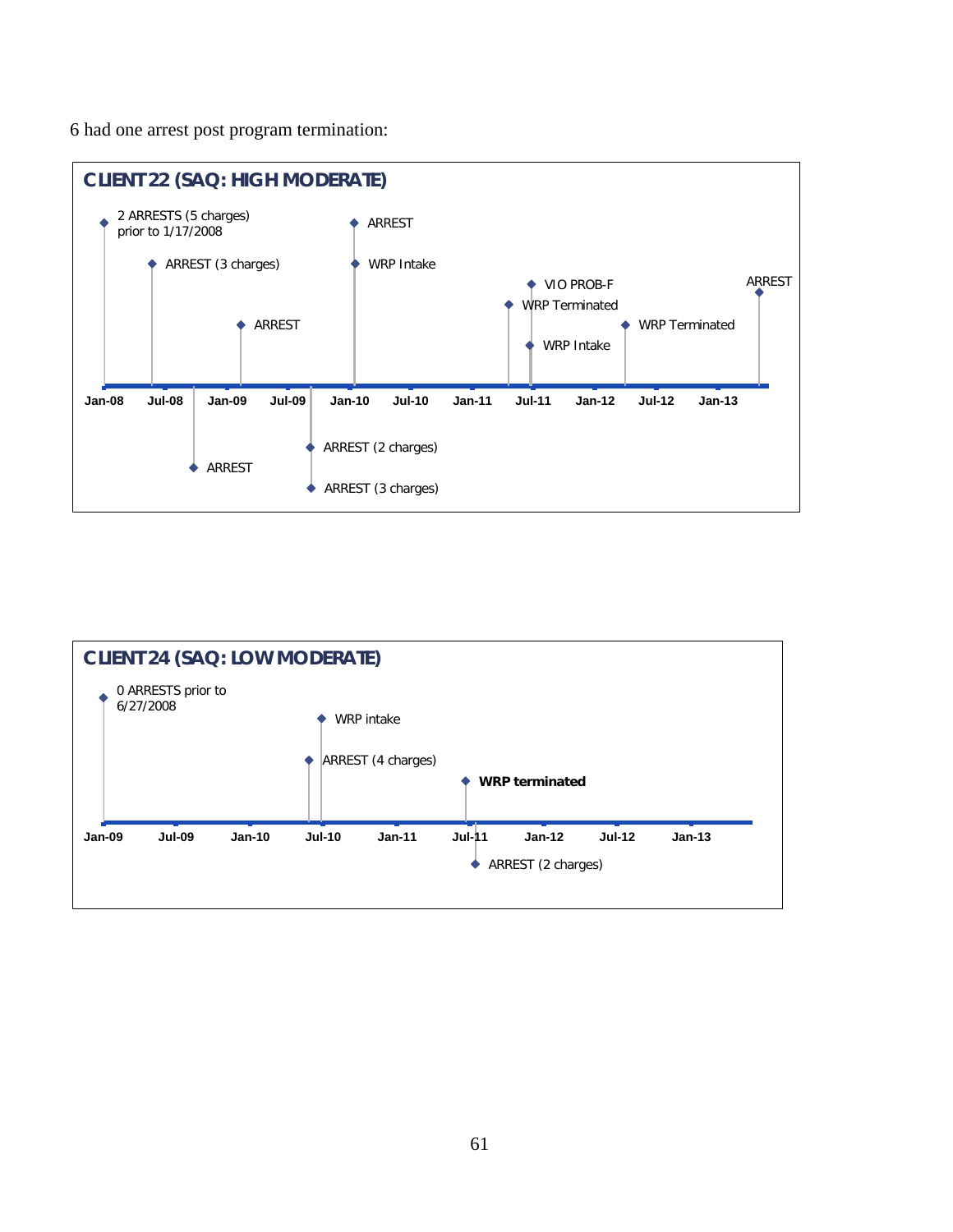

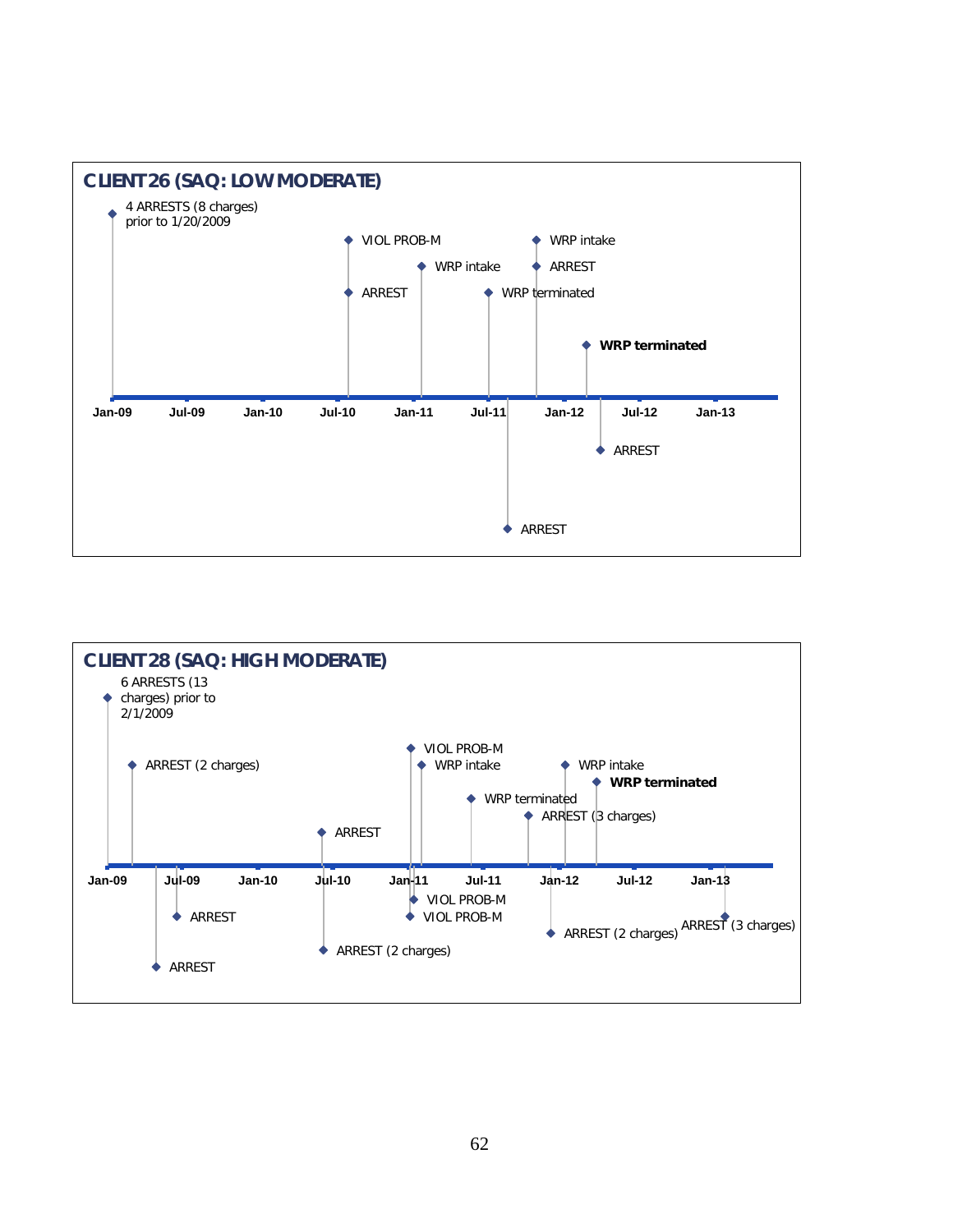

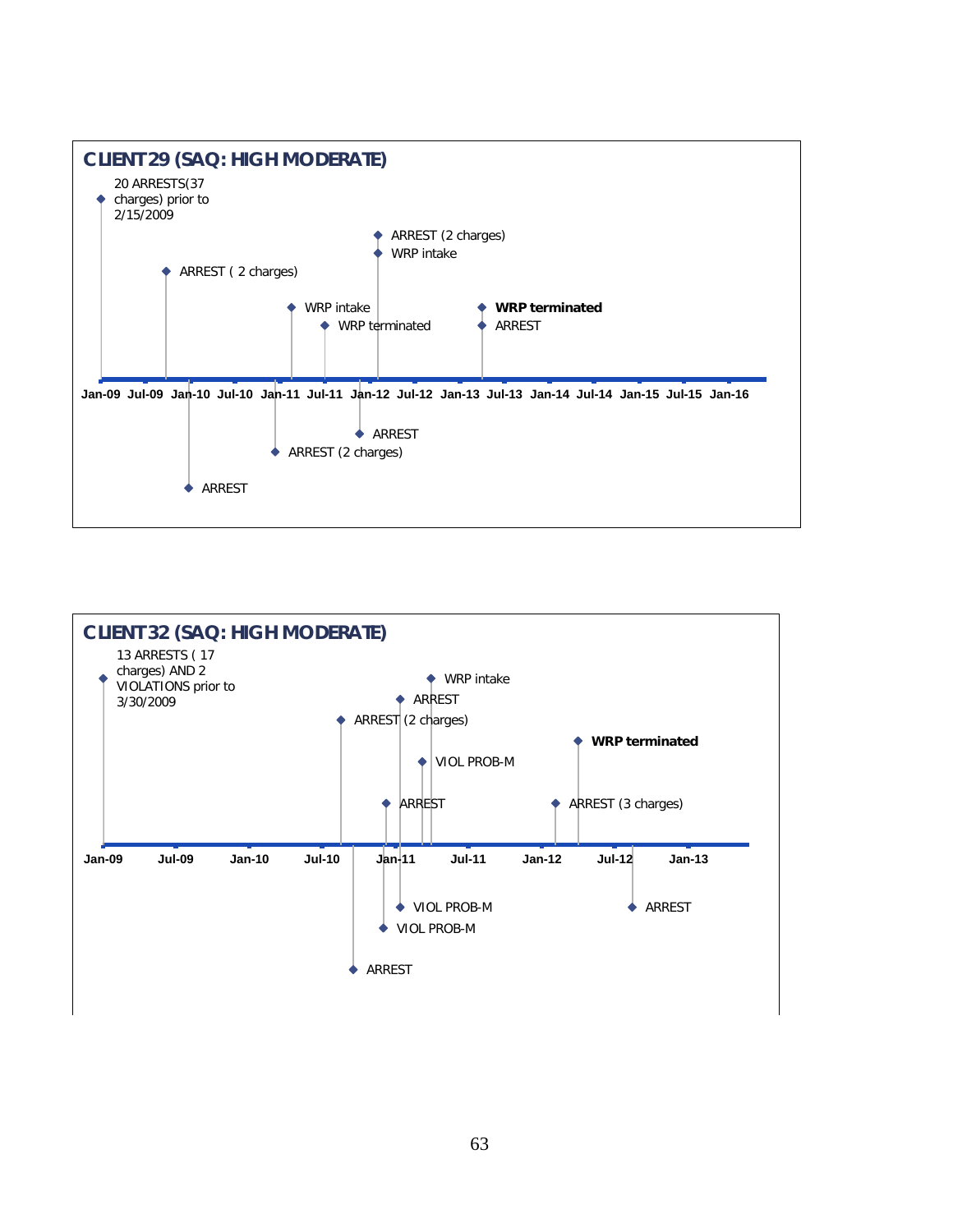2 had two arrests post graduation:



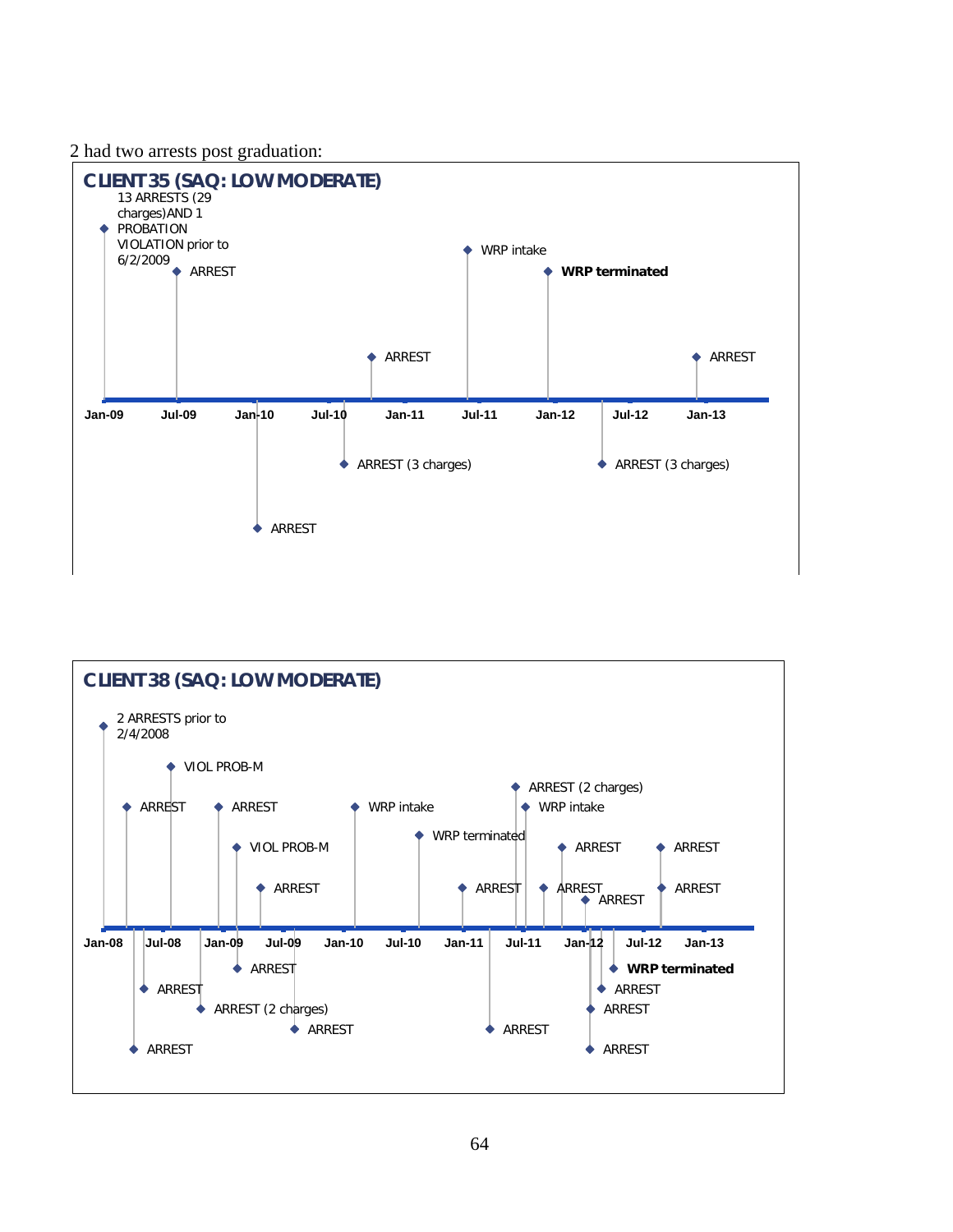Three had three arrests or more post graduation:



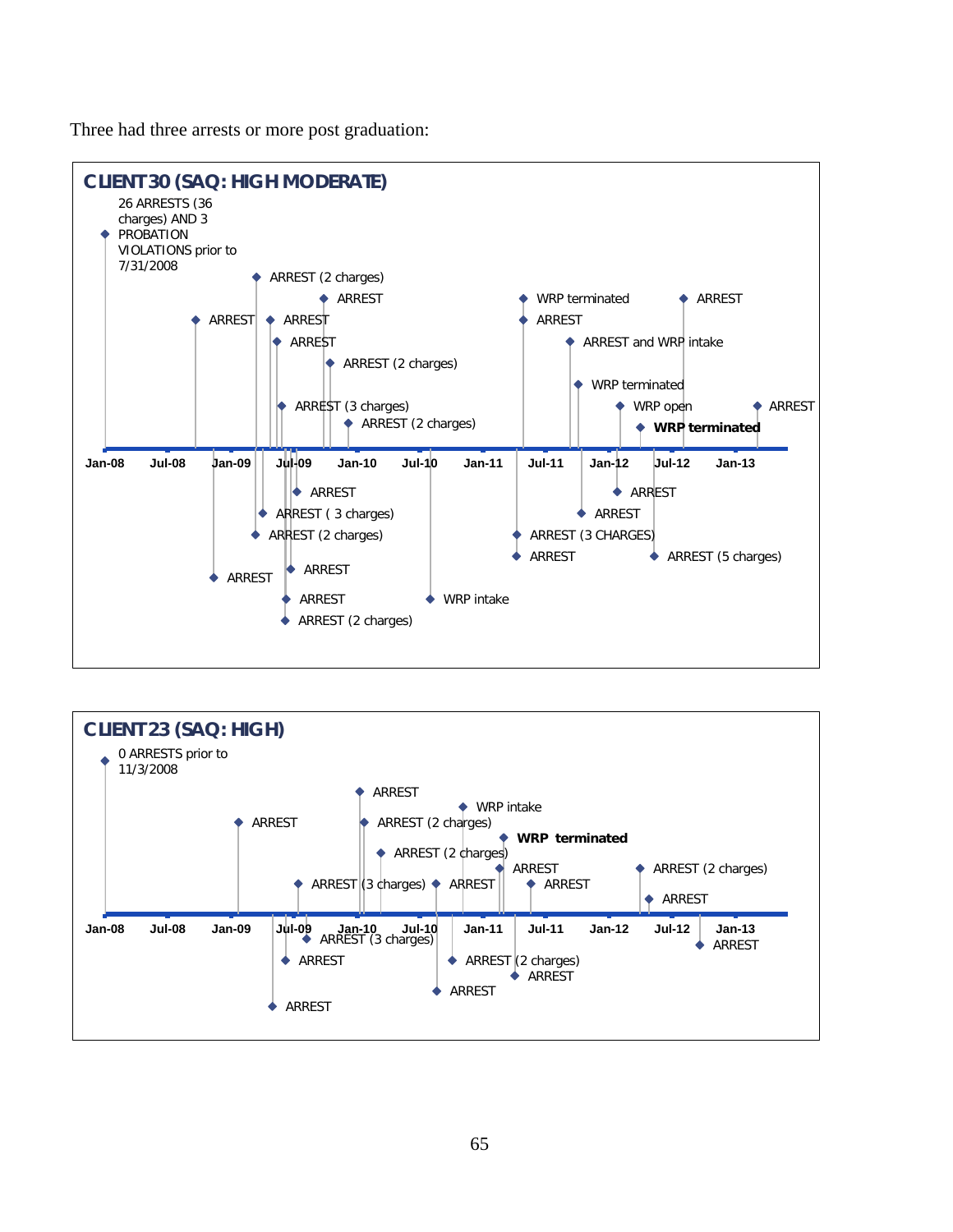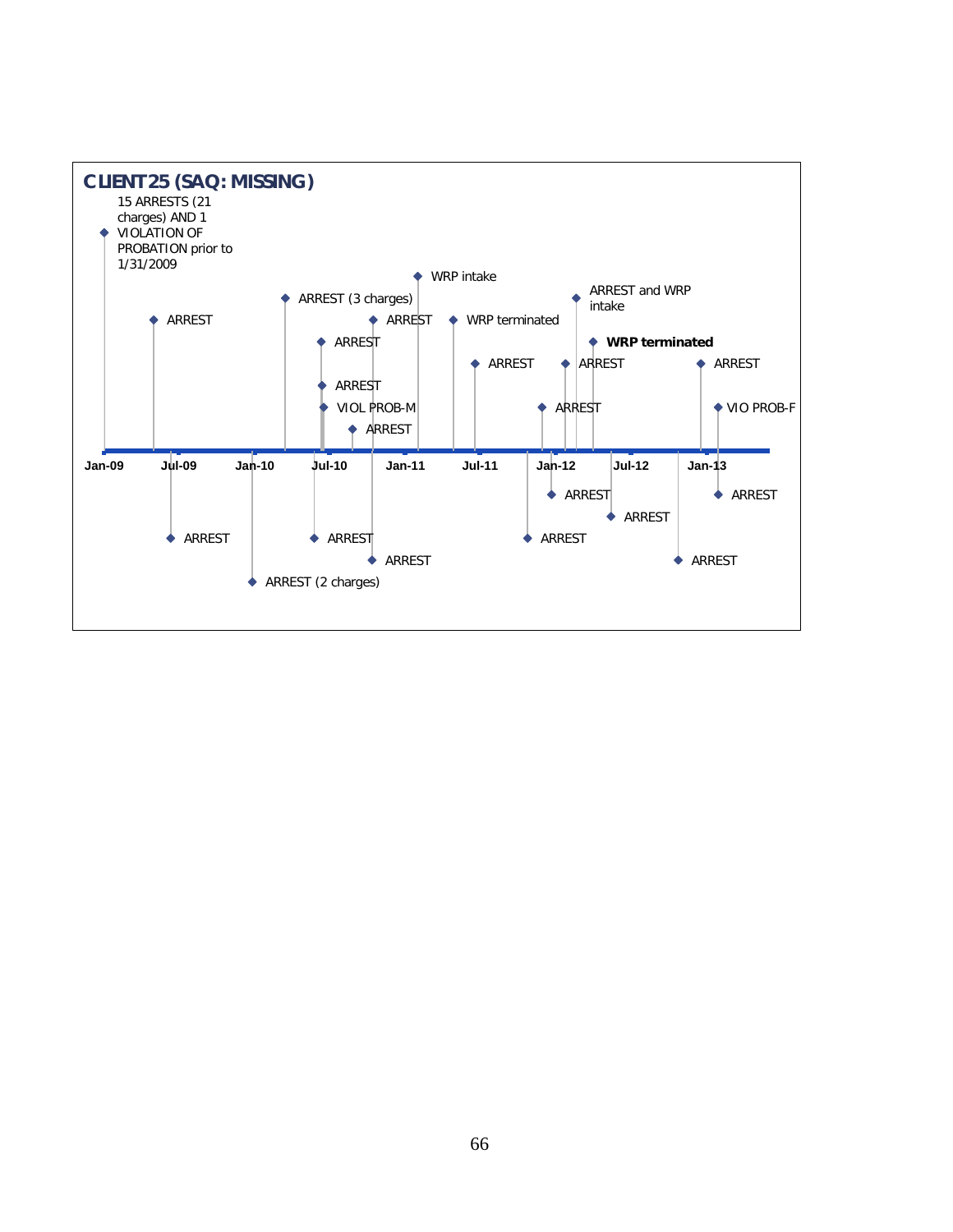| Biopsychosocial Assessment<br>Appendix G<br>social worker                                  |
|--------------------------------------------------------------------------------------------|
|                                                                                            |
| Demographic Data                                                                           |
| <b>Family History</b>                                                                      |
| Family of origin                                                                           |
| Current family                                                                             |
| Abuse history                                                                              |
| <b>Developmental History</b>                                                               |
| Physical                                                                                   |
| Educational                                                                                |
| <b>Mental Health Status</b>                                                                |
| History of mental health problems                                                          |
| Current psychotropic medication                                                            |
| Current mental health status                                                               |
| Past treatment                                                                             |
| <b>Current</b> treatment                                                                   |
| <b>Medical Status</b>                                                                      |
| Significant medical history                                                                |
| Current non-psychotropic medication                                                        |
| <b>Current health status</b>                                                               |
| <b>Substance Use</b>                                                                       |
| History                                                                                    |
| Current                                                                                    |
| Family substance abuse history                                                             |
| Client's Resources (social support – family, friends, agencies, organizations) (narrative) |
| <b>Environmental Issues</b>                                                                |
| <b>Economic situation</b>                                                                  |
| Employment status                                                                          |
| <b>Basic</b> needs                                                                         |
| <b>Legal History</b>                                                                       |
| Cultural/Ethnic Factors (strengths/barriers)                                               |
| Religious/Spiritual Factors (background/faith)                                             |

Client's Self Assessment Strengths Weaknesses/barriers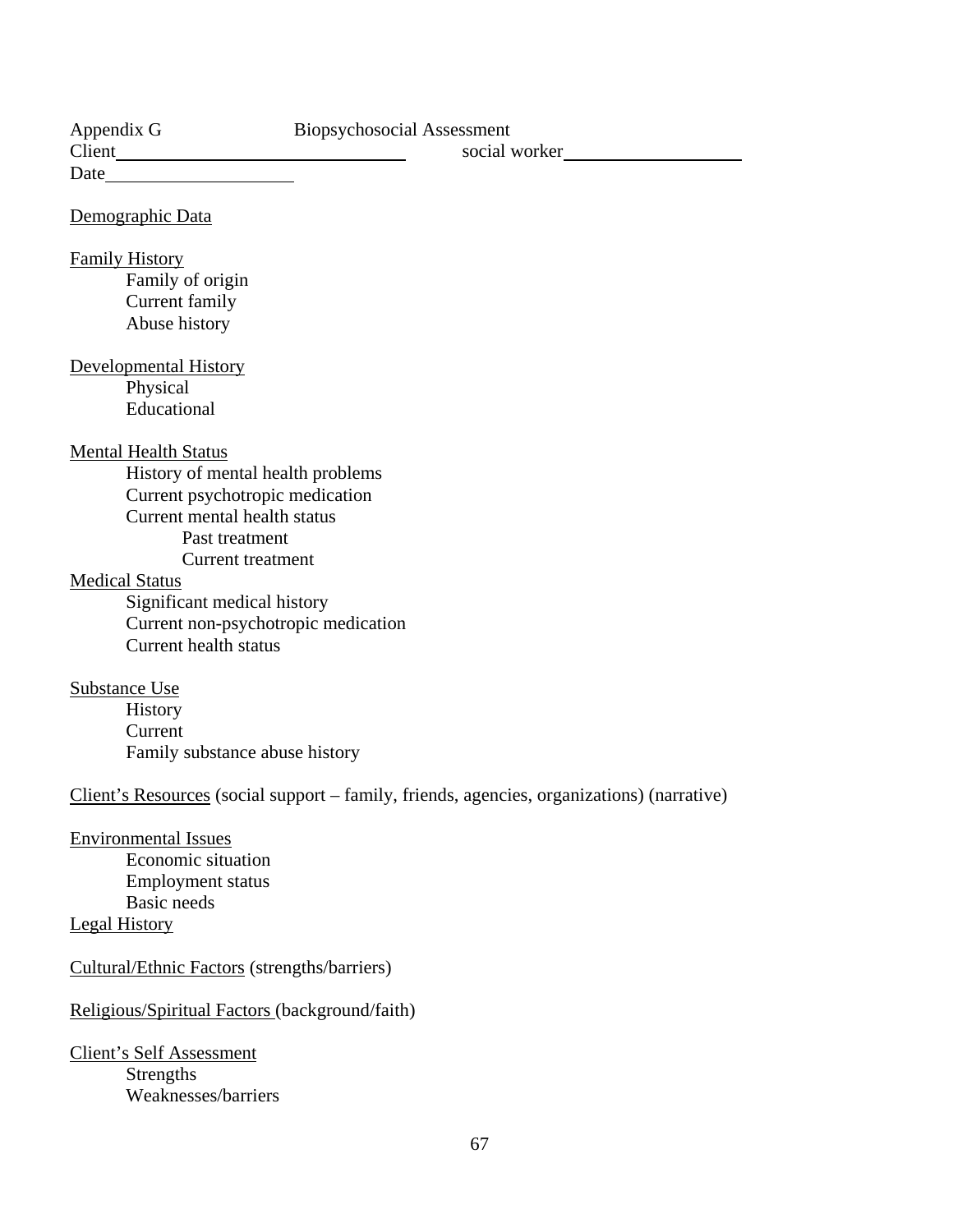### Appendix H

# **Women's Re-Entry Project**

*Release of Information Form*

| Date:                  |                                |                                                                                |
|------------------------|--------------------------------|--------------------------------------------------------------------------------|
| Name:<br>(Last, First) | $SSN:$ $\frac{1}{\sqrt{2\pi}}$ | Birthdate: $\frac{\sqrt{1-\frac{1}{2}}}{\sqrt{1-\frac{1}{2}}}$<br>(MM/DD/YYYY) |
|                        |                                |                                                                                |
|                        | $SSN:$ / /                     | Birthdate: $\frac{1}{\sqrt{1-\frac{1}{2}}}$                                    |
|                        | $SSN:$ / /                     | Birthdate: $\frac{1}{\sqrt{1-\frac{1}{2}}}$                                    |
|                        |                                | Birthdate: $\frac{\sqrt{1-\frac{1}{2}}}{\sqrt{1-\frac{1}{2}}}$                 |

I, \_\_\_\_\_\_\_\_\_\_\_\_\_\_\_\_\_\_\_\_\_\_\_\_\_\_\_\_\_\_\_\_\_\_\_\_\_\_\_\_\_\_\_\_ authorize and direct any Federal, State, or Local agency, organization, business or individual to release to Women's Re-entry Project, Judicial Process Commission, all information concerning myself and/or my children.

I understand that, depending on program policies and requirements, previous and/or current information regarding myself or my child(ren) may be needed.

The organizations or individuals that may be asked to release the above information includes but are not limited to:

| Department of Social Services |
|-------------------------------|
| Past and Present Employers    |
| <b>Health Care Providers</b>  |
| Social Service Administration |
| Legal Services                |
| Law Enforcement Agencies      |

Child Protective Services Social Service Agencies **Schools Shelters** Mental Health Services Drug & Alcohol Treatment Providers

I agree that a photocopy or facsimile of this authorization may be used for the purposes stated above. The original of this authorization is on file with Women's Re-entry Project, Judicial Process Commission, and will stay in effect for two  $(2)$  years from the date signed.

I understand that this information is to be used in my best interest and will remain confidential.

| Signature of Client: | Date:           |
|----------------------|-----------------|
|                      |                 |
| WRP Representative:  | Date:<br>$\sim$ |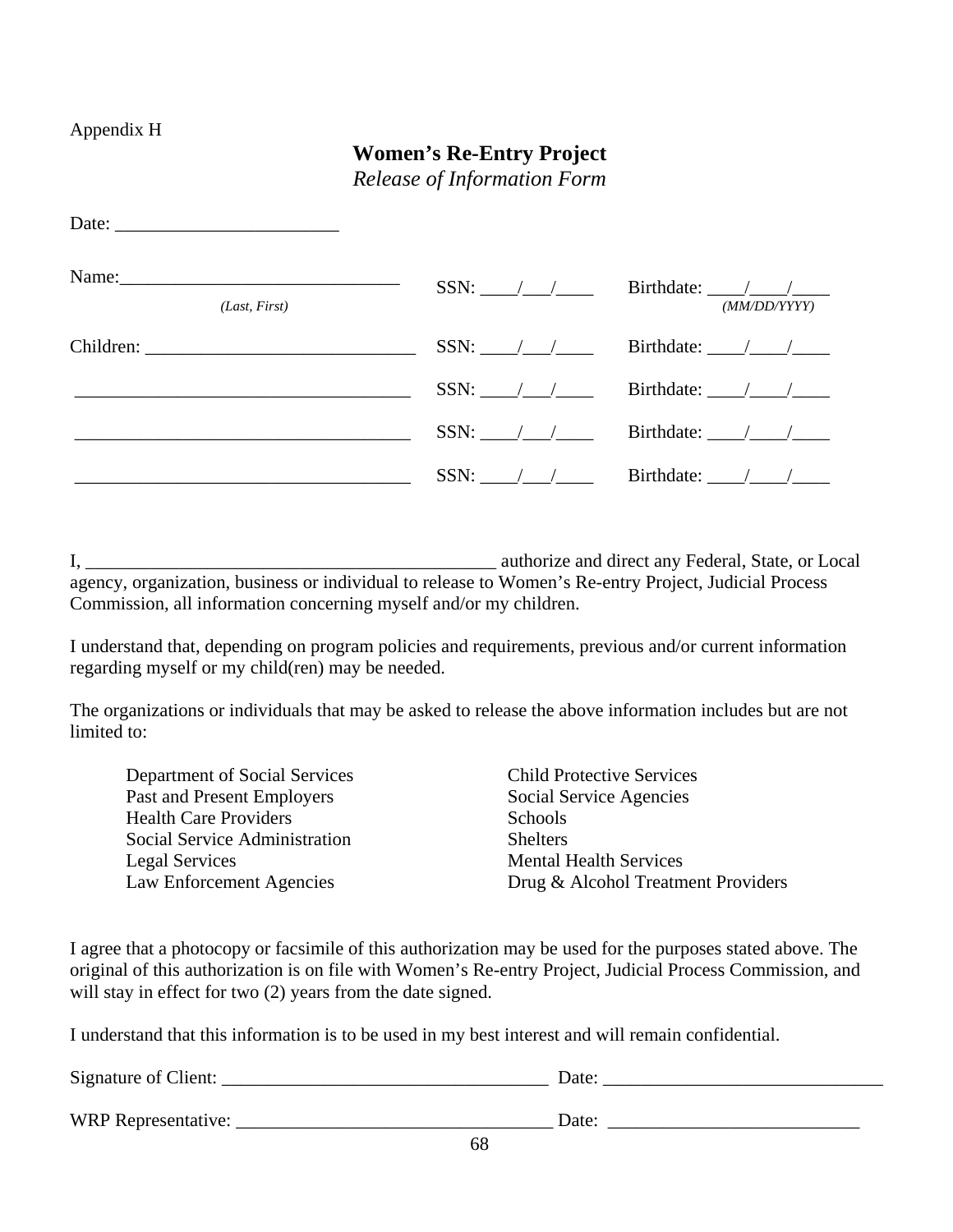### Appendix I

# **Women's Re-Entry Project**

*Participant Consent*

#### *Introduction*

You are invited to join the Women's Re-Entry Project, a collaboration between the Judicial Process Commission (JPC), Rochester Institute of Technology (RIT), and the Monroe County Correctional Facility (MCCF). The project is aimed at facilitating the re-entry of mothers of small children.

### *Who Is Eligible?*

Sentenced women who are pregnant or with a child aged five (5) and under exiting the Monroe County Correctional Facility and planning to reside in Monroe County.

### *Project Goals & Services*

The Women's Re-Entry Project empowers mothers to live:

- $\sim$  A healthy and stable lifestyle in which to nurture their children
- ~ Economically independent, in charge of their choices and lives
- $\sim$  Successfully in the community

The WRP will provide pre and post release individual counseling, intensive case management, mentoring and group therapy with a focus on trauma for pregnant women or mothers of children under the age of five. Other services include transition planning and linkages to social services, day care, transitional housing, treatment programs, and employment training and support. Material resources may include the following: assistance with transportation, housing, used clothing and furniture, baby furniture and supplies, and referrals to other services and resources. Services will be provided for up to ten (10) months from date of release.

#### *Project Participant Rights*

Participation in the Women's Re-Entry Project is voluntary. You have the right not to participate at all or to leave the program at any time. You will not be penalized for choosing not to participate in the program at all. If you choose to leave the program before completion, you will no longer work with Case Managers and will forfeit program services. You may still be eligible for JPC services, but not through the WRP. If you decide to leave the project, you should call your case manager as soon as possible.

Project partners may stop the project or take you out of the project at any time if they judge it is in your best interest. They may also remove you from the project for various other reasons. They can do this without your consent.

### *Confidentiality*

Every effort will be made to keep your clinical records, research records, and other personal information confidential. Any general information included as part of your records will be made accessible between professional staff at partnering organizations, including the JPC, RIT, and MCCF. Other information not routinely in your records may be shared between professional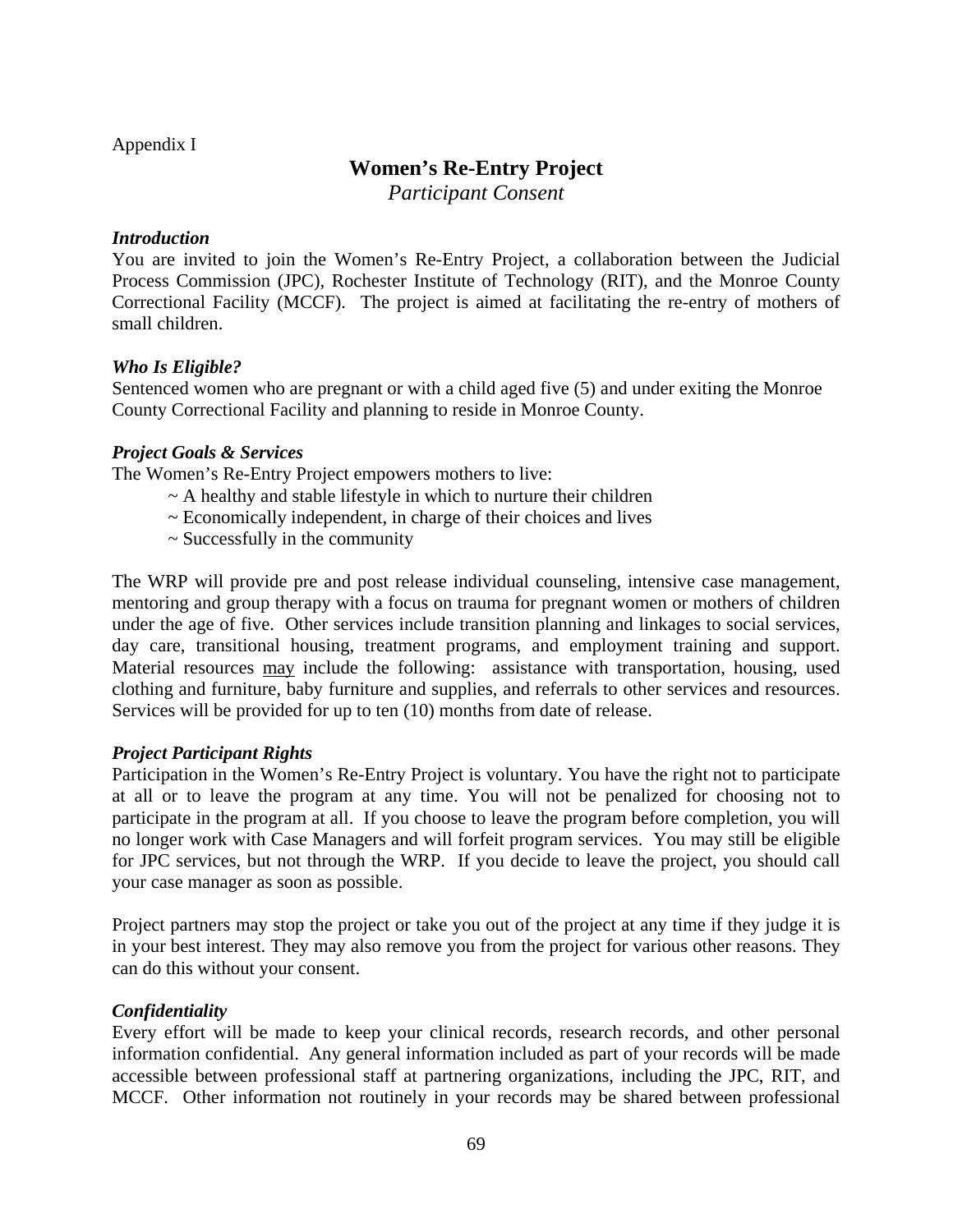staff on a need-to know basis at the discretion of the WRP staff. We will take the following steps to keep information about you confidential, and to protect it from unauthorized disclosure, tampering, or damage: all information will be kept in cabinets in a locked office and will only be accessible to WRP professional staff.

#### *Contacts for Questions or Problems*

Questions and concerns may be addressed by contacting:

Chairperson Judicial Process Commission Rochester, NY 14605 Rochester, NY 14623 info@rojpc.com [jmkgcj@rit.edu](mailto:jmkgcj@rit.edu)

Fred Schaeffer John Klofas Department of Criminal Justice Chair Rochester Institute of Technology 285 Ormond Street 93 Lomb Memorial Drive 585-325-7727 585-475-2423

#### *Client Application*

The information provided in this application will be used to determine program eligibility. If you are interested in being considered for the project, please indicate your interest by signing below. Please remember this is a *voluntary* program.

#### *Participant Consent*

| Signature of Applicant: | Date: |
|-------------------------|-------|
| WRP Representative:     | Date. |

**Upon signing, you will receive a copy of this form, and the original will be held in WRP records.**

**11-11-10**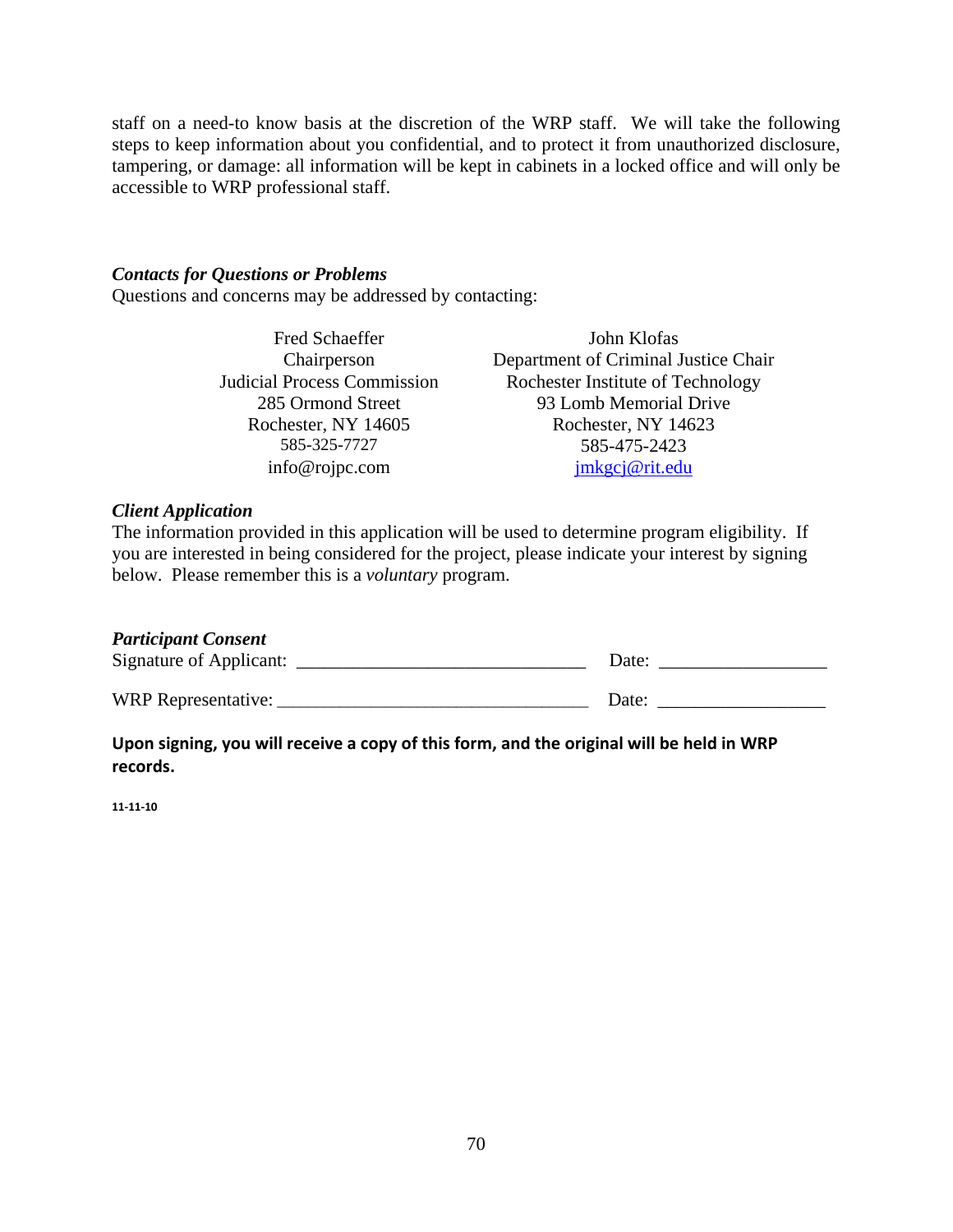#### References

- Bell, J.F., Zimmerman, F.J., Cawthon M.L., Huebner, C.E., Ward, D.H., & Schroeder, C.A. (2004). Jail incarceration and birth outcomes. Journal of Urban Health: Bulletin of New York Academy of Medicine, 81(4), p. 630-644.
- The Children's Agenda. (n.d.) Children in Monroe County. Retrieved March 4, 2013 from <http://www.thechildrensagenda.org/childrenMonroeCounty.php>
- Finkelstein, N. (1996). Treatment issues for alcoholic and drug dependent pregnant and parenting women. From the *Source: A Guide for Implementing Perinatal Addiction, Prevention, and Treatment Programs.* CSAP implementation Guide. Rockviille, MD: US DHHS, Center for Substance Abuse Prevention.
- Hunter, B.A., Jason, L.A., and Keys, C.B. (2012) Factors of Empowerment for Women in Recovery from Substance Abuse. *American Journal of Community Psychology*. Online article. March 6, 2012.
- Janice, F. B., Frederick, J. Z., Colleen, E. H., Mary Lawrence, C., Deborah, H. W., & Carole, A. S. (2004). Perinatal Health Service Use by Women Released from Jail. *Journal of Health Care for the Poor and Underserved, 15*(3), 426.
- Knight, M., & Plugge, E. (2005). Risk factors for adverse perinatal outcomes in imprisoned pregnant women: a systematic review. *BMC Public Health, 5*, 111-116.
- Kubiak, S.P. , Young, A., Siefert, K., & Stewart, A. (2004). Pregnant, substance- abusing, and incarcerated: Exploratory study of a comprehensive approach to treatment. *Families in Society, 85*(2), 177.
- Kumpfer, K.L. (1991). Treatment programs for abusing women. *The Future of Children, 1*(1) 50-59. Los Altos, CA: Center for the Future of Children, Packard Foundation.
- LaVigne,N.G. Brooks,L.E., &Shollenberger, T.L. (2009). *Women on the Outside: Understanding the Experiences of Female Prisoners Returning to Houston, Texas*. The Urban Institute Justice Policy Center. Retrieved from, [http://www.urban.org/UploadedPDF/411902\\_women\\_outside\\_houston.pdf](http://www.urban.org/UploadedPDF/411902_women_outside_houston.pdf)
- Makariev, D.W., & Shaver, P.R. (2010). Attachment, parental incarceration, and possibilities for intervention: An overview. *Attachment & Human Development, 12*(4), 311-331.
- Mertens, D. J. (2001). Pregnancy Outcomes of Inmates in a Large County Jail Setting. *Public Health Nursing, 18*(1), 45-53.
- Minton, T. (2012). Jail inmates at midyear 2011. *U.S. Department of Justice*, Office of Justice Statistics, Bureau of Justice Statistics.